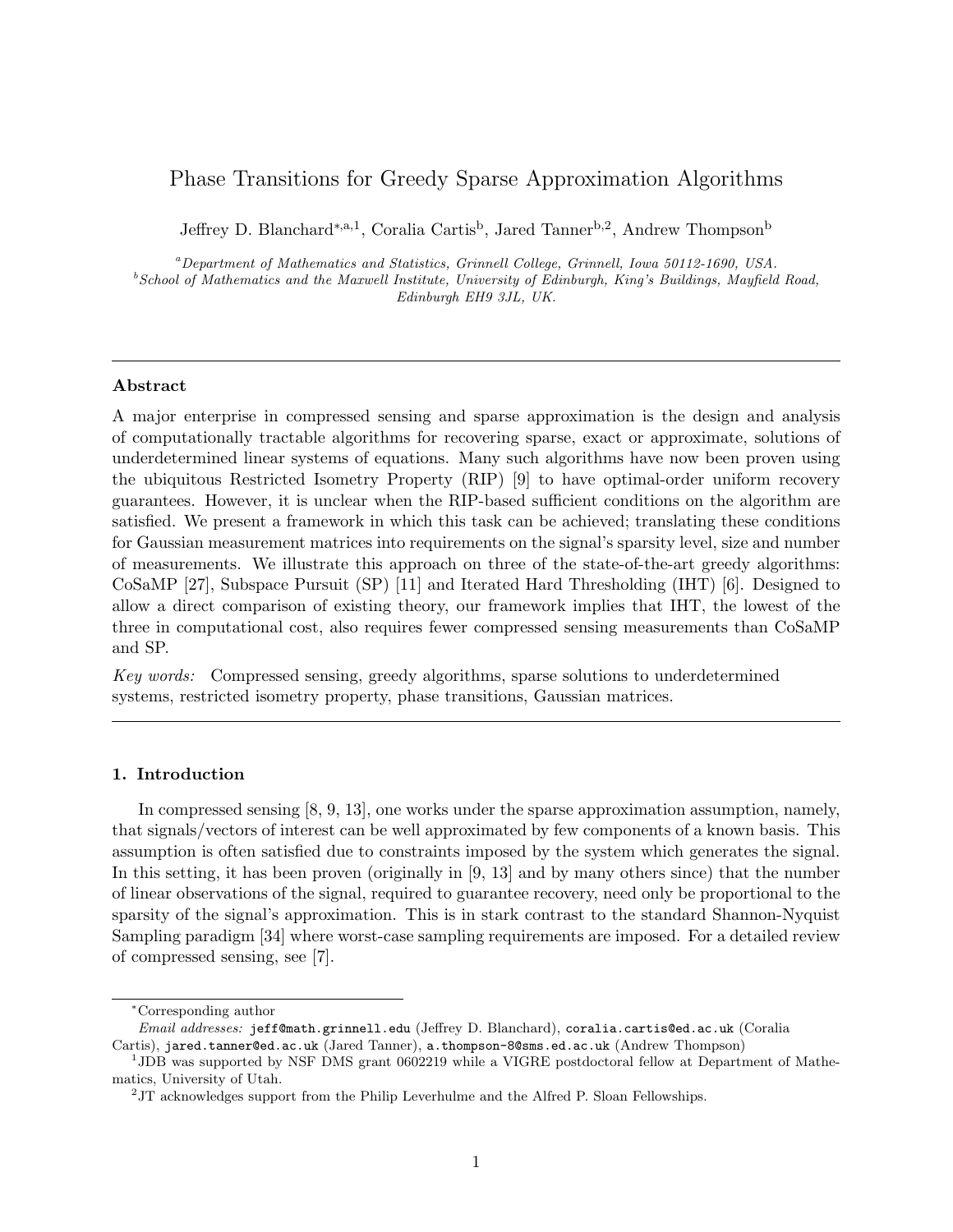In the simplest setting, consider measuring a vector  $x_0 \in \mathbb{R}^N$  which either has exactly  $k < N$ nonzero entries, or which has k entries whose magnitudes are dominant. Let A be an  $n \times N$  matrix with  $n < N$  which we use to measure  $x_0$ ; the n inner products with  $x_0$  are the entries in  $y = Ax_0$ . From knowledge of y and A one seeks to recover the vector  $x_0$ , or a suitable approximation thereof. Let  $\chi^N(k) := \{x \in \mathbb{R}^n : ||x||_0 \le k\}$  denote the family of at most k-sparse vectors in  $\mathbb{R}^N$ , where  $|| \cdot ||_0$ counts the number of nonzero entries. From  $y$  and  $A$ , the optimal k-sparse signal is the solution of

$$
\min_{x \in \chi^N(k)} \|Ax - y\|_2, \tag{1}
$$

where  $\|\cdot\|_2$  denotes the Euclidean norm.

However, solving (1) via a naive exhaustive search is combinatorial in nature and NP-hard [26]. The compressed sensing regime is the study of alternative methods to solving (1). Since the system  $y = Ax$  is underdetermined, any successful recovery of x will require some form of nonlinear reconstruction. Under certain conditions, various algorithms have been shown to successfully reduce (1) to a tractable problem solved, or approximately solved, in finite time. While there are numerous reconstruction algorithms, they each generally fall into one of three categories: greedy methods, regularizations, or combinatorial group testing. For an indepth discussion of compressed sensing recovery algorithms, see [27] and references therein.

The first uniform guarantees for exact reconstruction of every  $x \in \chi^N(k)$ , for a fixed A, came from  $\ell_1$ -regularization. In this case, (1) is relaxed to solving the problem

$$
\min_{x \in \mathbb{R}^N} \|x\|_1 \text{ subject to } \|Ax - y\|_2 < \gamma,\tag{2}
$$

for some known noise level, or decreasing,  $\gamma$ .  $\ell_1$ -regularization has been extensively studied, see the pioneering works [9, 13]; also, see [12, 18, 3] for results analogous to those presented here. In this paper, we focus on three illustrative greedy algorithms, Compressed Sensing Matching Pursuit (CoSaMP) [27], Subspace Pursuit (SP) [11], and Iterative Hard Thresholding (IHT) [6], which boast similar uniform guarantees of successful recovery of sparse signals when the measurement matrix A satisfies the now ubiquitous Restricted Isometry Property (RIP) [9, 3]. The three algorithms are deeply connected and each have some advantage over the other. These algorithms are essentially support set recovery algorithms which use hard thresholding to iteratively update the approximate support set; their differences lie in the magnitude of the application of hard thresholding and the vectors to which the thresholding is applied, [15, 37]. The algorithms are restated in the next section. Other greedy methods with similar guarantees are available, see for example [10, 25]; several other greedy techniques have been developed ([21, 28, 35, 36], etc.), but their theoretical analyses do not currently subscribe to the above uniform framework.

As briefly mentioned earlier, the intriguing aspect of compressed sensing is its ability to recover k-sparse signals when the number of measurements required is proportional to the sparsity,  $n \sim k$ , as the problem size grows,  $n \to \infty$ . Each of the algorithms discussed here exhibit a phase transition property, where there exists a  $k_n^*$  such that for any  $\epsilon > 0$ , as  $k_n^*, n \to \infty$ , the algorithm successfully recovers all k-sparse vectors provided  $k < (1 - \epsilon)k_n^*$  and does not recover all k-sparse vectors if  $k > (1 + \epsilon)k_n^*$ . For a description of phase transitions in the context of compressed sensing, see [19], while for numerical average-case phase transitions for greedy algorithms, see [15]. We consider the asymptotic setting where k and N grow proportionally with n, namely,  $(k, n, N) \rightarrow \infty$  with the ratios  $\frac{k}{n} = \rho, \frac{n}{N} = \delta$  fixed; also, we assume the matrix A is drawn i.i.d. from  $\mathcal{N}(0, n^{-1})$ , the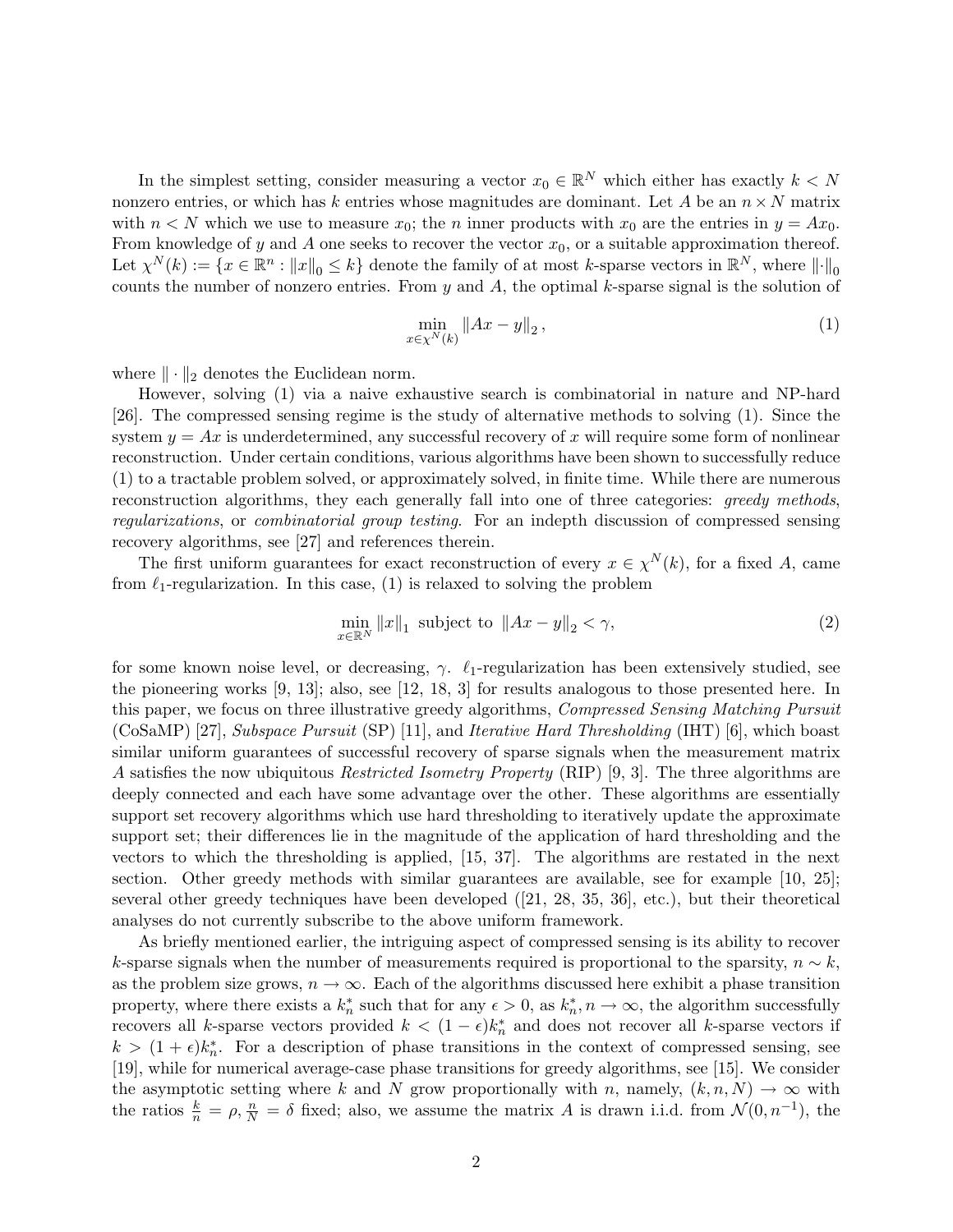normal distribution with mean 0 and variance  $n^{-1}$ . In this framework, we develop lower bounds on the phase transition for exact recovery of all  $k$ -sparse signals. These bounds provide curves in the unit square below which there is an exponentially high probability on the draw the Gaussian matrix A, that A will satisfy the sufficient RIP conditions and therefore solve  $(1)$ . We utilize a more general, asymmetric version of the RIP, see Definition 1, to compute as precise a lower bound on the phase transitions as possible. This phase transition framework allows a direct comparison of the provable recovery regions of different algorithms in terms of the problem instance  $(\frac{n}{N}, \frac{k}{n})$  $\frac{k}{n}$ ). We then compare the guaranteed recovery capabilities of these algorithms to the guarantees of  $\ell_1$ regularization proven via RIP analysis. For  $\ell_1$ -regularization, this phase transition framework has already been applied using the RIP [5, 3], using the theory of convex polytopes [12] and geometric functional analysis [33].

The aforementioned lower bounds on the algorithmic exact sparse recovery phase transitions are presented in Theorems 10, 11, and 12. The curves are defined by functions  $\rho_S^{sp}$  ${}_{S}^{sp}(\delta)$  (Subspace Pursuit; the magenta curve in Fig.1(a)),  $\rho_S^{csp}$  $S^{csp}(\delta)$  (CoSaMP; the black curve in Fig.1(a)),  $\rho_S^{iht}(\delta)$  (Iterative Hard Thresholding; the red curve in Fig.1(a)). For comparison, the analogous lower bound on the phase transition for  $\rho_S^{\ell_1}(\delta)$  ( $\ell_1$ -regularization) is displayed as the blue curve in Fig.1(a). From Fig. 1, we are able to directly compare the provable recovery results of the three greedy algorithms as well as  $\ell_1$ -regularization. For a given problem instance  $(k, n, N)$  with the entries of A drawn i.i.d. from  $\mathcal{N}(0, n^{-1}),$  if  $\frac{k}{n} = \rho$  falls in the region below the curve  $\rho_S^{alg}$  $S^{alg}(\delta)$  associated to a specific algorithm, then with probability approaching 1 exponentially in  $n$ , the algorithm will exactly recover the  $k$ -sparse vector  $x \in \chi^N(k)$  no matter which  $x \in \chi^N(k)$  was measured by A. These lower bounds on the phase transition can also be interpreted as the minimum number of measurements known to guarantee recovery through the constant of proportionality:  $n > \left(\rho_S^{alg}\right)$  ${s^{alg}\choose S}^{-1}$  k. Fig. 1(b) portrays the inverse of

the lower bounds on the phase transition. This gives a minimum possible value for  $\left(\rho_S^{alg}\right)$  ${s^{alg}\choose S}^{-1}$ . For example, from the blue curve, for a Gaussian random matrix used in  $\ell_1$ -regularization, the minimum number of measurements proven (using RIP) to be sufficient to ensure recovery of all  $k$ -sparse vectors is  $n > 317k$ . By contrast, for greedy algorithms, the minimum number of measurements shown to be sufficient is significantly larger: for Iterative Hard Thresholding,  $n > 907k$ ; for Subspace Pursuit,  $n > 3124k$ ; for CoSaMP,  $n > 4923k$ .

More precisely, the main contributions of this article is the derivation of theorems and corollaries of the following form for each of the CoSaMP, Subspace Pursuit, and IHT algorithms.

**Theorem 1.** Given a matrix A with entries drawn i.i.d. from  $\mathcal{N}(0, n^{-1})$ , for any  $x \in \chi^N(k)$ , let  $y = Ax + e$  for some (unknown) noise vector e. For any  $\epsilon \in (0,1)$ , as  $(k, n, N) \to \infty$  with  $n/N \to \delta \in (0,1)$  and  $k/n \to \rho \in (0,1)$ , there exists  $\mu^{alg}(\delta, \rho)$  and  $\rho^{alg}_{S}$  $S^{aug}(\delta)$ , the unique solution to  $\mu^{alg}(\delta, \rho) = 1.$  If  $\rho < (1 - \epsilon) \rho_S^{alg}$  $S^{alg}(\delta)$ , there is an exponentially high probability on the draw of A that the output of the algorithm at the  $l<sup>th</sup>$  iteration,  $\hat{x}$ , approximates x within the bound

$$
||x - \hat{x}||_2 \le \kappa^{alg}(\delta, (1 + \epsilon)\rho) \left[ \mu^{alg}(\delta, (1 + \epsilon)\rho) \right]^l ||x||_2 + \frac{\xi^{alg}(\delta, (1 + \epsilon)\rho)}{1 - \mu^{alg}(\delta, (1 + \epsilon)\rho)} ||e||_2,
$$
 (3)

for some  $\kappa^{alg}(\delta, \rho)$  and  $\xi^{alg}(\delta, \rho)$ .

**Corollary 2.** Given a matrix A with entries drawn i.i.d. from  $\mathcal{N}(0, n^{-1})$ , for any  $x \in \chi^N(k)$ , let  $y = Ax$ . For any  $\epsilon \in (0,1)$ , with  $n/N \to \delta \in (0,1)$  and  $k/n \to \rho < (1-\epsilon)\rho_S^{alg}$  $_{S}^{aug}(\delta)$  as  $(k, n, N) \rightarrow \infty$ ,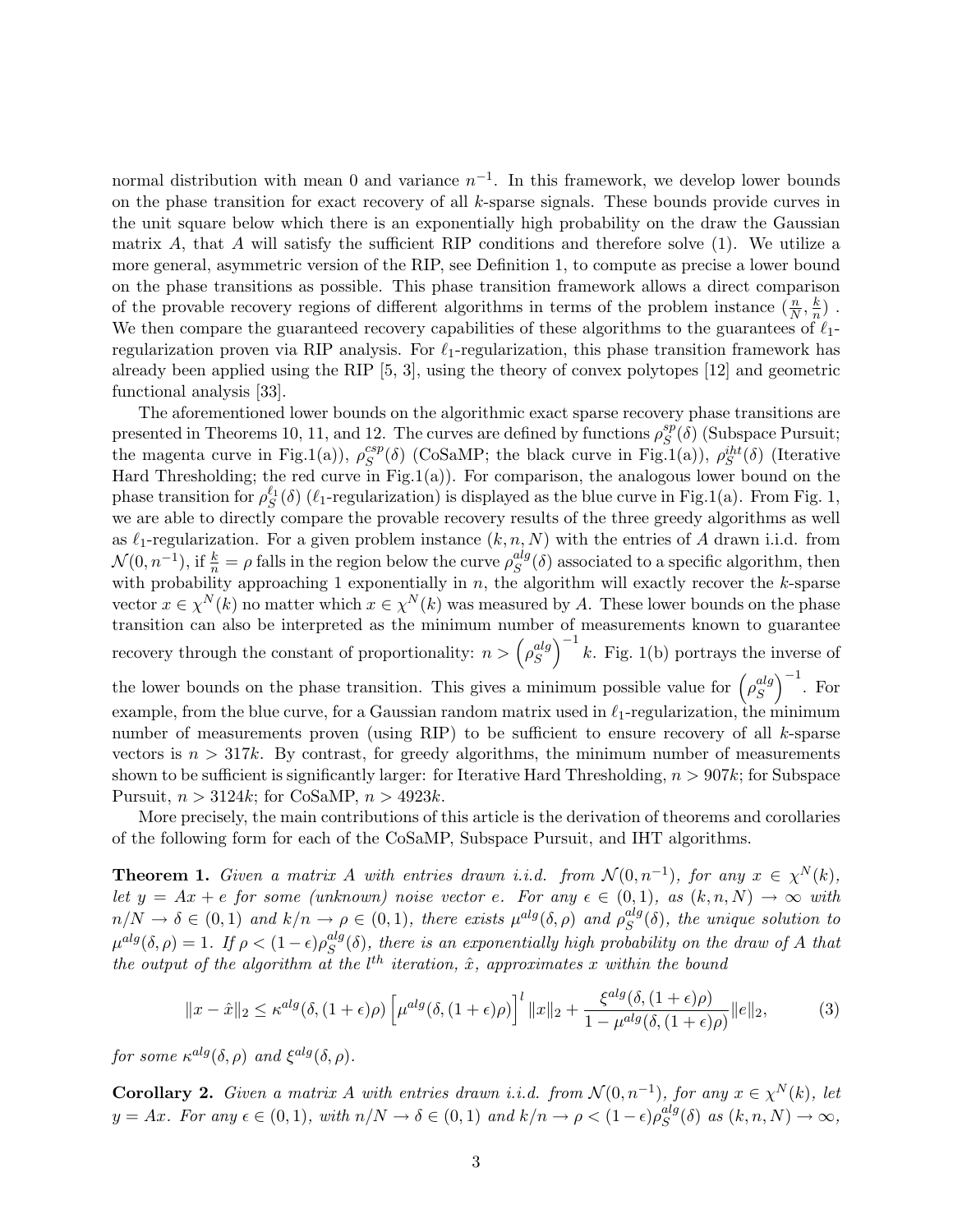

Figure 1: (a): The lower bounds on the Strong exact recovery phase transition for Gaussian random matrices for the algorithms  $\ell_1$ -regularization (Theorem 13,  $\rho_S^{\ell_1}(\delta)$ , blue), Iterative Hard Thresholding (Theorem 12,  $\rho_S^{iht}(\delta)$ , red), Subspace Pursuit (Theorem 11,  $\rho_S^{sp}(\delta)$ , magenta), and CoSaMP (Theorem 10,  $\rho_S^{csp}(\delta)$ , black). (b): The inverse of the phase transition lower bounds in the left panel (a).

there is an exponentially high probability on the draw of A that the algorithm exactly recovers  $x$ from y and A in a finite number of iterations not to exceed

$$
\ell_{max}^{alg}(x) := \left\lceil \frac{\log \nu_{min}(x)}{\log \mu^{alg}(\delta, \rho)} \right\rceil + 1 \tag{4}
$$

where

$$
\nu_{min}(x) := \frac{\min_{i \in T} |x_i|}{\|x\|_2} \tag{5}
$$

with  $T := \{i : x_i \neq 0\}$  and  $[m]$ , the smallest integer greater than or equal to m.

Corollary 2 implies that  $\rho_S^{alg}$  $s^{alg}(\delta)$  delineates the region in which the algorithm can be guaranteed to converge provided there exists an  $x \in \chi^N(k)$  such that  $y = Ax$ . However, if no such x exists, then there is no guarantee as to the number of iterates required, or that the algorithm is stable, for  $\rho$  close to  $\rho_S^{alg}$  $s^{alg}(\delta)$ . Further bounds on the convergence factor  $\mu^{alg}(\delta,\rho)$  and the stability factor  $\frac{\xi^{alg}}{1-\mu^{alg}}(\delta,\rho)$ result in yet lower curves  $\rho_S^{alg}$  ${}^{alg}_{S}(\delta; bound)$  for a specified bound; recall that  $\rho_S^{alg}$  $S^{aug}(\delta)$  corresponds to the bound  $\mu^{alg}(\delta, \rho) = 1$ . The factors  $\mu^{alg}(\delta, \rho)$  and  $\frac{\xi^{alg}}{1-\mu^{alg}}(\delta, \rho)$  are displayed in Figure 2, while formulae for their calculation are deferred to Section 3.

In the next section, we recall the three algorithms and introduce necessary notation. Then we present the asymmetric restricted isometry property and formulate weaker restricted isometry conditions on a matrix  $A$  that ensure the respective algorithm will successfully recover all  $k$ -sparse signals. In addition to exact recovery, we study the more plausible situation of noisy measurements and develop bounds on the error for each algorithm in terms of the asymmetric RIP. In order to make quantitative comparisons of these results, we must select a matrix ensemble for analysis. In Section 3, we present the lower bounds on the phase transition for each algorithm when the measurement matrix is a Gaussian random matrix. Phase transitions are developed in the case of exact sparse signals while bounds on the multiplicative stability constants are also compared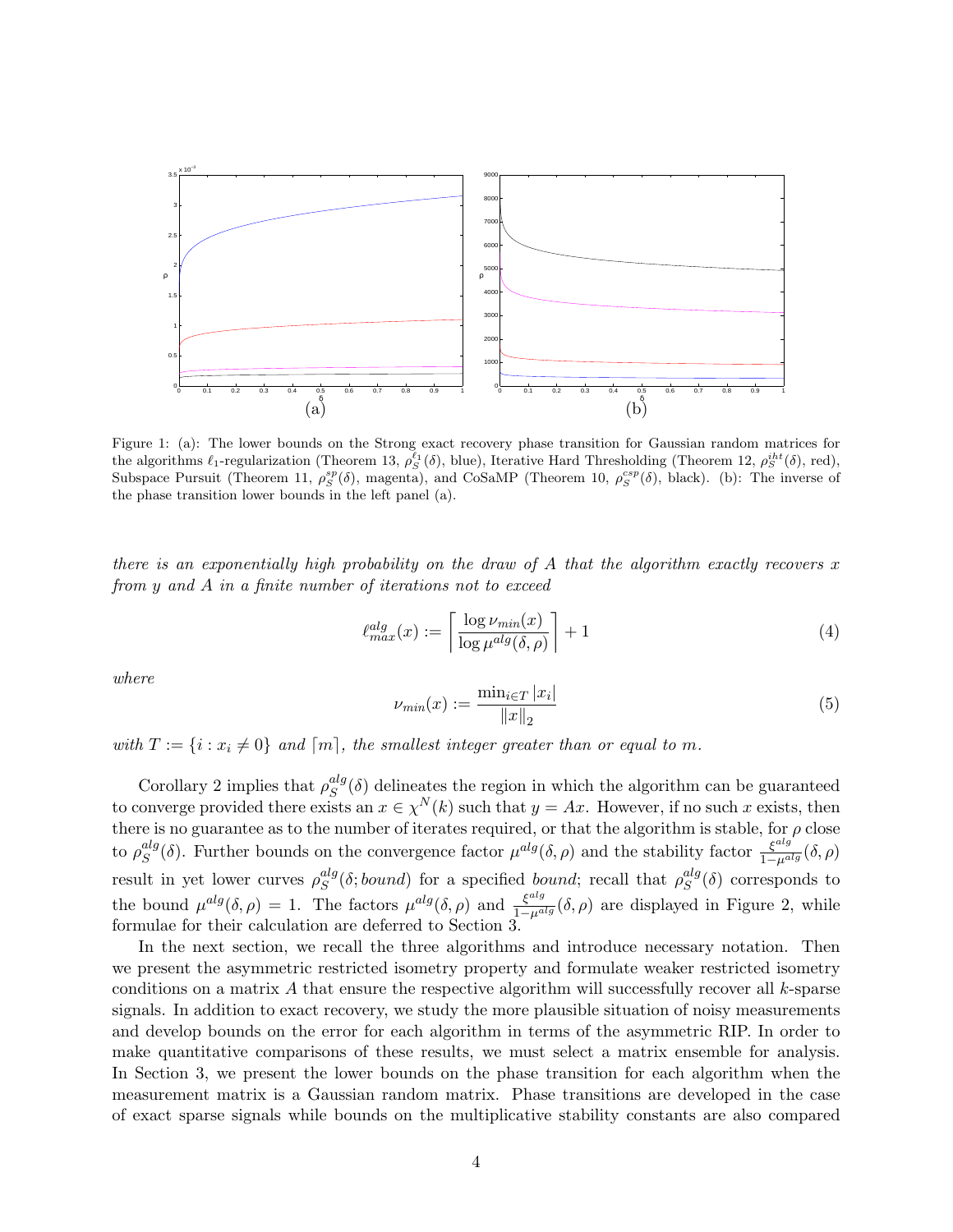

Figure 2: For CoSaMP (a-b), SP (c-d), and IHT (e-f) from the left to the right panel: the convergence factor  $\mu^{alg}(\delta,\rho)$ and the stability factor  $\frac{\xi^{alg}}{1-\mu^{alg}}(\delta,\rho).$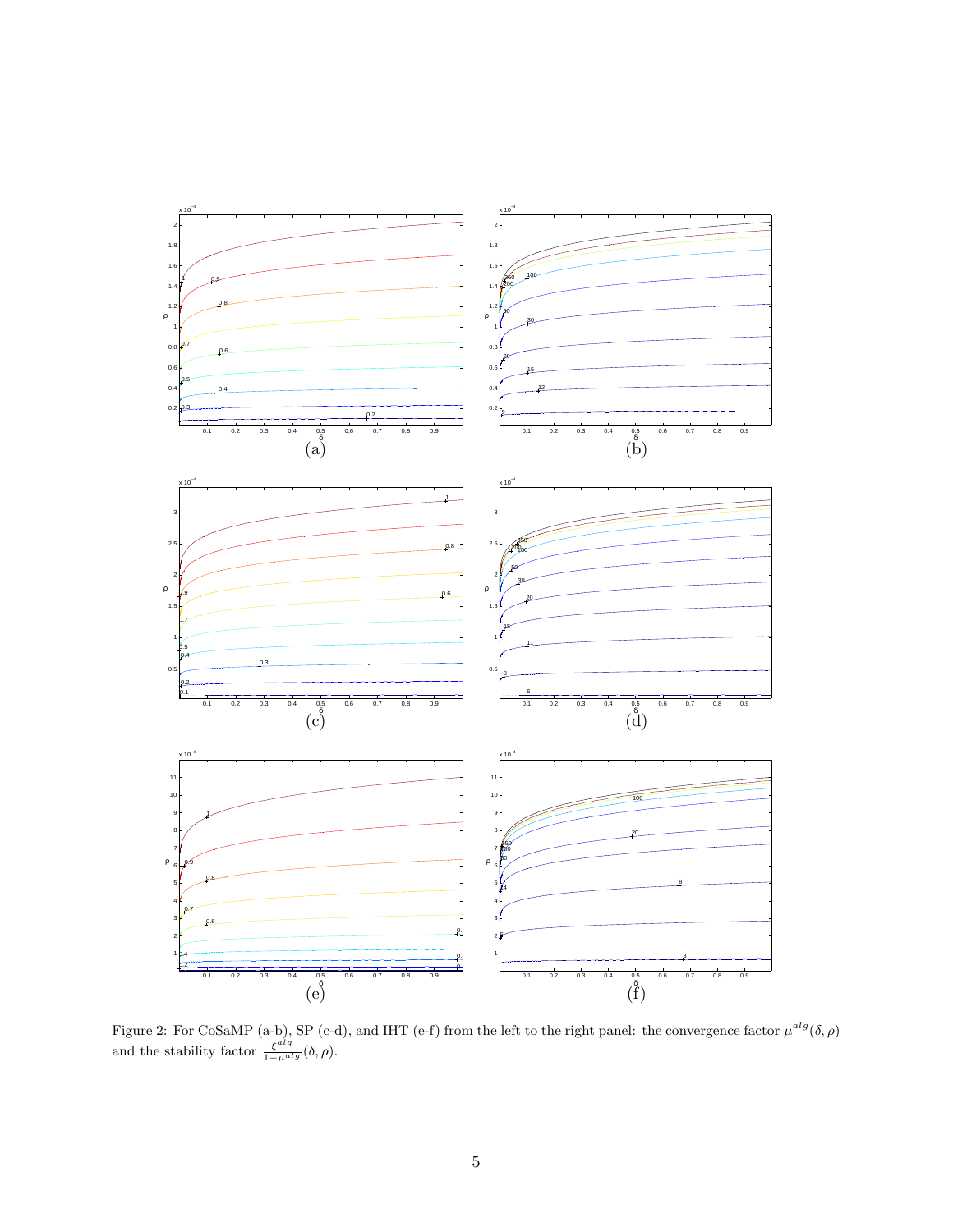through associated level curves. Section 4 is a discussion of our interpretation of these results and how to use this phase transition framework for comparison of other algorithms.

For an index set  $I \subset \{1, \ldots, N\}$ , let  $x_I$  denote the restriction of a vector  $x \in \mathbb{R}^N$  to the set I, i.e.,  $(x_I)_i = x_i$  for  $i \in I$  and  $(x_I)_j = 0$  for  $j \notin I$ . Also, let  $A_I$  denote the submatrix of A obtained by selecting the columns A indexed by I.  $A_I^*$  is the conjugate transpose of  $A_I$  while  $A_I^{\dagger} = (A_I^* A_I)^{-1} A_I^*$ is the pseudoinverse of  $A_I$ . In each of the algorithms, thresholding is applied by selecting m entries of a vector with largest magnitude; we refer to this as hard thresholding of magnitude  $m$ .

# 2. Greedy Algorithms and the Asymmetric Restricted Isometry Property

## 2.1. CoSaMP

The CoSaMP recovery algorithm is a support recovery algorithm which applies hard thresholding by selecting the  $k$  largest entries of a vector obtained by applying a pseudoinverse to the measurement y. In CoSaMP, the columns of  $A$  selected for the pseudoinverse are obtained by applying hard thresholding of magnitude 2k to  $A^*$  applied to the residual from the previous iteration and adding these indices to the approximate support set from the previous iteration. This larger pseudoinverse matrix of size  $2k \times n$  imposes the most stringent aRIP condition of the three algorithms. However, CoSaMP uses one fewer pseudoinverse per iteration than Subspace Pursuit as the residual vector is computed with a direct matrix-vector multiply of size  $n \times k$  rather than with an additional pseudoinverse. Furthermore, when computing the output vector  $\hat{x}$ , CoSaMP does not need to apply another pseudoinverse as does Subspace Pursuit. See Algorithm 1.

Algorithm 1 CoSaMP [27]

**Input:**  $A, y, k$ **Output:** A k-sparse approximation  $\hat{x}$  of the target signal x

# Initialization:

1: Set  $T^0 = \emptyset$ 

2: Set  $y^0 = y$ 

## **Iteration:** During iteration  $l$ , do

1:  $\tilde{T}^l = T^{l-1} \cup \{2k \text{ indices of largest magnitude entries of } A^*y^{l-1}\}\$ 2:  $\tilde{x} = A_{\tilde{a}}^{\dagger}$  $_{\tilde{T}^l}^{\intercal}y$ 3:  $T^l = \{k \text{ indices of largest magnitude entries of } \tilde{x}\}\$ 4:  $y^l = y - A_{T^l}\tilde{x}_{T^l}$ 5: if  $\|y^l\|_2 = 0$  then 6: **return**  $\hat{x}$  defined by  $\hat{x}_{\{1,...,N\}-T^l} = 0$  and  $\hat{x}_{T^l} = \tilde{x}_{T^l}$ 7: else 8: Perform iteration  $l + 1$ 9: end if

## 2.2. Subspace Pursuit

The Subspace Pursuit algorithm is also a support recovery algorithm which applies hard thresholding of magnitude k to a vector obtained by applying a pseudoinverse to the measurements  $y$ .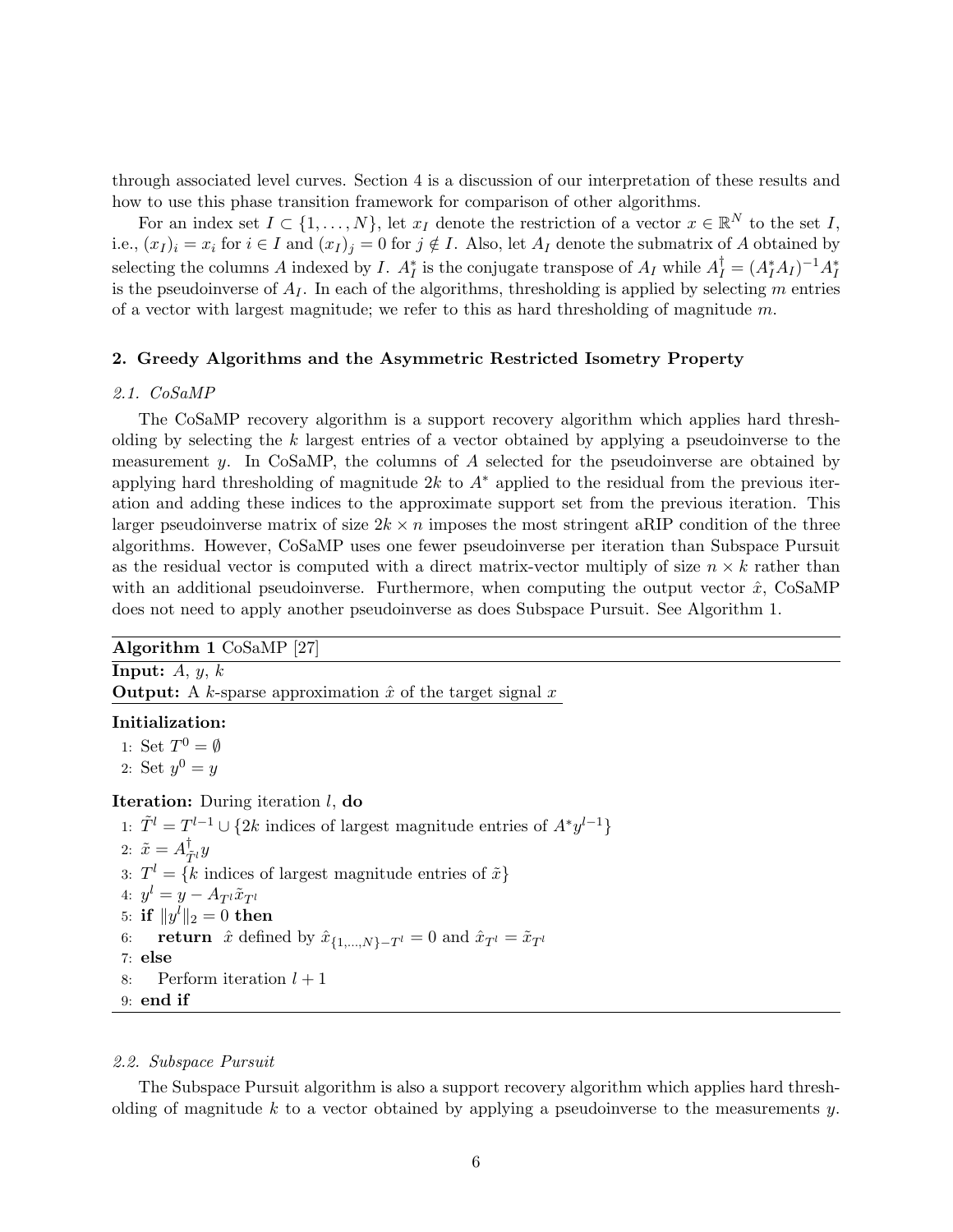The submatrix chosen for the pseudoinverse has its columns selected by applying  $A^*$  to the residual vector from the previous iteration, hard thresholding of magnitude  $k$ , and adding the indices of the terms to the previous approximate support set. Compared to the other two algorithms, a computational disadvantage of Subspace Pursuit is that the aforementioned residual vector is also computed via a pseudoinverse, this time selecting the columns from A by again applying a hard threshold of magnitude k. The computation of the approximation to the target signal also requires the application of a pseudoinverse for a matrix of size  $n \times k$ . See Algorithm 2.

Algorithm 2 Subspace Pursuit [11]

**Input:**  $A, y, k$ **Output:** A k-sparse approximation  $\hat{x}$  of the target signal x

# Initialization:

1: Set  $T^0 = \{k \text{ indices of largest magnitude entries of } A^*y\}$ 

2: Set  $y_r^0 = y - A_{T^0} A_{T^0}^{\dagger} y$ 

**Iteration:** During iteration  $l$ , **do** 

1:  $\tilde{T}^l = T^{l-1} \cup \{k \text{ indices of largest magnitude entries of } A^* y_r^{l-1}\}$ 2: Set  $\tilde{x} = A_{\tilde{a}}^{\dagger}$  $_{\tilde{T}^l}^{\intercal}y$ 3:  $T^l = \{k \text{ indices of largest magnitude entries of } \tilde{x}\}\$ 4:  $y_r^l = y - A_{T^l} A_{T^l}^{\dagger} y$ 5: if  $\|y_r^l\|_2 = 0$  then 6: **return**  $\hat{x}$  defined by  $\hat{x}_{\{1,\dots,N\}-T^l} = 0$  and  $\hat{x}_{T^l} = A_{T^l}^{\dagger} y$ 7: else 8: Perform iteration  $l + 1$ 9: end if

# 2.3. Iterative Hard Thresholding

Iterative Hard Thresholding (IHT) is also a support recovery algorithm. However, IHT applies hard thresholding to an approximation of the target signal, rather than to the residuals. This completely eliminates the use of a pseudoinverse, reducing the computational cost. In particular, hard thresholding of magnitude k is applied to an updated approximation of the target signal, x, obtained by matrix-vector multiplies of size  $n \times N$  that represent a move by a fixed stepsize  $\omega$  along the steepest descent direction from the current iterate for the residual  $||Ax - y||_2^2$ .

Remark 1. (Stopping criteria for greedy methods) In the case of corrupted measurements, where  $y = Ax + e$  for some noise vector e, the stopping criteria listed in Algorithms 1-3 may never be achieved. Therefore, a suitable alternative stopping criteria must be employed. For our analysis on bounding the error of approximation in the noisy case, we bound the approximation error if the algorithm terminates after l iterations. For example, we could change the algorithm to require a maximum number of iterations l as an input and then terminate the algorithm if our stopping criteria is not met in fewer iterations. In practice, the user would be better served to stop the algorithm when the residual is no longer improving. For a more thorough discussion of suitable stopping criteria for each algorithm in the noisy case, see the original announcement of the algorithms [6, 11, 27].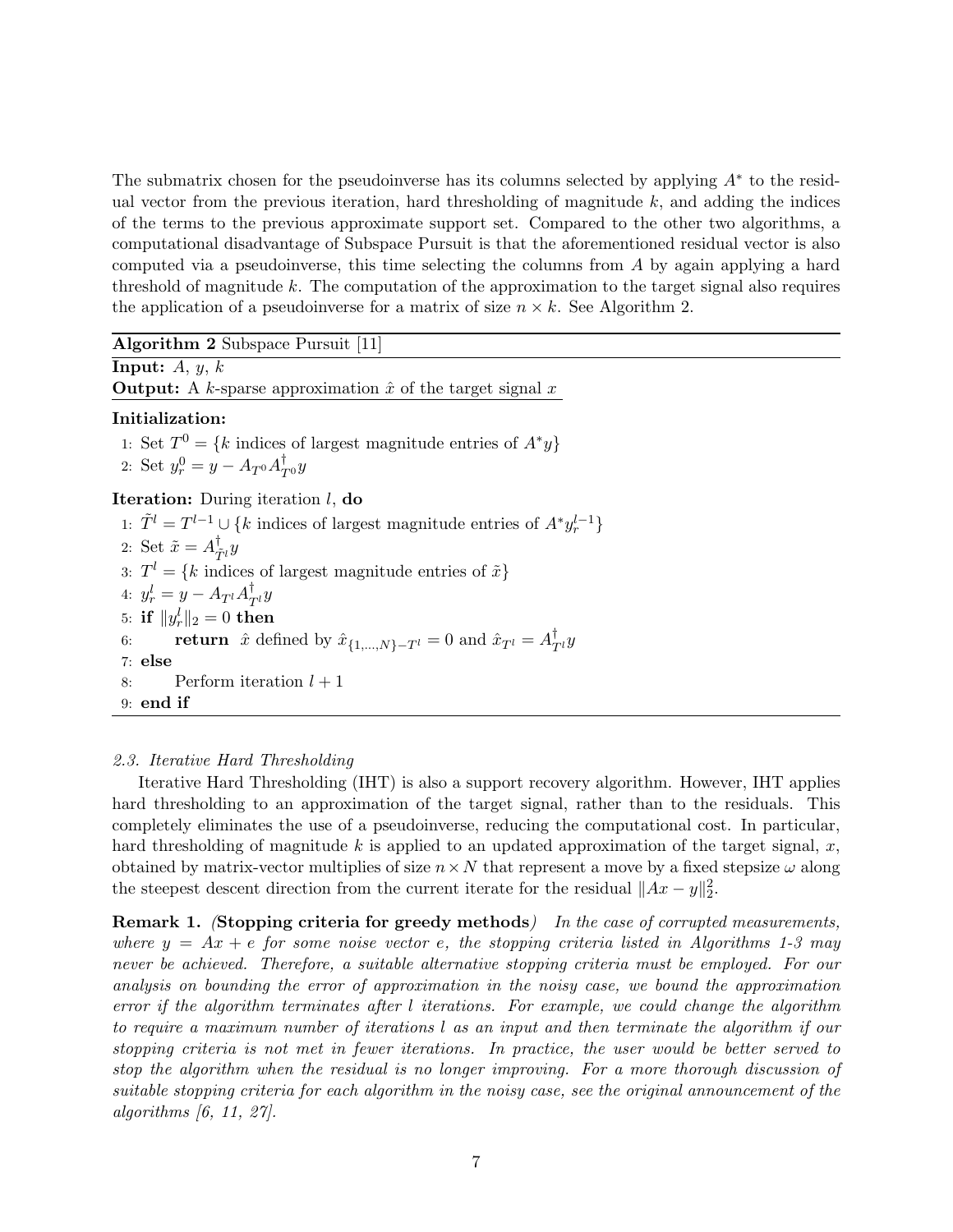Algorithm 3 Iterative Hard Thresholding [6]

**Input:**  $A, y, \omega \in (0, 1), k$ **Output:** A k-sparse approximation  $\hat{x}$  of the target signal x

## Initialization:

1: Set  $x^0 = 0$ 2: Set  $T^0 = \emptyset$ 3: Set  $y^0 = y$ 

# Iteration: During iteration *l*, do

1:  $x^l = x_{T^{l-1}}^{l-1} + wA^*y^{l-1}$ 2:  $T^l = \{k \text{ indices of largest magnitude entries of } x^l\}$ 3:  $y^l = y - A_{T^l} x_{T^l}^l$ 4: if  $\|y^l\|_2 = 0$  then 5: return  $\hat{x}$  defined by  $\hat{x}_{\{1,\dots,N\}-T^l} = 0$  and  $\hat{x}_{T^l} = x_{T^l}^l$ 6: else 7: Perform iteration  $l + 1$ 8: end if

## 2.4. The Asymmetric Restricted Isometry Property

In this section we relax the sufficient conditions originally placed on Algorithms 1-3 by employing a more general notion of a restricted isometry. As discussed in [3], the singular values of the  $n \times k$  submatrices of an arbitrary measurement matrix A do not, in general, deviate from unity symmetrically. The standard notion of the *restricted isometry property* (RIP) [9] has an inherent symmetry which is unneccessarily restrictive. Hence, seeking the best possible conditions for the measurement matrix under which Algorithms  $1-3$  will provably recovery every k sparse vector, we reformulate the sufficient conditions in terms of the asymmetric restricted isometry property (aRIP) [3].

**Definition 1.** For an  $n \times N$  matrix A, the asymmetric RIP constants  $L(k, n, N)$  and  $U(k, n, N)$ are defined as:

$$
L(k, n, N) := \min_{c \ge 0} c \ \ subject \ to \ \ (1 - c) \|x\|_2^2 \le \|Ax\|_2^2, \ \forall x \in \chi^N(k); \tag{6}
$$

$$
U(k, n, N) := \min_{c \ge 0} c \ \ subject \ to \ \ (1+c) \|x\|_2^2 \ge \|Ax\|_2^2, \ \forall x \in \chi^N(k). \tag{7}
$$

**Remark 2.** 1. The more common, symmetric definition of the RIP constants is recovered by defining  $R(k, n, N) = \max\{L(k, n, N), U(k, n, N)\}\$ . In this case, a matrix A of size  $n \times N$ has the RIP constant  $R(k, n, N)$  if

$$
R(k, n, N) := \min_{c \ge 0} c \ \ subject \ to \ \ (1 - c) \|x\|_2^2 \le \|Ax\|_2^2 \le (1 + c) \|x\|_2^2, \ \forall x \in \chi^N(k).
$$

2. Observe that  $\chi^N(k) \subset \chi^N(k+1)$  for any k and therefore the constants  $L(k,n,N)$ ,  $U(k,n,N)$ , and  $R(k, n, N)$  are nondecreasing in k [9].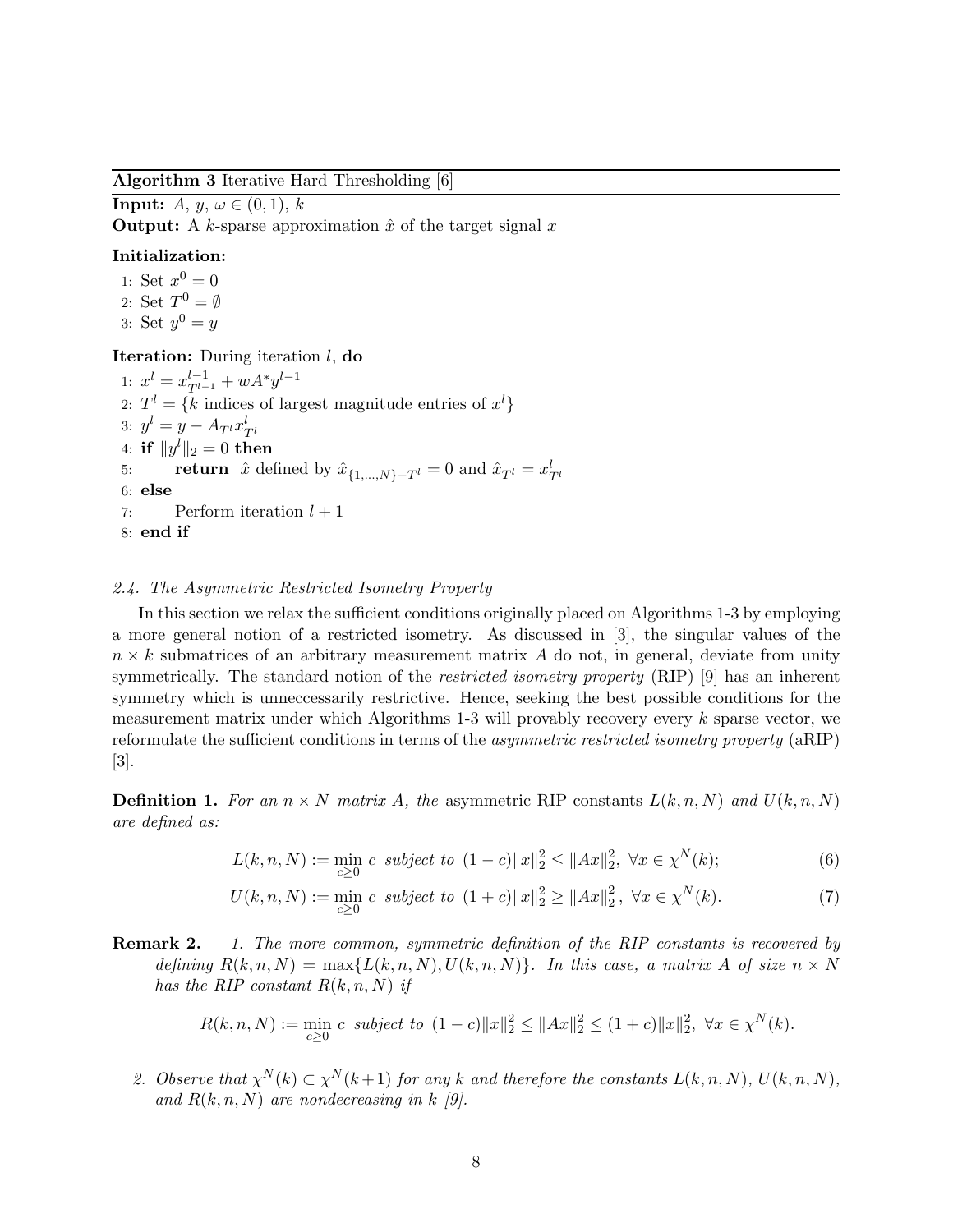3. For all expressions involving  $L(\cdot, n, N)$  it is understood, without explicit statement, that the first argument is limited to the range where  $L(\cdot, n, N) < 1$ . Beyond this range of sparsity, there exist vectors which are mapped to zero, and are unrecoverable.

Using this more versatile interpretation of a restricted isometry, we analyze the three algorithms in the case of a general measurement matrix A of size  $n \times N$ . For each algorithm, the application of Definition 1 results in a relaxation of the conditions imposed on  $A$  to provably guarantee recovery of all  $x \in \chi^N(k)$ . We first present a stability result for each algorithm in terms of bounding the approximation error of the output after  $l$  iterations. The bounds show a multiplicative stability constant in terms of aRIP contants that amplifies the total energy of the noise. As a corollary, we obtain a sufficient condition on A in terms of the aRIP for exact recovery of all  $k$ -sparse vectors. The proofs of these results are found in the Appendix. These theorems and corollaries take the same form, differing for each algorithm only by the formulae for various factors. We state the general form of the theorems and corollaries, analogous to Theorem 1 and Corollary 2, and then state the formulae for each of the algorithms CoSaMP, SP, and IHT.

**Theorem 3.** Given a matrix A of size  $n \times N$  with asymmetric RIP constants  $L(\cdot, n, N)$  and  $U(\cdot, n, N)$ , for any  $x \in \chi^N(k)$ , let  $y = Ax + e$ , for some (unknown) noise vector e. Then there exists  $\mu^{alg}(k, n, N)$  such that if  $\mu^{alg}(k, n, N) < 1$ , the output  $\hat{x}$  of algorithm "alg" at the l<sup>th</sup> iteration approximates x within the bound

$$
||x - \hat{x}||_2 \le \kappa^{alg}(k, n, N) \left[ \mu^{alg}(k, n, N) \right]^l ||x||_2 + \frac{\xi^{alg}(k, n, N)}{1 - \mu^{alg}(k, n, N)} ||e||_2,
$$
\n(8)

for some  $\kappa^{alg}(k, n, N)$  and  $\xi^{alg}(k, n, N)$ .

**Corollary 4.** Given a matrix A of size  $n \times N$  with asymmetric RIP constants  $L(\cdot, n, N)$  and  $U(\cdot,n,N)$ , for any  $x \in \chi^N(k)$ , let  $y = Ax$ . Then there exists  $\mu^{alg}(k,n,N)$  such that if  $\mu^{alg}(k,n,N)$ 1, the algorithm "alg" exactly recovers  $x$  from  $y$  and  $A$  in a finite number of iterations not to exceed

$$
\ell_{max}^{alg}(x) := \left\lceil \frac{\log \nu_{min}(x)}{\log \mu^{alg}(k, n, N)} \right\rceil + 1 \tag{9}
$$

where  $\nu_{min}(x)$  defined as in (5).

We begin with Algorithm 1, the Compressive Sampling Matching Pursuit recovery algorithm of Needell and Tropp [27]. We relax the sufficient recovery condition in [27] via the asymmetric RIP.

**Theorem 5 (CoSaMP).** Theorem 3 and Corollary 4 are satisfied by CoSaMP, Algorithm 1, with  $\kappa^{csp}(k,n,N) := 1$  and  $\mu^{csp}(k,n,N)$  and  $\xi^{csp}(k,n,N)$  defined as

$$
\mu^{csp}(k,n,N) := \frac{1}{2} \left( 2 + \frac{L(4k,n,N) + U(4k,n,N)}{1 - L(3k,n,N)} \right) \left( \frac{L(2k,n,N) + U(2k,n,N) + L(4k,n,N) + U(4k,n,N)}{1 - L(2k,n,N)} \right)
$$
\n(10)

and

$$
\xi^{csp}(k,n,N) := 2\left\{ \left(2 + \frac{L(4k,n,N) + U(4k,n,N)}{1 - L(3k,n,N)}\right) \left(\frac{\sqrt{1 + U(2k,n,N)}}{1 - L(2k,n,N)}\right) + \frac{1}{\sqrt{1 - L(3k,n,N)}}\right\}.
$$
\n(11)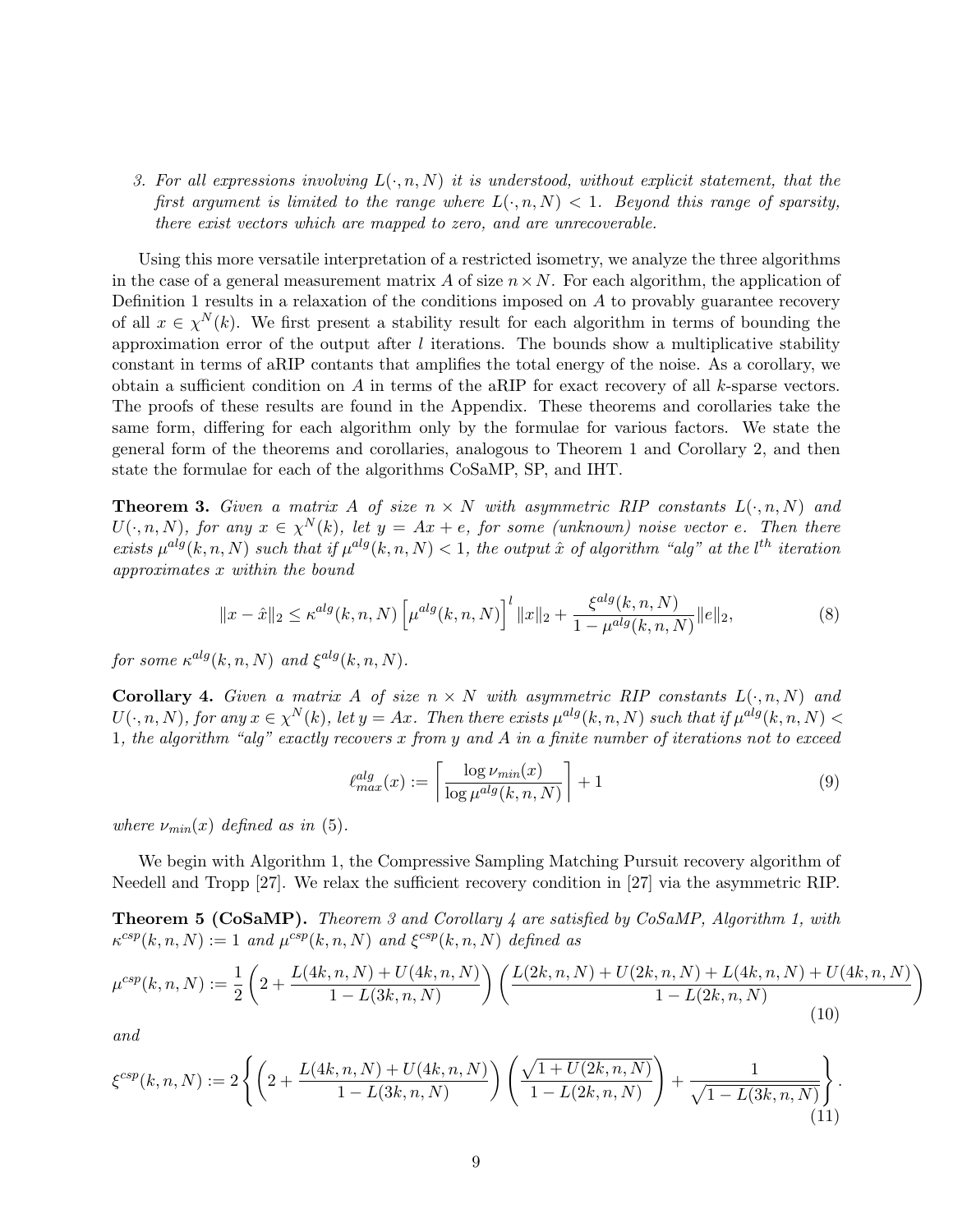Next, we apply the asymmetric RIP to Algorithm 2, Dai and Milenkovic's Subspace Pursuit [11]. Again, the aRIP provides a sufficient condition that admits a wider range of measurement matrices than admitted by the symmetric RIP condition derived in [11].

**Theorem 6 (SP).** Theorem 3 and Corollary 4 are satisfied by Subspace Pursuit, Algorithm 2, with  $\kappa^{sp}(k, n, N)$ ,  $\mu^{sp}(k, n, N)$ , and  $\xi^{sp}(k, n, N)$  defined as

$$
\kappa^{sp}(k,n,N) := 1 + \frac{U(2k,n,N)}{1 - L(k,n,N)},\tag{12}
$$

$$
\mu^{sp}(k,n,N) := \frac{2U(3k,n,N)}{1 - L(k,n,N)} \left(1 + \frac{2U(3k,n,N)}{1 - L(2k,n,N)}\right) \left(1 + \frac{U(2k,n,N)}{1 - L(k,n,N)}\right)
$$
(13)

and

$$
\xi^{sp}(k,n,N) := \frac{\sqrt{1+U(k,n,N)}}{1-L(k,n,N)} \left[ 1 - \mu^{sp}(k,n,N) + 2\kappa^{sp}(k,n,N) \left( 1 + \frac{2U(3k,n,N)}{1-L(2k,n,N)} \right) \right] + \frac{2\kappa^{sp}(k,n,N)}{\sqrt{1-L(2k,n,N)}}.
$$
\n(14)

Finally, we apply the aRIP analysis to Algorithm 3, Iterative Hard Thresholding for Compressed Sensing introduced by Blumensath and Davies [6]. Theorem 7 employs the aRIP to provide a weaker sufficient condition than derived in  $|6|$ .

Theorem 7 (IHT). Theorem 3 and Corollary 4 are satisfied by Iterated Hard Thresholding, Algorithm 3, with  $\kappa^{iht}(k,n,N) := 1$  and  $\mu^{iht}(k,n,N)$  and  $\xi^{iht}(k,n,N)$  defined as

$$
\mu^{iht}(k,n,N) := 2\sqrt{2} \max \left\{ \omega \left[ 1 + U(3k,n,N) \right] - 1, 1 - \omega \left[ 1 - L(3k,n,N) \right] \right\}.
$$
 (15)

and

$$
\xi^{iht}(k,n,N) := 2\omega\sqrt{1 + U(2k,n,N)}.
$$
\n(16)

Remark 3. Each of Theorems 5, 6 and 7 are derived following the same recipe as in [27], [11] and  $[6]$ , respectively, using the aRIP rather than the RIP and taking care to maintain the least restrictive bounds at each step (for details, see the Appendix). For Gaussian matrices, the aRIP improves the lower bound on the phase transitions by nearly a multiple of 2 when compared to similar statements using the classical RIP. For IHT, the aRIP is simply a scaling of the matrix so that its RIP bounds are minimal. This is possible for IHT as the factors in  $\mu^{iht}(k,n,N)$  involve  $L(\alpha k, n, N)$  and  $U(\alpha k, n, N)$  for only one value of  $\alpha$ , here  $\alpha = 3$ . No such scaling interpretation is possible for CoSaMP and SP.

At this point, we digress to mention that the first greedy algorithm shown to have guaranteed exact recovery capability is Needell and Vershynin's ROMP (Regularized Orthogonal Matching Pursuit) [28]. We omit the algorithm and a rigorous discussion of the result, but state an aRIP condition that will guarantee sparse recovery. ROMP chooses additions to the approximate support sets at each iteration with a regularization step requiring comparability between the added terms. This comparability requires a proof of partitioning a vector of length N into subsets with comparable coordinates, namely the magnitudes of the elements of the subset differ by no more than a factor of 2. The proof that such a partition exists, with each partition having a nonzero energy, forces a pessimistic bound that decays with the problem size.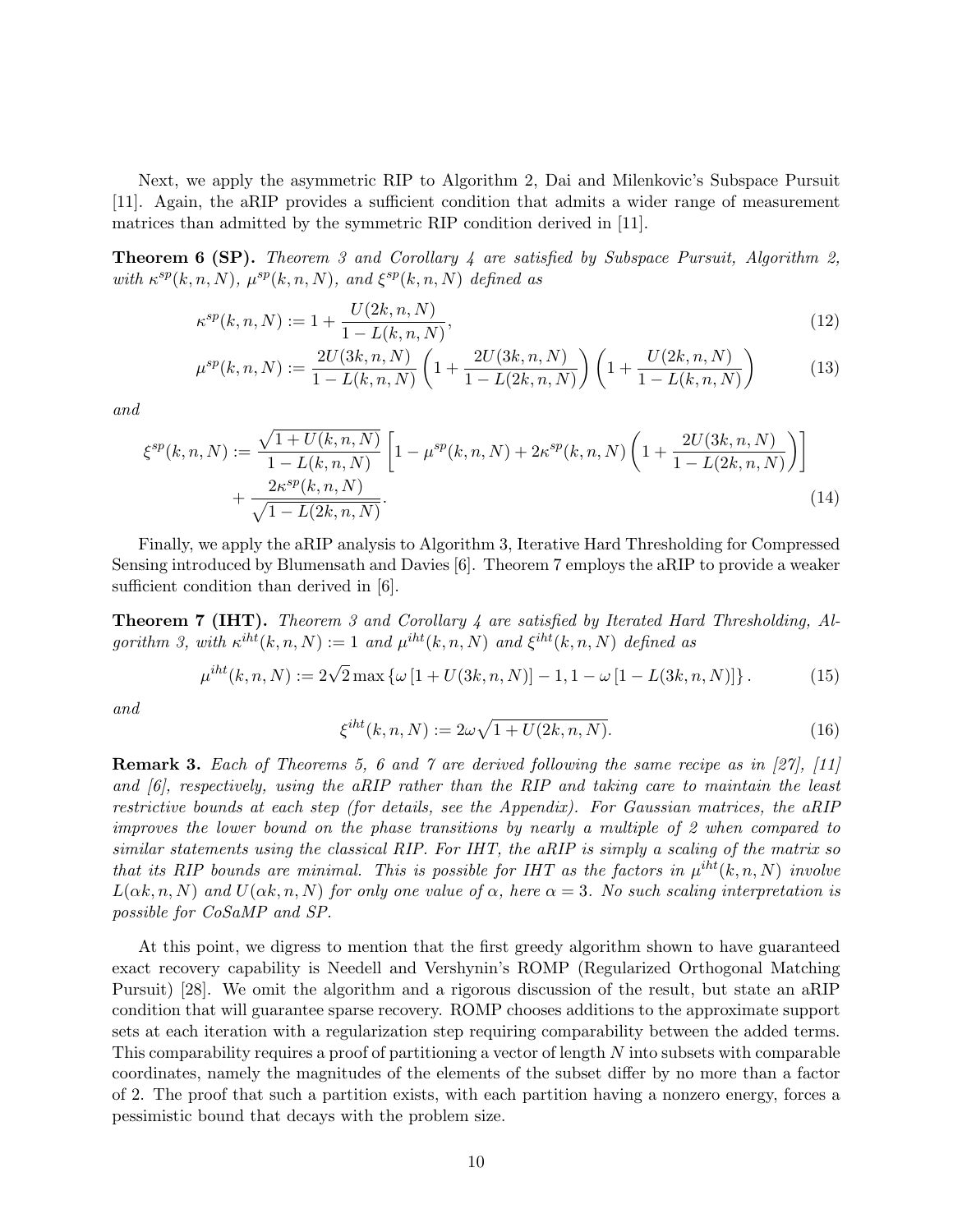Theorem 8 (Regularized Orthogonal Matching Pursuit). Let A be a matrix of size  $n \times N$ with asymmetric RIP constants  $L(2k, n, N)$  and  $U(2k, n, N)$ . Define

$$
\mu^{r}(k,n,N) := U(2k,n,N) \left( 1 + \frac{1 + U(2k,n,N)}{1 - L(2k,n,N)} \right). \tag{17}
$$

If  $\mu^{r}(k,n,N) < \left(1+\sqrt{\frac{5n}{n-1}(\log n+2)}\right)^{-1}$ , then ROMP is guaranteed to exactly recover any  $x \in$  $\chi^N(k)$  from the measurements  $y = Ax$  in a finite number of iterations.

Unfortunately, this dependence of the bound on the size of the problem instance forces the result to be inadequate for large problem instances. In fact, this result is inferior to the results for the three algorithms stated above which are all independent of problem size and therefore applicable to the most interesting cases of compressed sensing, when  $(k, n, N) \to \infty$  and  $\delta = n/N \to 0$ . It is possible that this dependence on the problem size is an artifact of the technique of proof; without removing this dependence, large problem instances will require the measurement matrix to be a true isometry and the phase transition framework of the next section does not apply.

## 3. Phase Transitions for Greedy Algorithms with Gaussian Matrices

The quantities  $\mu^{alg}(k, n, N)$  and  $\xi^{alg}(k, n, N)$  in Theorems 5, 6, and 7 dictate the current theoretical convergence bounds for CoSaMP, SP, and IHT. Although some comparisons can be made between the forms of  $\mu^{alg}$  and  $\xi^{alg}$  for different algorithms, it is not possible to quantitatively state for what range of k the algorithm will satisfy bounds on  $\mu^{alg}(k, n, N)$  and  $\xi^{alg}(k, n, N)$  for a specific value of n and N. To establish quantitative interpretations of the conditions in Theorems 5, 6 and 7, it is necessary to have quantitative bounds on the behaviour of the aRIP constants  $L(k, n, N)$ and  $U(k, n, N)$  for the matrix A in question, [4, 3]. Currently, there is no known matrix A for which it has been proven that  $U(k, n, N)$  and  $L(k, n, N)$  remain bounded above and away from one, respectively, as n grows, for k and N proportional to n. However, it is known that for some random matrix ensembles, with exponentially high probability on the draw of  $A$ ,  $\frac{1}{1-\ell k}$  $\frac{1}{1-L(k,n,N)}$  and  $U(k, n, N)$  do remain bounded as n grows, for k and N proportional to n. The ensemble with the best known bounds on the growth rates of  $L(k, n, N)$  and  $U(k, n, N)$  in this setting is the Gaussian ensemble. In this section, we consider large problem sizes as  $(k, n, N) \to \infty$ , with  $\frac{n}{N} \to \delta$  and  $\frac{k}{n} \to \rho$  for  $\delta, \rho \in (0, 1)$ . We study the implications of the sufficient conditions from Section 2 for matrices with Gaussian i.i.d. entries, namely, entries drawn i.i.d. from the normal distribution with mean 0 and variance  $n^{-1}$ ,  $\mathcal{N}(0, n^{-1})$ .

Gaussian random matrices are well studied and much is known about the behavior of their eigenvalues. Edelman [22] derived bounds on the probability distribution functions of the largest and smallest eigenvalues of the Wishart matrices derived from a matrix A with Gaussian i.i.d. entries. Select a subset of columns indexed by  $I \subset \{1, ..., N\}$  with cardinality k and form the submatrix  $A_I$ . The associated Wishart matrix derived from  $A_I$  is the matrix  $A_I^*A_I$ . The distribution of the most extreme eigenvalues of all  $\binom{N}{k}$  Wishart matrices derived from  $\hat{A}$  with Gaussian i.i.d. entries is only of recent interest and the exact probability distribution functions are not known. Recently, using Edelman's bounds [22], the first three authors [3] derived upper bounds on the probability distribution functions for the most extreme eigenvalues of all  $\binom{N}{k}$  Wishart matrices derived from A. These bounds enabled them to formulate upper bounds on the aRIP constants,  $L(k, n, N)$  and  $U(k, n, N)$ , for a matrix A of size  $n \times N$  with Gaussian i.i.d. entries.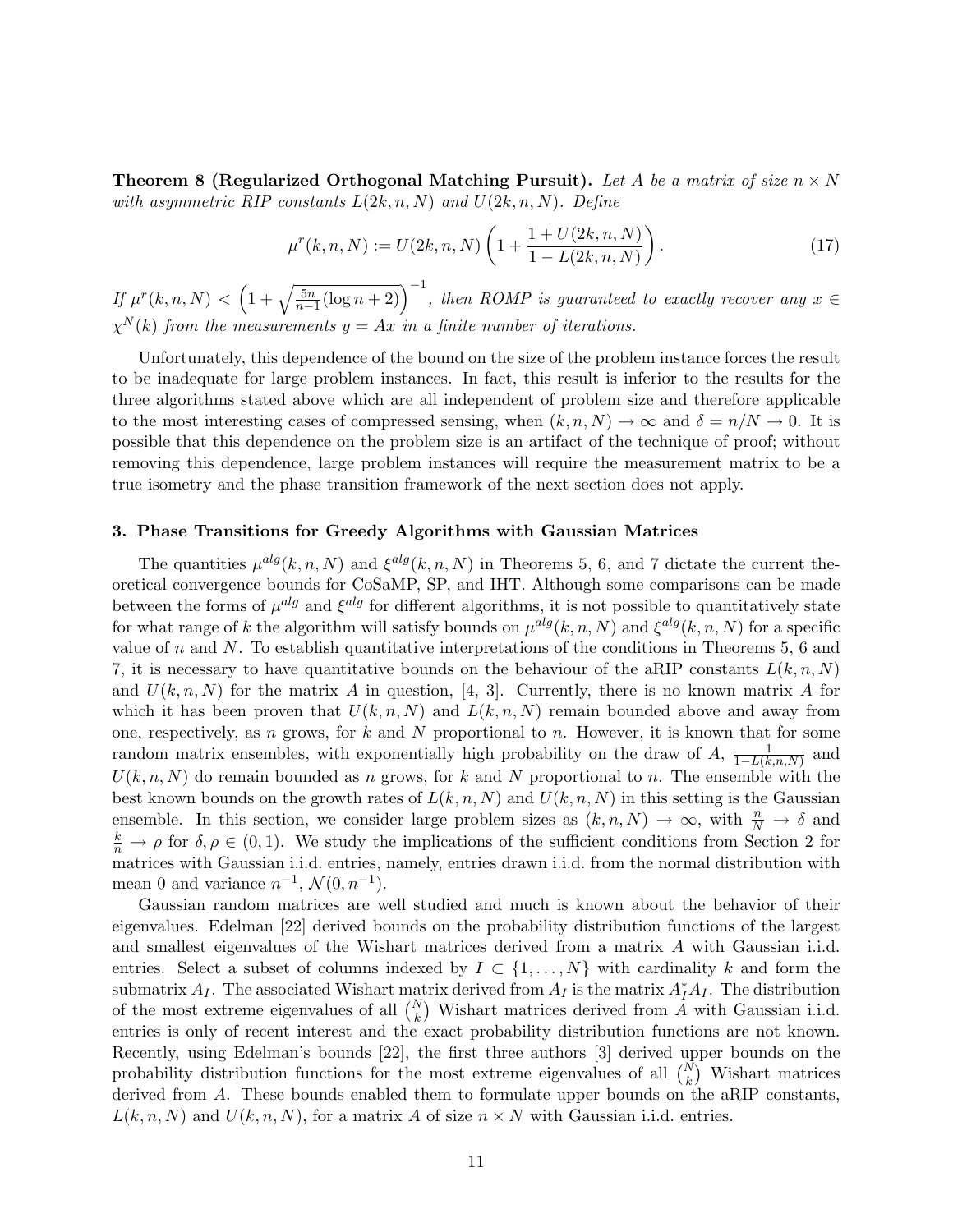

Figure 3: Bounds,  $L(\delta, \rho)$  and  $U(\delta, \rho)$  (left and right respectively), above which it is exponentially unlikely that the RIP constants  $L(k, n, N)$  and  $U(k, n, N)$  exceed, with entries in A drawn i.i.d.  $N(0, n^{-1})$  and in the limit as  $\frac{k}{n} \to \rho$ and  $\frac{n}{N} \to \delta$  as  $n \to \infty$ , see Theorem 9.

**Theorem 9 (Blanchard, Cartis, and Tanner [3]).** Let A be a matrix of size  $n \times N$  whose entries are drawn i.i.d. from  $\mathcal{N}(0, n^{-1})$  and let  $n \to \infty$  with  $\frac{k}{n} \to \rho$  and  $\frac{n}{N} \to \delta$ . Let  $H(p) :=$  $p \log(1/p) + (1-p) \log(1/(1-p))$  denote the usual Shannon Entropy with base e logarithms, and let

$$
\psi_{min}(\lambda,\rho) := H(\rho) + \frac{1}{2} \left[ (1-\rho)\log\lambda + 1 - \rho + \rho\log\rho - \lambda \right],\tag{18}
$$

$$
\psi_{max}(\lambda,\rho) := \frac{1}{2} \left[ (1+\rho)\log\lambda + 1 + \rho - \rho\log\rho - \lambda \right]. \tag{19}
$$

Define  $\lambda_{min}(\delta, \rho)$  and  $\lambda_{max}(\delta, \rho)$  as the solution to (20) and (21), respectively:

$$
\delta\psi_{min}(\lambda_{min}(\delta,\rho),\rho) + H(\rho\delta) = 0 \quad \text{for} \quad \lambda_{min}(\delta,\rho) \le 1 - \rho \tag{20}
$$

$$
\delta\psi_{max}(\lambda_{max}(\delta,\rho),\rho) + H(\rho\delta) = 0 \quad \text{for} \quad \lambda_{max}(\delta,\rho) \ge 1 + \rho. \tag{21}
$$

Define  $L(\delta, \rho)$  and  $U(\delta, \rho)$  as

$$
L(\delta, \rho) := 1 - \lambda_{min}(\delta, \rho) \quad \text{and} \quad U(\delta, \rho) := \min_{\nu \in [\rho, 1]} \lambda_{max}(\delta, \nu) - 1. \tag{22}
$$

For any  $\epsilon > 0$ , as  $n \to \infty$ ,

$$
Prob(L(k, n, N) < L(\delta, \rho) + \epsilon) \to 1 \quad and \quad Prob(U(k, n, N) < U(\delta, \rho) + \epsilon) \to 1.
$$

The details of the proof of Theorem 9 are found in [3]. The bounds are derived using a simple union bound over all  $\binom{N}{k}$  of the  $k \times k$  Wishart matrices  $A_I^* A_I$  that can be formed from columns of A. Bounds on the tail behavior of the probability distribution function for the largest and smallest eigenvalues of  $A_I^*A_I$  can be expressed in the form  $p(n,\lambda) \exp(n\psi(\lambda,\rho))$  with  $\psi$  defined in (18) and (19) and  $p(n, \lambda)$  a polynomial. Following standard practices in large deviation analysis, the tails of the probability distribution functionals are balanced against the exponentially large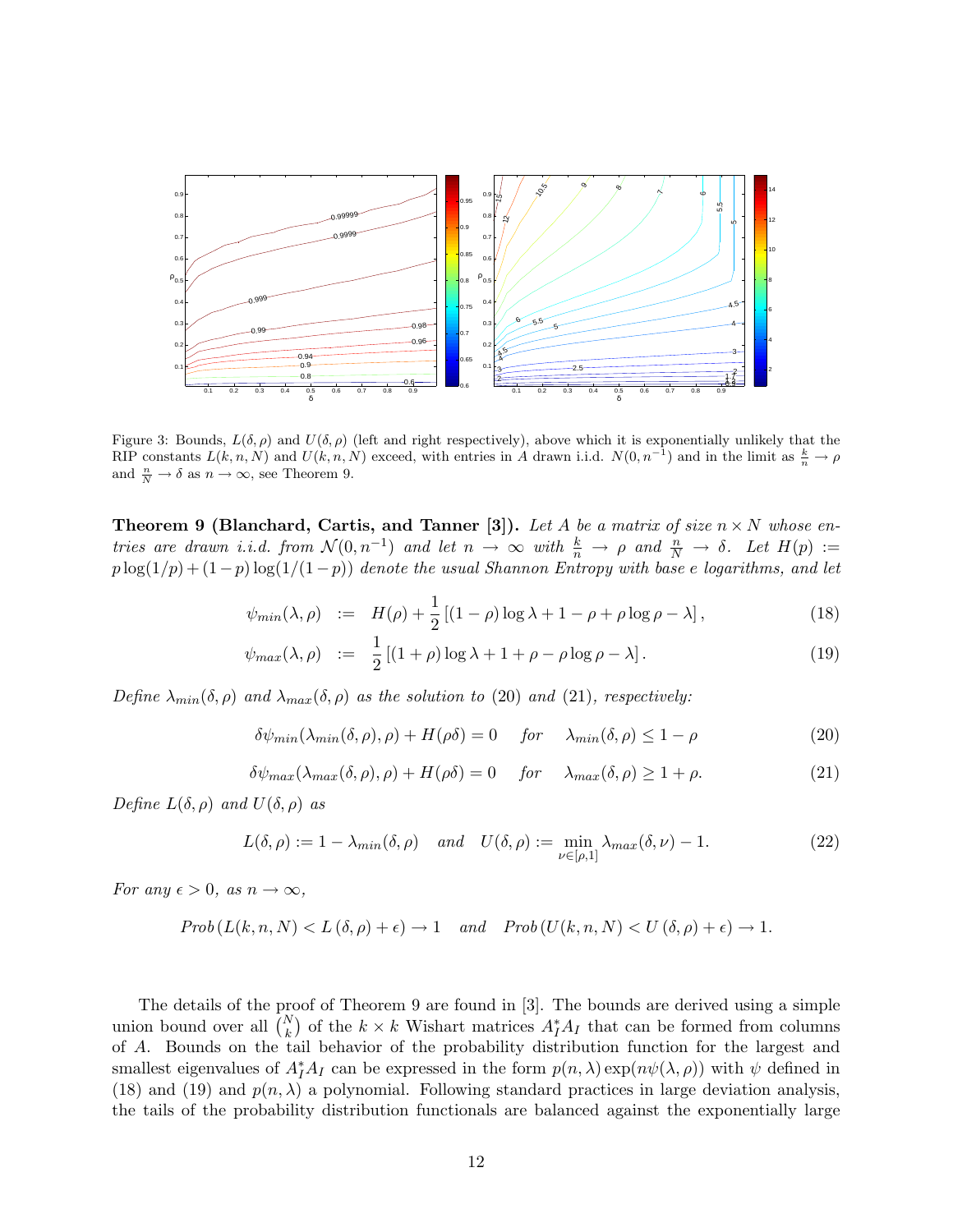number of Wishart matrices (20) and (21) to define upper and lower bounds on the largest and smallest eigenvalues of all  $\binom{N}{k}$  Wishart matrices, with bounds  $\lambda_{max}(\delta, \rho)$  and  $\lambda_{min}(\delta, \rho)$ , respectively. Overestimation of the union bound over the combinatorial number of  $\binom{N}{k}$  Wishart matrices causes the bound  $\lambda_{max}(\delta, \rho)$  to not be strictly increasing in  $\rho$  for  $\delta$  large; to utilize the best available bound on the extreme of the largest eigenvalue, we note that any bound  $\lambda_{max}(\delta, \nu)$  for  $\nu \in [\rho, 1]$  is also a valid bound for submatrices of size  $n \times k$ . The asymptotic bounds of the aRIP constants,  $L(\delta, \rho)$ and  $U(\delta, \rho)$ , follow directly. See Figure 3 for level curves of the bounds.

With Theorem 9, we are able to formulate quantitative statements about the matrices A with Gaussian i.i.d. entries which satisfy the sufficient aRIP conditions from Section 2. A naive replacement of each  $L(\cdot, n, N)$  and  $U(\cdot, n, N)$  in Theorems 5-7 with the asymptotic aRIP bounds in Theorem 9 is valid in these cases. The properties necessary for this replacement are detailed in Lemma 16, stated in the Appendix. For each algorithm (CoSaMP, SP and IHT) the recovery conditions can be stated in the same format as Theorem 1 and Corollary 2, with only the expressions for  $\kappa(\delta,\rho)$ ,  $\mu(\delta,\rho)$  and  $\xi(\delta,\rho)$  differing. These recovery factors are stated in Theorems 10-12.

**Theorem 10.** Theorem 1 and Corollary 2 are satisfied for CoSaMP, Algorithm 1, with  $\kappa^{csp}(\delta,\rho)$  := 1 and  $\mu^{csp}(\delta, \rho)$  and  $\xi^{csp}(\delta, \rho)$  defined as

$$
\mu^{csp}(\delta,\rho) := \frac{1}{2} \left( 2 + \frac{L(\delta, 4\rho) + U(\delta, 4\rho)}{1 - L(\delta, 3\rho)} \right) \left( \frac{L(\delta, 2\rho) + U(\delta, 2\rho) + L(\delta, 4\rho) + U(\delta, 4\rho)}{1 - L(\delta, 2\rho)} \right). \tag{23}
$$

and

$$
\xi^{csp}(\delta,\rho) := 2\left\{ \left(2 + \frac{L(\delta, 4\rho) + U(\delta, 4\rho)}{1 - L(\delta, 3\rho)}\right) \left(\frac{\sqrt{1 + U(\delta, 2\rho)}}{1 - L(\delta, 2\rho)}\right) + \frac{1}{\sqrt{1 - L(\delta, 3\rho)}}\right\}.
$$
 (24)

The phase transition lower bound  $\rho_S^{csp}$  $S^{csp}(\delta)$  is defined as the solution to  $\mu^{csp}(\delta, \rho) = 1$ .  $\rho_S^{csp}$  ${}_{S}^{csp}(\delta)$  is displayed as the black curve in Figure 1(a).  $\mu^{csp}(\delta, \rho)$  and  $\xi^{csp}(\delta, \rho)/(1 - \mu^{csp}(\delta, \rho))$  are displayed in Figure 2 panels (a) and (b) respectively.

Theorem 11. Theorem 1 and Corollary 2 are satisfied for Subspace Pursuit, Algorithm 2, with  $\kappa^{sp}(\delta, \rho)$ ,  $\mu^{sp}(\delta, \rho)$ , and  $\xi^{sp}(\delta, \rho)$  defined as

$$
\kappa^{sp}(\delta,\rho) := 1 + \frac{U(\delta,2\rho)}{1 - L(\delta,\rho)},\tag{25}
$$

$$
\mu^{sp}(\delta,\rho) := \frac{2U(\delta,3\rho)}{1 - L(\delta,\rho)} \left(1 + \frac{2U(\delta,3\rho)}{1 - L(\delta,2\rho)}\right) \left(1 + \frac{U(\delta,2\rho)}{1 - L(\delta,\rho)}\right),\tag{26}
$$

and

$$
\xi^{sp}(\delta,\rho) := \frac{\sqrt{1+U(\delta,\rho)}}{1-L(\delta,\rho)} \left[ 1 - \mu^{sp}(\delta,\rho) + 2\kappa^{sp}(\delta,\rho) \left( 1 + \frac{2U(\delta,3\rho)}{1-L(\delta,2\rho)} \right) \right] + \frac{2\kappa^{sp}(\delta,\rho)}{\sqrt{1-L(\delta,2\rho)}}.
$$
\n(27)

The phase transition lower bound  $\rho_S^{sp}$  $S^p(S)$  is defined as the solution to  $\mu^{sp}(\delta,\rho) = 1$ .  $\rho_S^{sp}$  $^{sp}_{S}(\delta)$  is displayed as the magenta curve in Figure 1(a).  $\mu^{sp}(\delta, \rho)$  and  $\xi^{sp}(\delta, \rho)/(1-\mu^{sp}(\delta, \rho))$  are displayed in Figure 2 panels (c) and (d) respectively.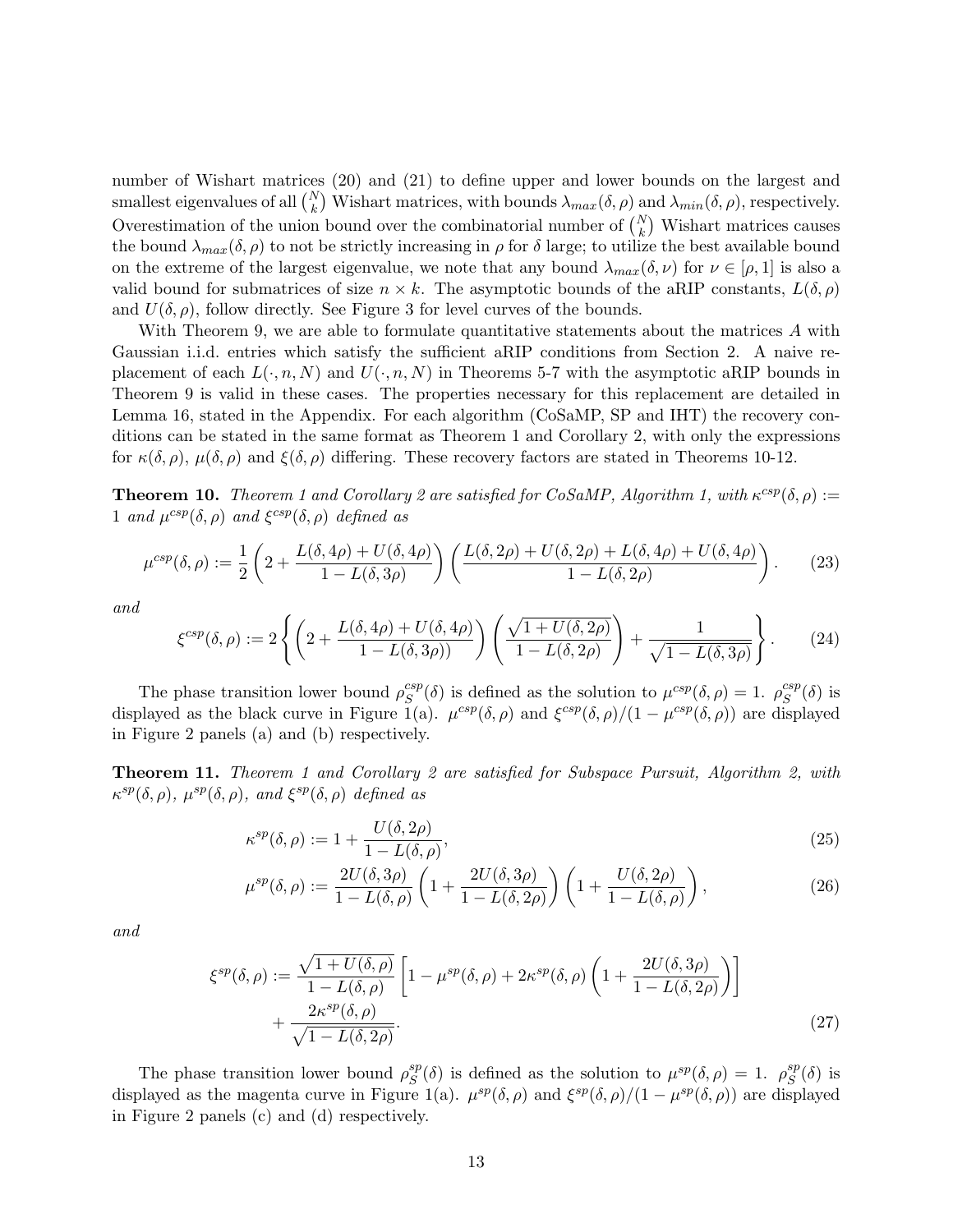Theorem 12. Theorem 1 and Corollary 2 are satisfied for Iterated Hard Thresholding, Algorithm 3, with  $\omega := 2/(2 + U(\delta, 3\rho) - L(\delta, 3\rho))$ ,  $\kappa^{iht}(\delta, \rho) := 1$ , and  $\mu^{iht}(\delta, \rho)$  and  $\xi^{iht}(\delta, \rho)$  defined as

$$
\mu^{iht}(\delta,\rho) := 2\sqrt{2} \left( \frac{L(\delta,3\rho) + U(\delta,3\rho)}{2 + U(\delta,3\rho) - L(\delta,3\rho)} \right) \tag{28}
$$

and

$$
\xi^{iht}(\delta,\rho) := \frac{4\sqrt{1+U(\delta,2\rho)}}{2+U(\delta,3\rho)-L(\delta,3\rho)}.\tag{29}
$$

The phase transition lower bound  $\rho_S^{iht}(\delta)$  is defined as the solution to  $\mu^{iht}(\delta,\rho) = 1$ .  $\rho_S^{iht}(\delta)$  is displayed as the red curve in Figure 1(a).  $\mu^{iht}(\delta,\rho)$  and  $\xi^{iht}(\delta,\rho)/(1-\mu^{iht}(\delta,\rho))$  are displayed in Figure 2 panels (e) and (f) respectively.

An analysis similar to that presented here for the greedy algorithms CoSaMP, SP, and IHT was previously carried out in [3] for the  $\ell_1$ -regularization problem (2). The form of the results differs from those of Theorem 1 and Corollary 2 in that no algorithm was specified for how (2) is solved. For this reason, no results are stated for the convergence rate or number of iterations. However, (2) can be reformulated as a convex quadratic or second-order cone programming problem — and its noiseless variant as a linear programming — which have polynomial complexity when solved using interior point methods [31]. Moreover, convergence and complexity of other alternative algorithms for solving (2) such as gradient projection have long been studied by the optimization community for more general problems  $\lbrack 2, 29, 32 \rbrack$ , and recently, more specifically for  $\lbrack 2 \rbrack 23, 30 \rbrack$  and many more. For completeness, we include the recovery conditions for  $\ell_1$ -regularization derived in [3]; these results follow from the original  $\ell_1$ -regularization bound derived by Foucart and Lai [24] for general A.

**Theorem 13 (Blanchard, Cartis, and Tanner [3]).** Given a matrix A with entries drawn i.i.d. from  $\mathcal{N}(0,n^{-1})$ , for any  $x \in \chi^N(k)$ , let  $y = Ax + e$  for some (unknown) noise vector e. Define

$$
\mu^{\ell_1}(\delta,\rho) := \frac{1+\sqrt{2}}{4} \left( \frac{1+U(\delta,2\rho)}{1-L(\delta,2\rho)} - 1 \right)
$$
\n(30)

and

$$
\xi^{\ell_1}(\delta,\rho) := \frac{3(1+\sqrt{2})}{1 - L(\delta, 2\rho)}
$$
\n(31)

with  $L(\delta, \cdot)$  and  $U(\delta, \cdot)$  defined as in Theorem 9. Let  $\rho_S^{\ell_1}(\delta)$  be the unique solution to  $\mu^{\ell_1}(\delta, \rho) = 1$ . For any  $\epsilon > 0$ , as  $(k, n, N) \to \infty$  with  $n/N \to \delta \in (0, 1)$  and  $k/n \to \rho < (1 - \epsilon) \rho_S^{\ell_1}(\delta)$ , there is an exponentially high probability on the draw of A that

$$
\hat{x} := \operatorname*{arg\,min}_{z} \|z\|_{\ell_1} \qquad \text{subject to} \quad \|Az - y\|_2 \le \|e\|_2
$$

approximates x within the bound

$$
||x - \hat{x}||_2 \le \frac{\xi^{\ell_1}(\delta, (1 + \epsilon)\rho)}{1 - \mu^{\ell_1}(\delta, (1 + \epsilon)\rho)} ||e||_2.
$$
 (32)

 $\rho_S^{\ell_1}(\delta)$  is displayed as the blue curve in Figure 1(a).  $\mu^{\ell_1}(\delta,\rho)$  and  $\xi^{\ell_1}(\delta,\rho)/(1-\mu^{\ell_1}(\delta,\rho))$  are displayed in Figure 4 panels (c) and (d) respectively.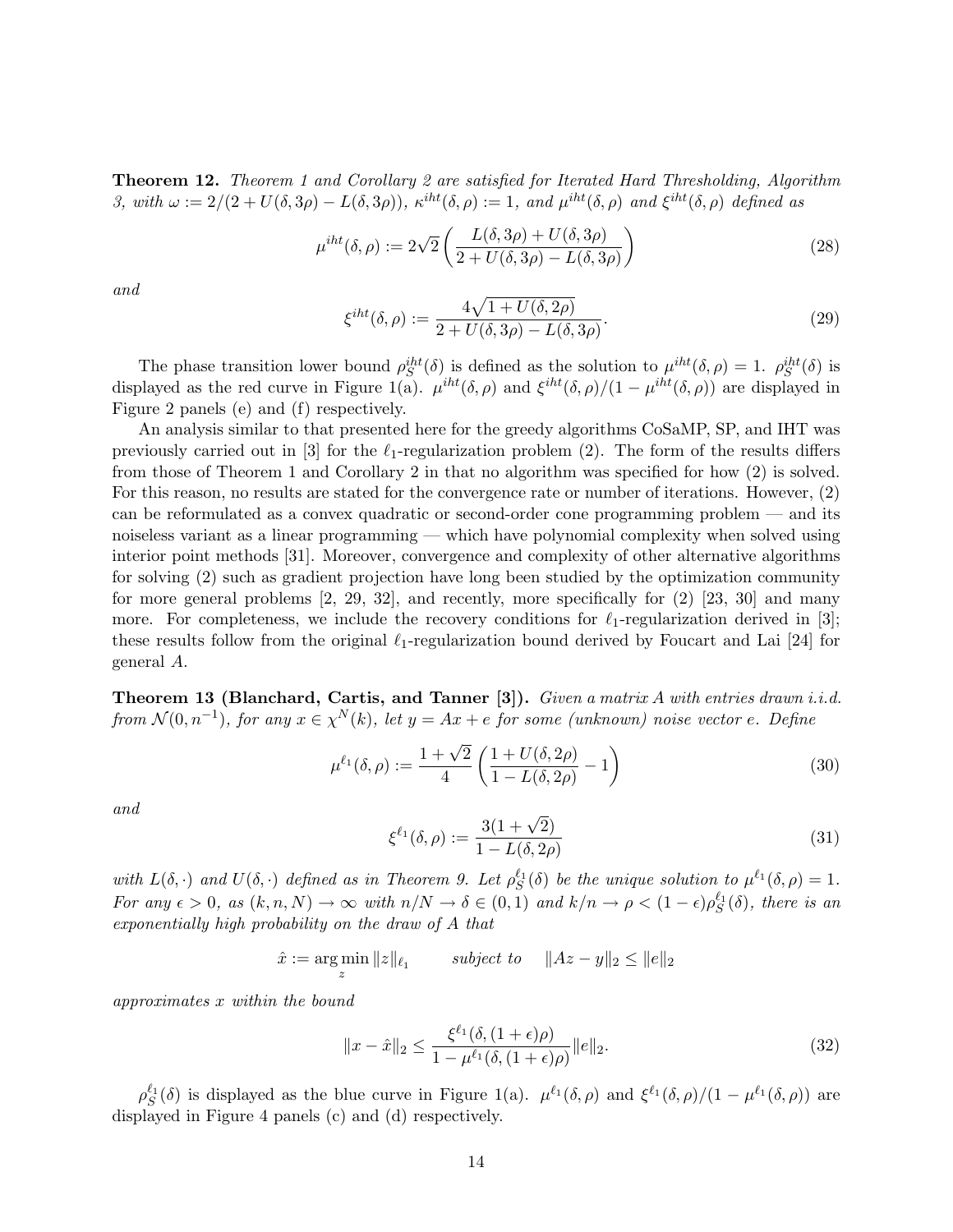

Figure 4: (a): level curves for specific values of  $\frac{\xi}{1-\mu}(\delta,\rho)$  for  $\ell_1$ -regularization respectively. (b): the surface whose level curves specify the multiplicative stability constants for  $\ell_1$ -regularization.

Corollary 14 (Blanchard, Cartis, and Tanner [3]). Given a matrix A with entries drawn i.i.d. from  $\mathcal{N}(0,n^{-1})$ , for any  $x \in \chi^N(k)$ , let  $y = Ax$ . For any  $\epsilon > 0$ , with  $n/N \to \delta \in (0,1)$  and  $k/n \to \rho < (1-\epsilon)\rho_S^{\ell_1}(\delta)$  as  $(k,n,N) \to \infty$ , there is an exponentially high probability on the draw of A that

> $\hat{x} := \arg \min$  $\min_{z} ||z||_{\ell_1}$  subject to  $Az = y$

exactly recovers x from y and A.

#### 4. Discussion and Conclusions

Summary. We have presented a framework in which recoverability results for sparse approximation algorithms derived using the ubiquitous RIP can be easily compared. This phase transition framework, [12, 17, 18, 3], translates the generic RIP-based conditions of Theorem 3 into specific sparsity levels k and problem sizes n and N for which the algorithm is guaranteed to satisfy the sufficient RIP conditions with high probability on the draw of the measurement matrix; see Theorem 1. Deriving (bounds on) the phase transitions requires bounds on the behaviour of the measurement matrix' RIP constants [4]. To achieve the most favorable quantitative bounds on the phase transitions, we used the less restrictive asymmetric RIP (aRIP) constants; moreover, we employed the best known bounds on aRIP constants, those provided for Gaussian matrices [3], see Theorem 9.

This framework was illustrated on three exemplar greedy algorithms: CoSaMP [27], Subspace Pursuit (SP) [11], and Iterative Hard Thresholding (IHT) [6]. The lower bounds on the phase transitions in Theorems 10-12 allow for a direct comparison of the current theoretical results/guarantees for these algorithms.

Computational Cost of CoSaMP, SP and IHT. The major computational cost in these algorithms is the application of one or more pseudoinverses. Subspace Pursuit uses two pseudoinverses of dimensions  $k \times n$  per iteration and another to compute the output vector  $\hat{x}$ ; see Algorithm 2. CoSaMP uses only one pseudoinverse per iteration but of dimensions  $2k \times n$ ; see Algorithm 1.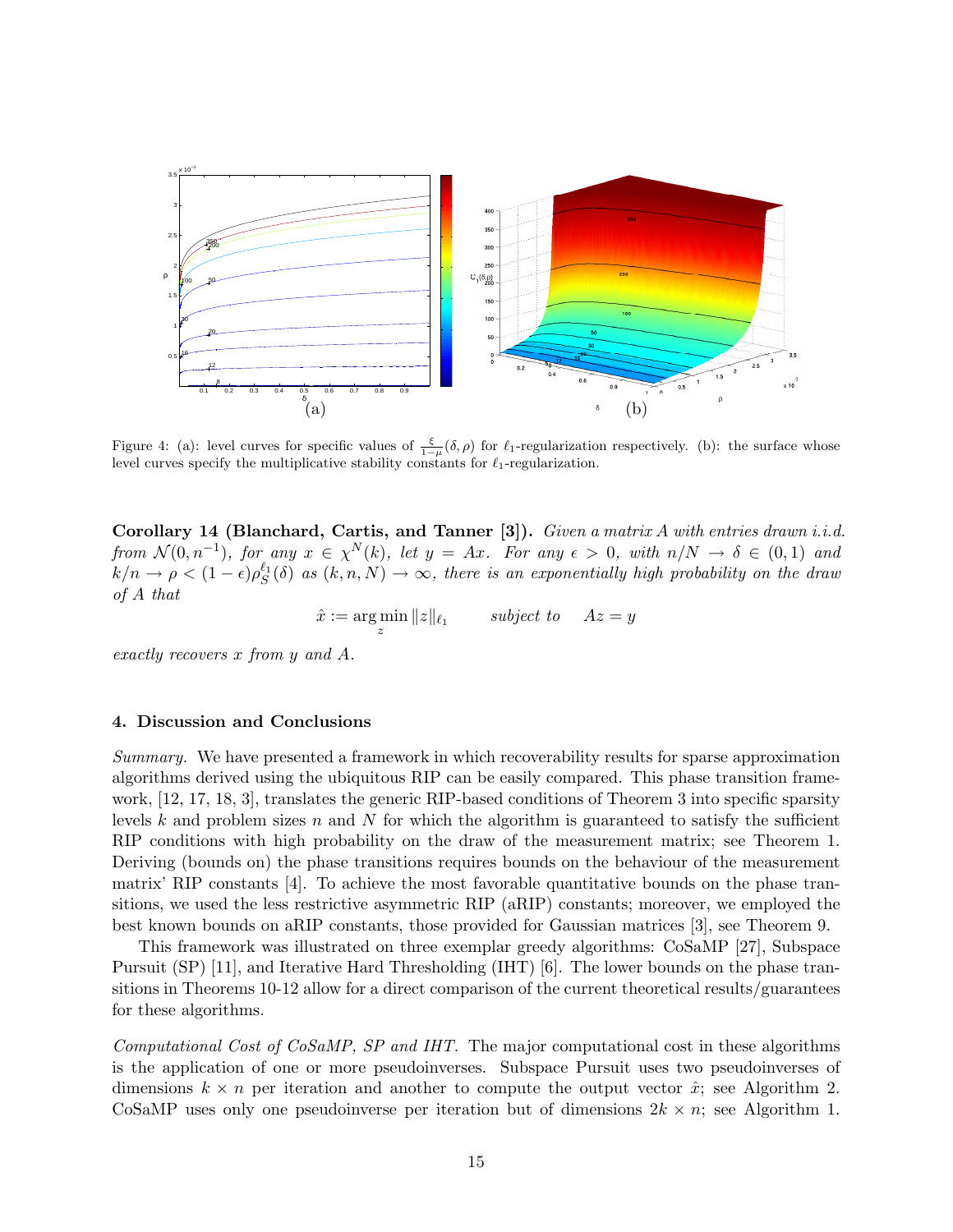Consequently, CoSaMP and SP have identical computational cost per iteration, of order  $kn^2$ , if the pseudoinverse is solved using an exact QR factorization. IHT avoids computing a pseudoinverse altogether in internal iterations, but is aided by one pseudoinverse of dimensions  $k \times n$  on the final support set. Thus IHT has a substantially lower computational cost than CoSaMP and SP. Note that pseudoinverses may be computed approximately by an iterative method such as conjugate gradients [27]. As such, the exact application of a pseudoinverse could be entirely avoided, improving the implementation costs of these algorithms, especially of CoSaMP and SP.

Globally, all three algorithms converge linearly; in fact, they converge in a finite number of iterations provided there exists a k-sparse solution to  $Ax = y$  and a sufficient aRIP condition is satisfied, see Corollary 2. For each algorithm, the upper bound on the required number of iterations grows unbounded as the function  $\mu^{alg}(k, n, N) \to 1$ . Hence, according to the bounds presented here, to ensure rapid convergence, it is advantageous to have a matrix that satisfies a more strict condition, such as  $\mu^{alg}(k, n, N) < \frac{1}{2}$  $\frac{1}{2}$ . Similarly, the factor controlling stability to additive noise, namely the vector e in Theorem 1, blows up as the function  $\mu^{alg}(k, n, N) \to 1$ . Again, according to the bounds presented here, in order to guarantee stability with small amplification of the additive noise, it is necessary to restrict the range of  $\frac{\xi^{alg}}{1-\mu^{alg}}(k,n,N)$ . A phase transition function analogous to the functions  $\rho_S^{alg}$  $S^{alg}(\delta)$  can be easily computed in these settings as well, resulting in curves lower than those presented in Figure  $1(a)$ . This is the standard trade-off of compressed sensing, where one must determine the appropriate balance between computational efficiency, stability, and minimizing the number of measurements.

Comparison of Phase Transitions and Constants of Proportionality. From Figure 1(a), we see that the best known lower bounds on the phase transitions for the three greedy algorithms satisfy the ordering  $\rho_S^{csp}$  $S^{csp}(\delta) < \rho_S^{sp}(\delta) < \rho_S^{iht}(\delta)$  for Gaussian measurement matrices. Therefore, we now know that, at least for Gaussian matrices, the restriction presented here on the measurement matrix of IHT is the weakest condition of these greedy algorithms. Also, the aRIP conditions imposed by SP and CoSaMP are considerably stricter than IHT, with CoSaMP, the strictest of them all. Thus, according to the existing theory, IHT has a larger region where successful recovery can be guaranteed, and a lower computational cost.

The phase transition bounds  $\rho_S^{alg}$  $S^{alg}(\delta)$  also allow a precise comparison of the recoverability results derived for these greedy algorithms with those proven for  $\ell_1$ -regularization using the aRIP, see Figure 1. Although [27, 11, 6] have provided guarantees of successful sparse recovery analogous to those for  $\ell_1$ -regularization, the greedy algorithms place a more restrictive aRIP condition on the suitable matrices to be used in the algorithm. However, some of the algorithms for solving the  $\ell_1$ -regularization problem, such as interior point methods, are, in general, computationally more expensive that the greedy methods discussed in this paper, and hence attention needs to be paid to the method of choice for solving the  $\ell_1$ -regularization problem [1, 23].

The lower bounds on the phase transitions presented here can also be read as lower bounds on the constant of proportionality in the oversampling rate, namely, taking  $n \geq (\rho_S^{alg})$  ${}_{S}^{alg}(\delta))^{-1}k$  measurements rather than the oracle rate of  $k$  measurements is sufficient if algorithm "alg" is used to recover the  $k$ -sparse signal. From Figure 1(b), it is clear that according to the conditions presented here, the convergence of greedy algorithms can only be guaranteed with substantially more measurements than for  $\ell_1$ -regularization. The lowest possible number of measurements (when  $n = N$  so  $\delta = 1$ ) for the algorithms are as follows: for Iterative Hard Thresholding,  $n \geq 907k$ ; for Subspace Pursuit,  $n \geq 3124k$ ; for CoSaMP,  $n \geq 4923k$ . On the other hand, an aRIP analysis of  $\ell_1$ -regularization yields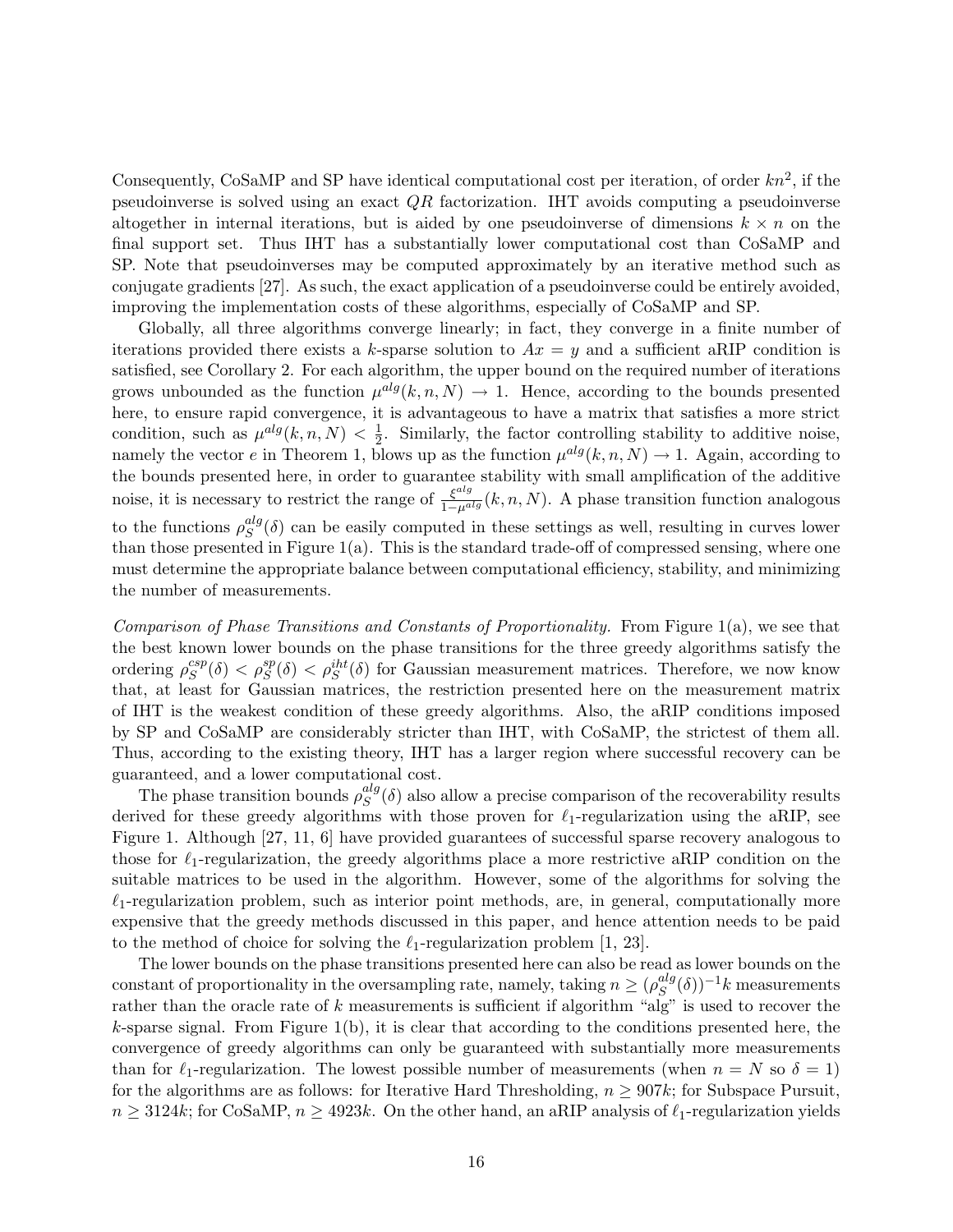that linear programming requires  $n \geq 317k$ . In fact, using a geometric, convex polytopes approach, Donoho has shown that for  $\ell_1$ -regularization,  $n \geq 5.9k$  is a sufficient number of measurements [3, 12, 14] when the target signal, x, is exactly k-sparse.

Future Improvements and Conclusions. The above bounds on greedy algorithms' phase transitions could be improved by further refining the algorithms' theory, namely, deriving less strict aRIP conditions on the measurement matrix that still ensure convergence of the algorithm; as the latter is an active research topic, we expect such developments to take place. The phase transition framework presented here may also be applied to such advances. Alternatively, increasing the lower bounds on the phase transitions could be expected to occur from improving the upper bounds we employed on the aRIP constants of the Gaussian measurement matrices, see Theorem 9. However, extensive empirical calculations of lower estimates of aRIP constants show the latter to be within a factor of 1.6 of our proven upper bounds [3].

#### A. Proofs of Main Results

We present a framework by which RIP-based convergence results of the form presented in Theorem 3 can be translated into results of the form of Theorem 1; that is removing explicit dependencies on RIP constants in favour of their bounds.

The proofs of Theorems 5, 6, and 7 rely heavily on a sequence of properties of the aRIP constants, which are summarize in Lemma 15 and proven in Section A.1. Theorems 10, 11, and 12 follow from Theorems 5, 6, and 7 and the form of  $\mu^{alg}$  and  $\xi^{alg}$  as functions of L and U; this latter point is summarized in Lemma 16 which is stated and proven in Section A.1. The resulting Theorems 10, 11, and 12 can then be interpreted in the phase transition framework advocated by Donoho et al. [12, 14, 16, 17, 20], as we have explained in Section 4.

The remainder of the Appendix is organized by algorithms, with each subsection first proving convergence bounds for generic aRIP bounds, followed by the Gaussian specific variants as functions of  $(\delta, \rho)$ . For the results pertaining to  $\ell_1$ -regularization, the reader is directed to [3].

#### A.1. Technical Lemmas

Throughout the analysis of the algorithms, we repeatedly use implications of the aRIP on a matrix A as outlined in Lemma 15. This lemma has been proven in the symmetric case repeatedly in the literature; we include the proof of the asymmetric variant for completeness.

Recall that for some index sets  $I, J \subset \{1, \ldots, N\}$ , the restriction of a vector x to the set I is denoted x<sub>I</sub>; i.e.  $(x_1)_i = x_i$  for  $i \in I$  and  $(x_1)_i = 0$  for  $i \notin I$ . Furthermore, the submatrix of A derived by selecting the columns of A indexed by I is denoted  $A_I$ . In either case,  $x_{I-J}$  denoted the restriction of x to the set of indices in I that are not in J; likewise  $A_{I-J}$  is the submatrix formed by columns of A indexed by the set  $I - J$ . Finally, let  $\mathbb{R}^I$  denote the set of vectors in  $\mathbb{R}^N$  whose support is contained in  $I$ .

**Lemma 15 (Implications of aRIP).** Let I and J be two disjoint index sets, namely  $I, J \subset$  $\{1,\ldots,N\}$ ;  $I \cap J = \emptyset$ . Suppose A is a matrix of size  $n \times N$  with aRIP constants  $L(|I| + |J|, n, N)$ and  $U(|I|+|J|, n, N)$ , and let  $u \in \mathbb{R}^I$ ,  $v \in \mathbb{R}^J$ ,  $y \in \mathbb{R}^n$ ,  $\omega \in (0, 1)$ , and Id the identity matrix of appropriate size. Then Definition 1 implies each of the following:

(i)  $||A_I^*y||_2 \leq \sqrt{1 + U(|I|, n, N)} ||y||_2$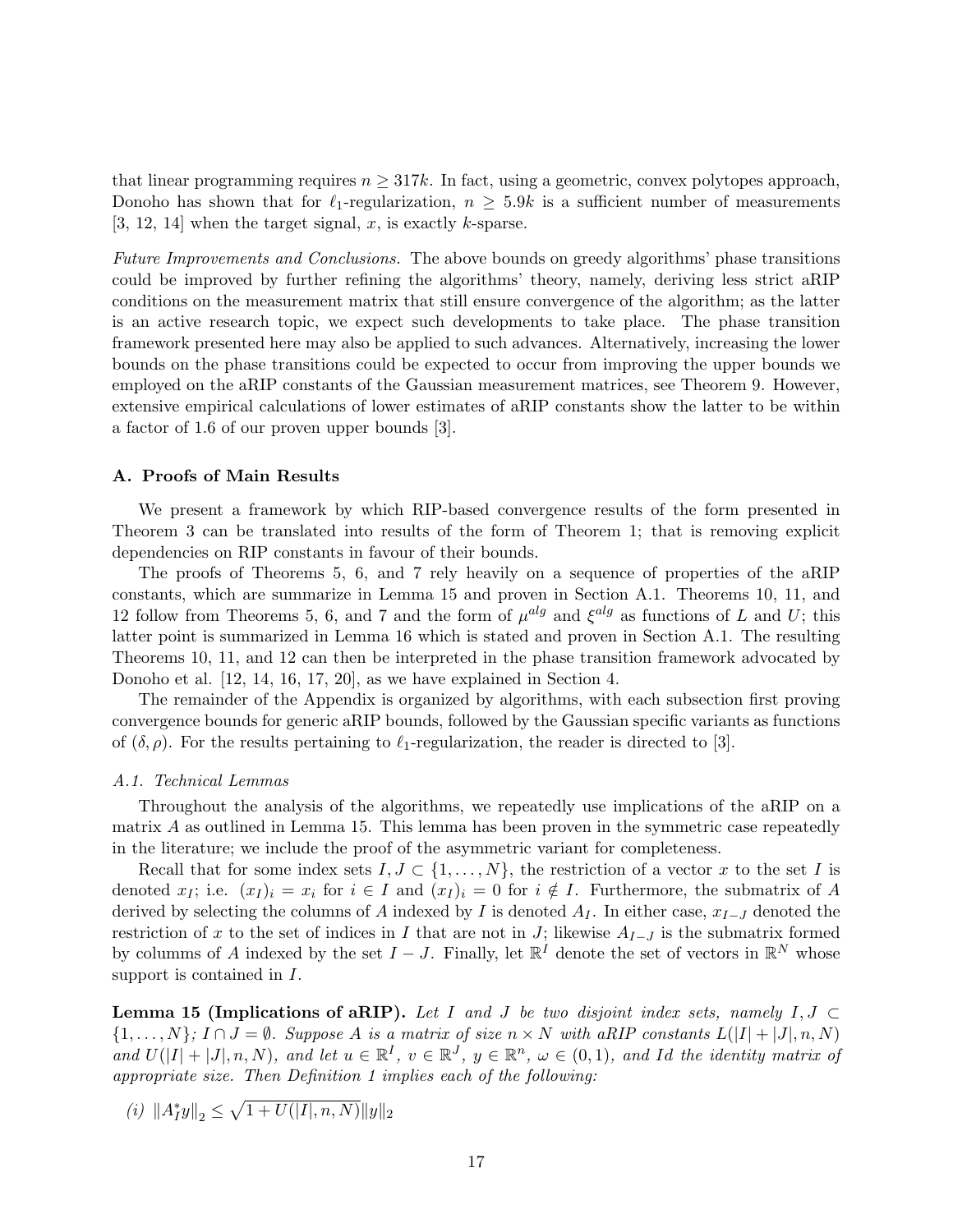$$
(ii)\ (1-L(|I|,n,N))\|u\|_2\leq \|A_I^*A_Iu\|_2\leq (1+U(|I|,n,N))\|u\|_2
$$

(iii) 
$$
||A_I^{\dagger}y||_2 \leq (1 - L(|I|, n, N))^{-\frac{1}{2}}||y||_2
$$

$$
(iv) \ |\langle A_I u, A_J v \rangle| \leq \frac{1}{2} \left( L(|I| + |J|, n, N) + U(|I| + |J|, n, N) \right) \|u\|_2 \|v\|_2
$$

$$
(v)\ {\left\| A_I^* A_J v \right\|_2} \le U(|I|+|J|,n,N) \|v\|_2.
$$

$$
(vi)\ \left\|\left( Id - \omega A_I^* A_I \right) u\right\|_2 \leq \max \left\{\omega(1+U(|I|,n,N)) - 1, 1 - \omega(1-L(|I|,n,N)) \right\} \|u\|_2.
$$

PROOF. From Remark 2, it is clear that the aRIP constants are nondecreasing in the first argument pertaining the sparsity level. Therefore, A must also have the aRIP constants  $L(|I|, n, N) \leq$  $L(|I| + |J|, n, N)$  and  $U(|I|, n, N) \leq U(|I| + |J|, n, N)$ . Also, Definition 1 implies that the singular values of the submatrix  $A_I$  are contained in the interval  $[\sqrt{1 - L(|I|, n, N)}, \sqrt{1 + U(|I|, n, N)}].$ Thus, (i)-(iii) follow from the standard relationships between the singular values of  $A_I$  and the associated matrix in (i)-(iii).

To prove (iv), let  $m = |I| + |J|$ . We may assume  $||u||_2 = ||v||_2 = 1$ ; otherwise we normalize the vectors. Let  $\alpha = A_I u$  and  $\beta = A_J v$ . Then, since  $I \cap J = \emptyset$ ,

$$
\|\alpha \pm \beta\|_2^2 = \|A_I u \pm A_J v\| = \left\| [A_I, A_J] \begin{bmatrix} u \\ \pm v \end{bmatrix} \right\|_2
$$
 (33)

$$
\left\| \begin{bmatrix} u \\ \pm v \end{bmatrix} \right\|_2^2 = \|u\|_2^2 + \|v\|_2^2 = 2.
$$
 (34)

 $[A_I, A_J]$  is a submatrix of A of size  $n \times m$ , so applying Definition 1 to the right most portion of (33) and invoking (34), we have

$$
2(1 - L(m, n, N)) \le ||\alpha \pm \beta||_2^2 \le 2(1 + U(m, n, N)).
$$
\n(35)

By polarization and (35),

$$
\langle \alpha, \beta \rangle = \frac{\|\alpha + \beta\|_2^2 - \|\alpha - \beta\|_2^2}{4} \le \frac{L(m, n, N) + U(m, n, N)}{2}
$$
  
and 
$$
-\langle \alpha, \beta \rangle = \frac{\|\alpha - \beta\|_2^2 - \|\alpha + \beta\|_2^2}{4} \le \frac{L(m, n, N) + U(m, n, N)}{2}.
$$

Thus  $|\langle A_Iu, A_Jv \rangle| = |\langle \alpha, \beta \rangle| \le (L(m, n, N) + U(m, n, N)) / 2$ , establishing (iv).

Since  $I \cap J = \emptyset$ , the matrix  $-A_I^* A_J$  is a submatrix of  $Id_{I \cup J} - A_I^* A_J$ . To establish (v), we observe that the aRIP implies that the eigenvalues of every size  $n \times m$  submatrix of A lie in the interval  $[1 - L(m, n, N), 1 + U(m, n, N)].$  Thus the eigenvalues of  $Id_{I \cup J} - A_I^* A_J$  must lie in  $[0, U(m, n, N)].$ Therefore  $||A_I^* A_J v||_2^2 = ||-A_I^* A_J v||_2^2$  $2<sub>2</sub>$  completes the proof of (v).

To prove (vi), note that  $\| (Id - \omega A_I^* A_I) \|_2$  is bounded above by the maximum magnitude of the eigenvalues of  $(\omega A_I^* A_I - Id)$ , which lie in the interval with endpoints  $\omega(1 - L(|I|, n, N)) - 1$  and  $\omega(1+U(|I|, n, N)) - 1. \blacksquare$ 

Theorems 10, 11, and 12 follow from Theorems 5, 6, and 7 and the form of  $\mu^{alg}$  and  $\xi^{alg}$  as functions of L and U. We formalize the relevant functional dependencies in the next three lemmas.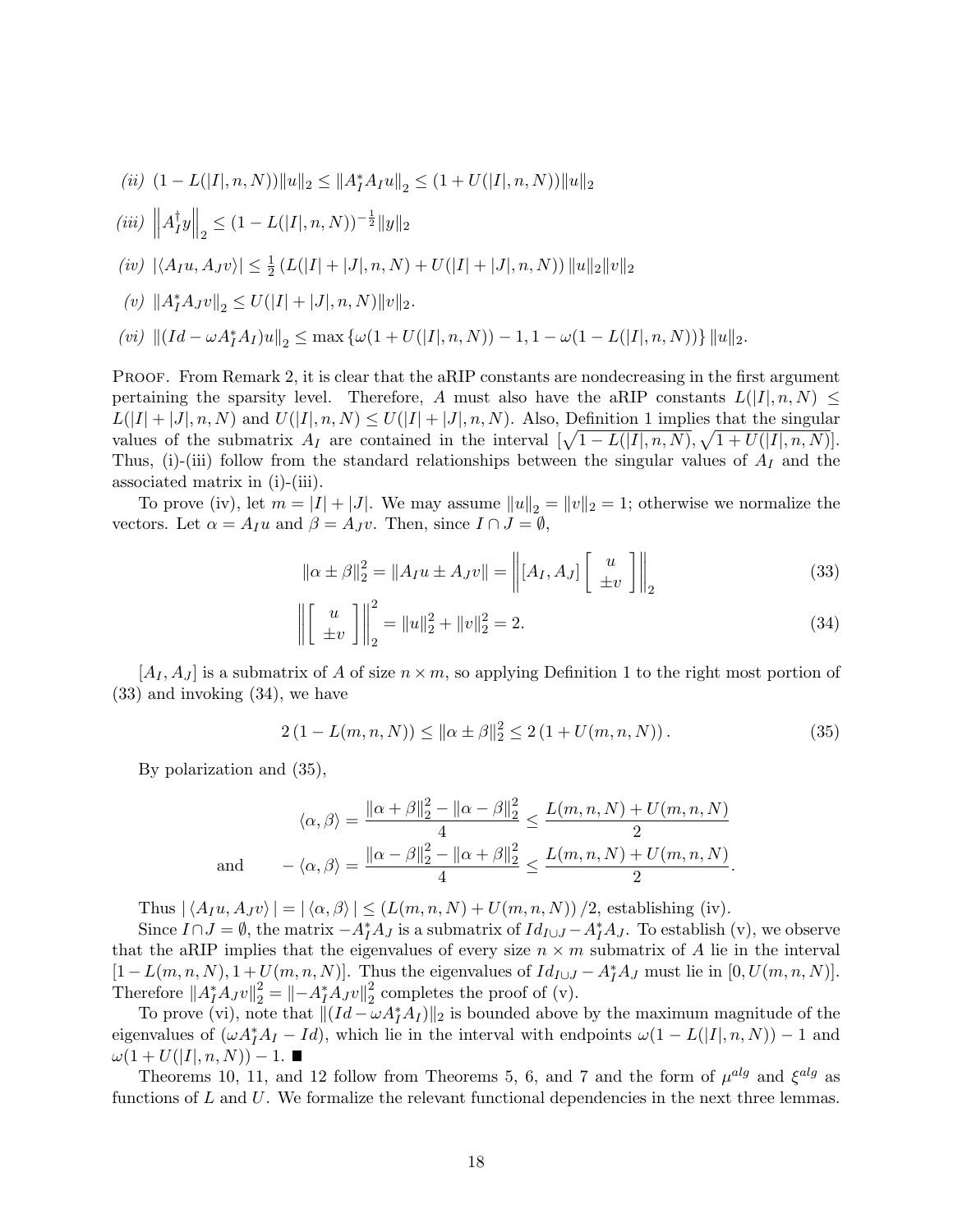**Lemma 16.** For some  $\tau < 1$ , define the set  $\mathcal{Z} := (0, \tau)^p \times (0, \infty)^q$  and let  $F : \mathcal{Z} \to \mathbb{R}$  be continuously differentiable on Z. Let A be a Gaussian matrix of size  $n \times N$  with aRIP constants  $L(\cdot, n, N), U(\cdot, n, N)$  and let  $L(\delta, \cdot), U(\delta, \cdot)$  be defined as in Theorem 9. Define 1 to be the vector of all ones, and

$$
z(k, n, N) := [L(k, n, N), \dots, L(pk, n, N), U(k, n, N), \dots, U(qk, n, N)]
$$
\n(36)

$$
z(\delta,\rho) := [L(\delta,\rho),\ldots,L(\delta,p\rho),U(\delta,\rho),\ldots,U(\delta,q\rho)].
$$
\n(37)

(i) Suppose, for all  $t \in \mathcal{Z}$ ,  $(\nabla F[t])_i \geq 0$  for all  $i = 1, \ldots, p + q$  and for any  $v \in \mathcal{Z}$  we have  $\nabla F[t] \cdot v > 0$ . Then for any  $c\epsilon > 0$ , as  $(k, n, N) \to \infty$  with  $\frac{n}{N} \to \delta, \frac{k}{n} \to \rho$ , there is an exponentially high probability on the draw of the matrix A that

$$
Prob(F[z(k, n, N)] < F[z(\delta, \rho) + 1c\epsilon]) \to 1 \qquad \text{as } n \to \infty. \tag{38}
$$

(ii) Suppose, for all  $t \in \mathcal{Z}$ ,  $(\nabla F[t])_i \geq 0$  for all  $i = 1, \ldots, p + q$  and there exists  $j \in \{1, \ldots, p\}$ such that  $(\nabla F[t])_j > 0$ . Then there exists  $c \in (0,1)$  depending only on  $F, \delta,$  and  $\rho$  such that for any  $\epsilon \in (0,1)$ 

$$
F[z(\delta,\rho) + 1c\epsilon] < F[z(\delta,(1+\epsilon)\rho)],\tag{39}
$$

and so there is an exponentially high probability on the draw of A that

$$
Prob(F[z(k, n, N)] < F[z(\delta, (1+\epsilon)\rho)]) \to 1 \qquad \text{as } n \to \infty. \tag{40}
$$

Also,  $F(z(\delta, \rho))$  is strictly increasing in  $\rho$ .

PROOF. To prove (i), suppose  $u, v \in \mathcal{Z}$  with  $v_i > u_i$  for all  $i = 1, \ldots, p+q$ . From Taylor's Theorem,  $F[v] = F[u + (v - u)] = F[u] + \nabla F[t] \cdot [v - u]$  with  $t = u + \lambda [v - u]$  for some  $\lambda \in (0, 1)$ . Then

$$
F[v] > F[u] \tag{41}
$$

since, by assumption,  $\nabla F[t] \cdot [v - u] > 0$ .

From Theorem 9, for any  $c\epsilon > 0$  and any  $i = 1, \ldots, p+q$ , as  $(k, n, N) \to \infty$  with  $\frac{n}{N} \to \delta$ ,  $\frac{k}{n} \to \rho$ ,

Prob  $(z(k, n, N)_i < z(\delta, \rho)_i + c\epsilon) \rightarrow 1$ ,

with convergence to 1 exponential in n. Therefore, letting  $v_i := z(\delta, \rho)_i + c\epsilon$  and  $u_i := z(k, n, N)_i$ , for all  $i = 1, \ldots, p + q$ , we conclude from (41) that

$$
Prob(F[z(k, n, N)] < F[z(\delta, \rho) + 1c\epsilon]) \to 1,
$$

again with convergence to 1 exponential in  $n$ .

To establish (ii), we take the Taylor expansion of F centered at  $z(\delta, \rho)$ , namely

$$
F[z(\delta,\rho) + 1c\epsilon] = F[z(\delta,\rho)] + \nabla F[t_1] \cdot 1c\epsilon \quad \text{for } t_1 \in (z(\delta,\rho), z(\delta,\rho) + 1c\epsilon)
$$
\n(42)

$$
F[z(\delta, (1+\epsilon)\rho)] = F[z(\delta, \rho)] + \left(\nabla F[z(\delta, \rho)] \cdot \frac{\partial}{\partial \rho} z(\delta, \rho)\right)\Big|_{\rho=t_2} \epsilon \rho \quad \text{for } t_2 \in (\rho, (1+\epsilon)\rho). \tag{43}
$$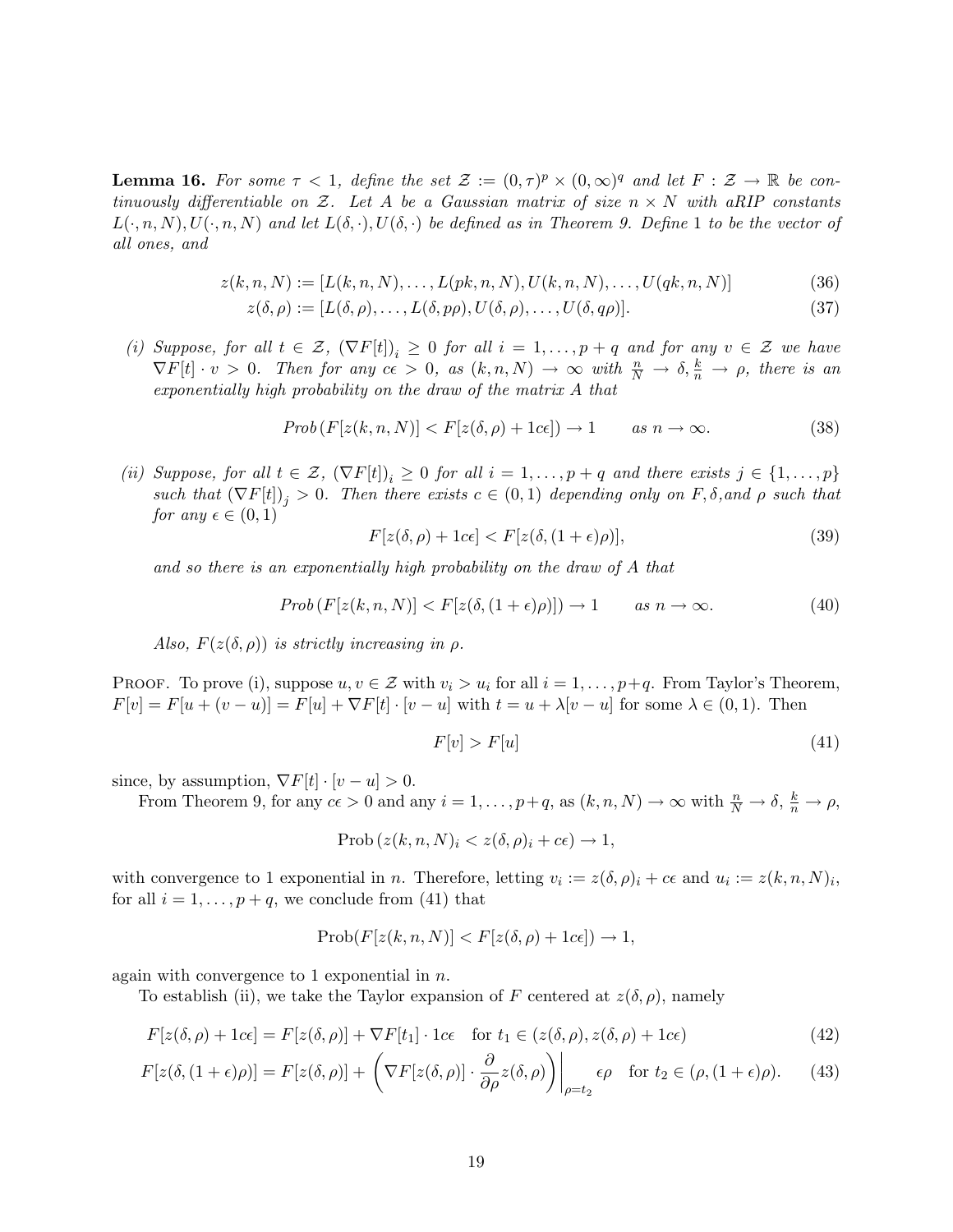Select

$$
t_1^* = \operatorname{argmax} \{ \nabla F[t_1] : t_1 \in [z(\delta, \rho), z(\delta, \rho) + 1] \}
$$
  

$$
t_2^* = \operatorname{argmin} \left\{ \left( \nabla F[z(\delta, \rho)] \cdot \frac{\partial}{\partial \rho} z(\delta, \rho) \right) \Big|_{\rho = t_2} : t_2 \in [\rho, (1 + \epsilon)\rho] \right\}
$$

so that

$$
F[z(\delta,\rho) + 1c\epsilon] \le F[z(\delta,\rho)] + \nabla F[t_1^*] \cdot 1c\epsilon
$$
\n(44)

$$
F[z(\delta, (1+\epsilon)\rho)] \ge F[z(\delta, \rho)] + \left(\nabla F[z(\delta, \rho)] \cdot \frac{\partial}{\partial \rho} z(\delta, \rho)\right)\Big|_{\rho=t_2^*} \epsilon \rho.
$$
 (45)

Since  $L(\delta, \rho)$  is strictly increasing in  $\rho$  [3], then  $\left(\frac{\partial}{\partial \rho}z(\delta, \rho)\Big|_{\rho=t_2^*}$  $\setminus$ j  $> 0$  for all  $j = 1, \ldots, p$ . Since  $U(\delta, \rho)$  is nondecreasing in  $\rho$  [3], then  $\left(\frac{\partial}{\partial \rho}z(\delta, \rho)\Big|_{\rho=t_2^*}$  $\setminus$ i  $\geq 0$  for all  $i = p + 1, \ldots, p + q$ . Hence, by the hypotheses of (ii),

$$
\left(\nabla F[z(\delta,\rho)]\cdot\frac{\partial}{\partial\rho}z(\delta,\rho)\right)\Big|_{\rho=t_2^{\star}}>0
$$
  

$$
\nabla F[t_1^{\star}]\cdot 1>0.
$$

Therefore, for any c satisfying

$$
0 < c < \min\left\{1, \rho \frac{\left(\nabla F[z(\delta, \rho)] \cdot \frac{\partial}{\partial \rho} z(\delta, \rho)\right)\Big|_{\rho = t_2^{\star}}}{\nabla F[t_1^{\star}] \cdot 1}\right\},
$$

 $(44)$  and  $(45)$  imply  $(39)$ . Since the hypotheses of (ii) imply those of (i),  $(38)$  also holds, and so (40) follows.  $F(z(\delta, \rho))$  strictly increasing follows from the hypotheses of (ii) and  $L(\delta, \rho)$  and  $U(\delta, \rho)$ strictly increasing and nondecreasing in  $\rho$ , respectively [3].

Let the superscript alg denote the algorithm identifier so that  $\mu^{alg}(k, n, N)$  is defined by one of (10), (13), (15), while  $\mu^{alg}(\delta, \rho)$  is defined by one of (23), (26), (28). Next, a simple property is summarized in Lemma 17, that further reveals some necessary ingredients of our analysis.

**Lemma 17.** Assume that  $\mu^{alg}(\delta, \rho)$  is strictly increasing in  $\rho$  and let  $\rho^{alg}_{S}$  $s^{alg}(\delta)$  solve  $\mu^{alg}(\delta, \rho) = 1$ . For any  $\epsilon \in (0,1)$ , if  $\rho < (1-\epsilon)\rho_S^{alg}$  ${}_{S}^{alg}(\delta)$ , then  $\mu^{alg}(\delta,(1+\epsilon)\rho) < 1$ .

PROOF. Let  $\rho_{\epsilon}^{alg}(\delta)$  be the solution to  $\mu^{alg}(\delta,(1+\epsilon)\rho) = 1$ . Since by definition,  $\rho_{S}^{alg}$  ${}^{aug}_{S}(\delta)$  denotes a solution to  $\mu^{alg}(\delta, \rho) = 1$ , and this solution is unique as  $\mu^{alg}(\delta, \rho)$  is strictly increasing, we must have  $(1+\epsilon)\rho_{\epsilon}^{alg}(\delta) = \rho_{S}^{alg}$  $s^{alg}(\delta)$ . Since  $(1 - \epsilon) < (1 + \epsilon)^{-1}$  for all  $\epsilon \in (0, 1)$ , we have  $(1 - \epsilon)\rho_S^{alg}$  $_s^{alg}(\delta) < \rho_{\epsilon}^{alg}(\delta).$ If  $\rho < (1 - \epsilon) \rho_S^{alg}$  $s^{alg}(\delta)$ , then since  $\mu^{alg}(\delta,\rho)$  is strictly increasing in  $\rho$ ,

$$
\mu^{alg}(\delta, (1+\epsilon)\rho) < \mu^{alg}(\delta, (1+\epsilon)(1-\epsilon)\rho_S^{alg}(\delta)) < \mu^{alg}(\delta, (1+\epsilon)\rho_{\epsilon}^{alg}(\delta)) = 1.
$$

П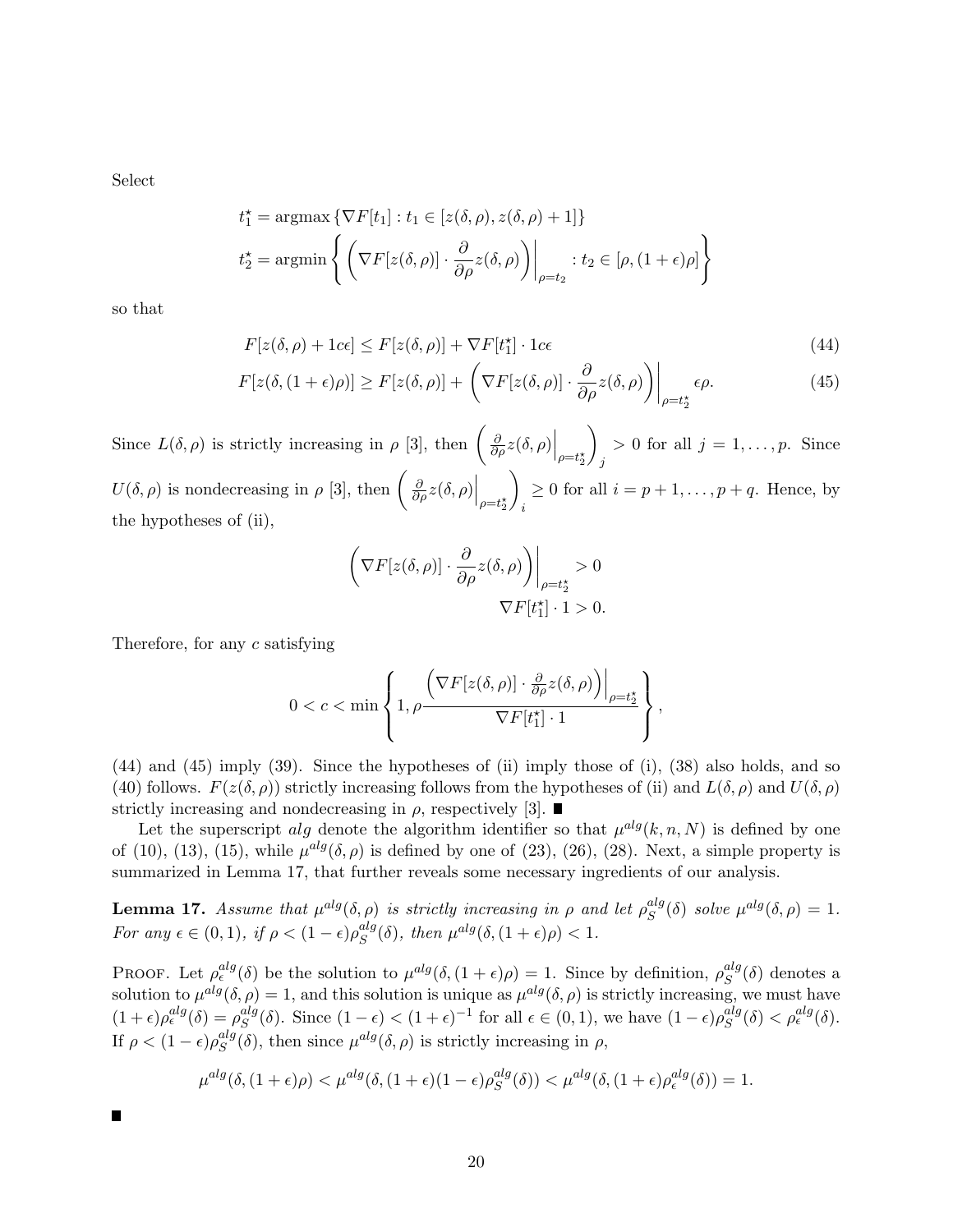Note that Lemma 16 ii) with  $F := \mu^{alg}$  will be employed to show the first assumption in Lemma 17; this is but one of several good uses of Lemma 16 that we will make.

Corollaries 2 and 4 are easily derived from Lemma 18. Note that this lemma demonstrates only that the support set has been recovered. The proof of Lemma 18 is a minor generalization of a proof from [11, Theorem 7].

**Lemma 18.** Suppose, after l iterations, algorithm alg returns the k-sparse approximation  $\hat{x}^l$  to a k-sparse target signal x. Suppose there exist constants  $\mu$  and  $\kappa$  independent of l and x such that

$$
||x - \hat{x}^{l}||_{2} \le \kappa \mu^{l} ||x||_{2}.
$$
\n(46)

If  $\mu$  < 1, then the support set of  $\hat{x}^l$  coincides with the support set of x after at most  $\ell_{max}^{alg}(x)$ iterations, where

$$
\ell_{max}^{alg}(x) := \left\lceil \frac{\log \frac{1}{\kappa} \nu_{min}(x)}{\log \mu} \right\rceil + 1,\tag{47}
$$

where  $\nu_{min}(x)$  is defined in (5).

**PROOF.** Let T be the support set of x and T<sup>l</sup> be the support set of  $\hat{x}^l$ ; as  $x, \hat{x}^l \in \chi^N(k)$ ,  $|T|, |T^l| \leq k$ . From the definition (47) of  $\ell_{max}^{alg}(x)$  and (5),  $\kappa \mu_{max}^{\ell_{max}^{alg}(x)} ||x||_2 < \min_{i \in T} |x_i|$ . From (46), we then have

$$
||x - \hat{x}^{\ell_{max}^{alg}(x)}||_2 \le \kappa \mu^{\ell_{max}^{alg}(x)} ||x||_2 < \min_{i \in T} |x_i|
$$

which clearly implies that  $T \subset T^{\ell_{max}^{alg}(x)}$ . Since  $|T| = |T^{\ell_{max}^{alg}(x)}|$ , the sets must be equal.

Theorems 5, 6 and 7 define the constants  $\mu = \mu^{alg}(k, n, N)$  and  $\kappa$  to be used in Lemma 18 for proving Corollary 4. For CoSaMP and IHT,  $\kappa = \kappa^{alg}(k, n, N) = 1$ . For Subspace Pursuit, the term involving  $\kappa$  is removed by combining Lemmas 23 and 24 (with  $e = 0$ ) to obtain

$$
||x_{T-T^{l}}||_{2} \leq \mu^{sp}(k, n, N)||x_{T-T^{l-1}}||_{2};
$$
\n(48)

applying (48) iteratively provides

$$
||x_{T-T^{l}}||_{2} \leq \mu^{sp}(k, n, N)^{l} ||x||_{2}.
$$
\n(49)

which again, gives  $\kappa = 1$ . Similarly, Theorems 10, 11 and 12 define the constants  $\mu = \mu^{alg}(\delta, \rho)$  and  $\kappa$  to be used in Lemma 18 for proving Corollary 2, with the above comments on the IHT choice of  $\kappa$  also applying in this case.

To ensure exact recovery of the target signal, namely, to complete the proof of Corollaries 2 and 4, we actually need something stronger than recovering the support set as implied by Lemma 18. For CoSaMP and Subspace Pursuit, since the algorithms employ a pseudoinverse at an appropriate step, the output is then the exact sparse signal. For IHT, no pseudoinverse has been applied; thus, to recover the signal exactly, one simply determines T from the output vector and then  $x = A^{\dagger}_{7}$  $_{T}^{\intercal}y.$ These comments and Lemma 18 now establish Corollaries 2 and 4 for each algorithm, and we will not restate the proof for each individual algorithm.

In each of the following subsections, we first consider the case of general measurement matrices, A, and prove the results from Section 2 which establish an aRIP condition for an algorithm. We then proceed to choose a specific matrix ensemble, matrices with Gaussian i.i.d. entries, for which Section 3 establishes lower bounds on the phase transition for exact recovery of all  $x \in \chi^N(k)$  and then provide probabilistic bounds on the multiplicative stability factors.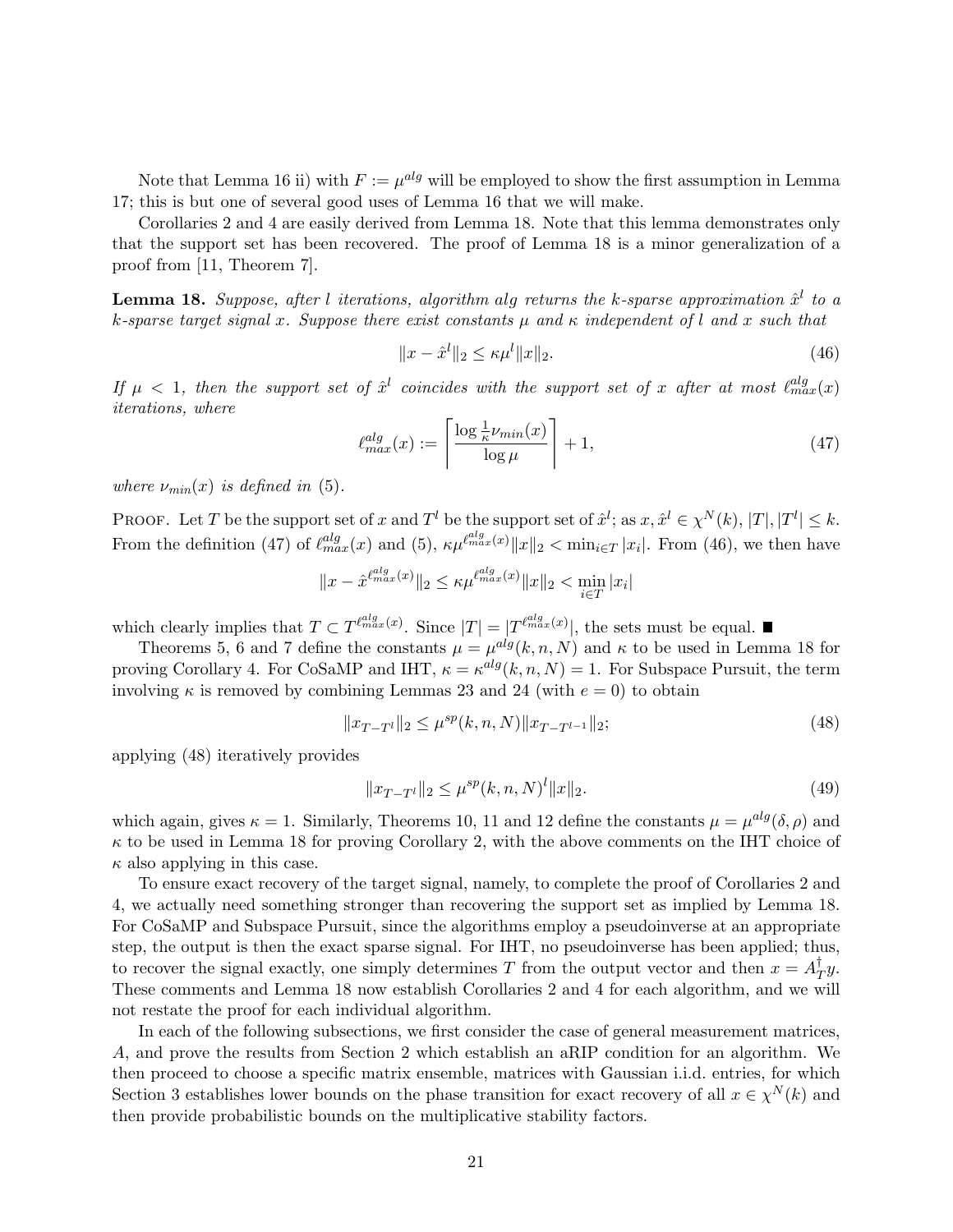## A.2. Proofs for CoSaMP

In this section we prove the results from Sections 2 and 3 reported for CoSaMP [27]. The proofs mimic those of Needell and Tropp while employing the aRIP constants. In each proof, the smallest possible support is retained for the aRIP constants in order to acquire from this method of analysis the best possible conditions on the measurement matrix used in the CoSaMP algorithm. This change is in many cases straightforward, requiring only a substitution of  $U(a,k,n,N)$  or  $L(a,k,n,N)$ for  $R(a,k,n,N)$ , for some  $a \in \{2,3,4\}$ . In such cases we simply restate the result. Where there is a more substantial change, we provide fuller details of the proof.

The argument proceeds in [27] by establishing bounds on the approximation error at a given iteration in terms of the approximation error at the previous iteration, and the energy of the noise. Since each iteration of the CoSaMP algorithm consists of essentially four steps, this was achieved by a series of four lemmas [27, Lemmas 4.2 to 4.5], one for each step. We restate [27, Lemmas 4.3 and 4.5] (the support merger and pruning steps respectively) without any alteration, and provide an outline of how the proofs of [27, Lemmas 4.2 and 4.4] (identification and estimation) can be adapted. To simplify the working, we follow [27] and introduce some further notation: let the set of 2k indices corresponding to the largest magnitude entries of  $A^*y^{l-1}$  in Step 1 of Algorithm 1 be denoted by  $\Omega$ . Also let  $r = \tilde{x}_{T^{l-1}} - x$  be the error in the approximation from the previous iteration, and let R be the support set of r, so that  $|R| \leq 2k$ .

Lemma 19. After the identification step, we have

$$
\|r_{\Omega^C}\|_2 \leq \left(\frac{L(2k,n,N) + U(2k,n,N) + L(4k,n,N) + U(4k,n,N)}{2(1-L(2k,n,N))}\right) \|r\|_2 + 2\frac{\sqrt{1+U(2k,n,N)}}{1-L(2k,n,N)} \|e\|_2.
$$

PROOF. By Lemma 15, we have

$$
||y_{(\Omega-R)}^l||_2 \le \frac{1}{2}(L(4k,n,N) + U(4k,n,N))||r||_2 + \sqrt{1 + U(2k,n,N)}||e||_2, \text{ and}
$$

 $||y_{(R-\Omega)}^l||_2 \geq (1 - L(2k, n, N)) ||r_{(R-\Omega)}||_2 - \frac{1}{2}$  $\frac{1}{2}(L(2k,n,N)+U(2k,n,N))\|r\|_2-\sqrt{1+U(2k,n,N)}\|e\|_2.$ The result now follows by rearrangement.  $\blacksquare$ 

Lemma 20. After the support merger step, we have

$$
||x_{(\tilde{T}^l)^C}||_2 \leq ||r_{\Omega^C}||_2.
$$

Lemma 21. After the estimation step, we have

$$
||x - \tilde{x}||_2 \le \left(1 + \frac{L(4k, n, N) + U(4k, n, N)}{2(1 - L(3k, n, N))}\right) ||x_{(\tilde{T}^l)^C}||_2 + \frac{1}{\sqrt{1 - L(3k, n, N)}}||e||_2.
$$

PROOF. Using Lemma 15, we have

$$
||x_{\tilde{T}^l} - \tilde{x}_{\tilde{T}^l}||_2 \le \frac{L(4k, n, N) + U(4k, n, N)}{2(1 - L(3k, n, N))} ||x_{(\tilde{T}^l)^C}||_2 + \frac{1}{\sqrt{1 - L(3k, n, N)}} ||e||_2,
$$

which combines with  $||x - \tilde{x}||_2 \le ||x_{(\tilde{T}^l)^C}||_2 + ||x_{\tilde{T}^l} - \tilde{x}_{\tilde{T}^l}||_2$  to give the required result. ■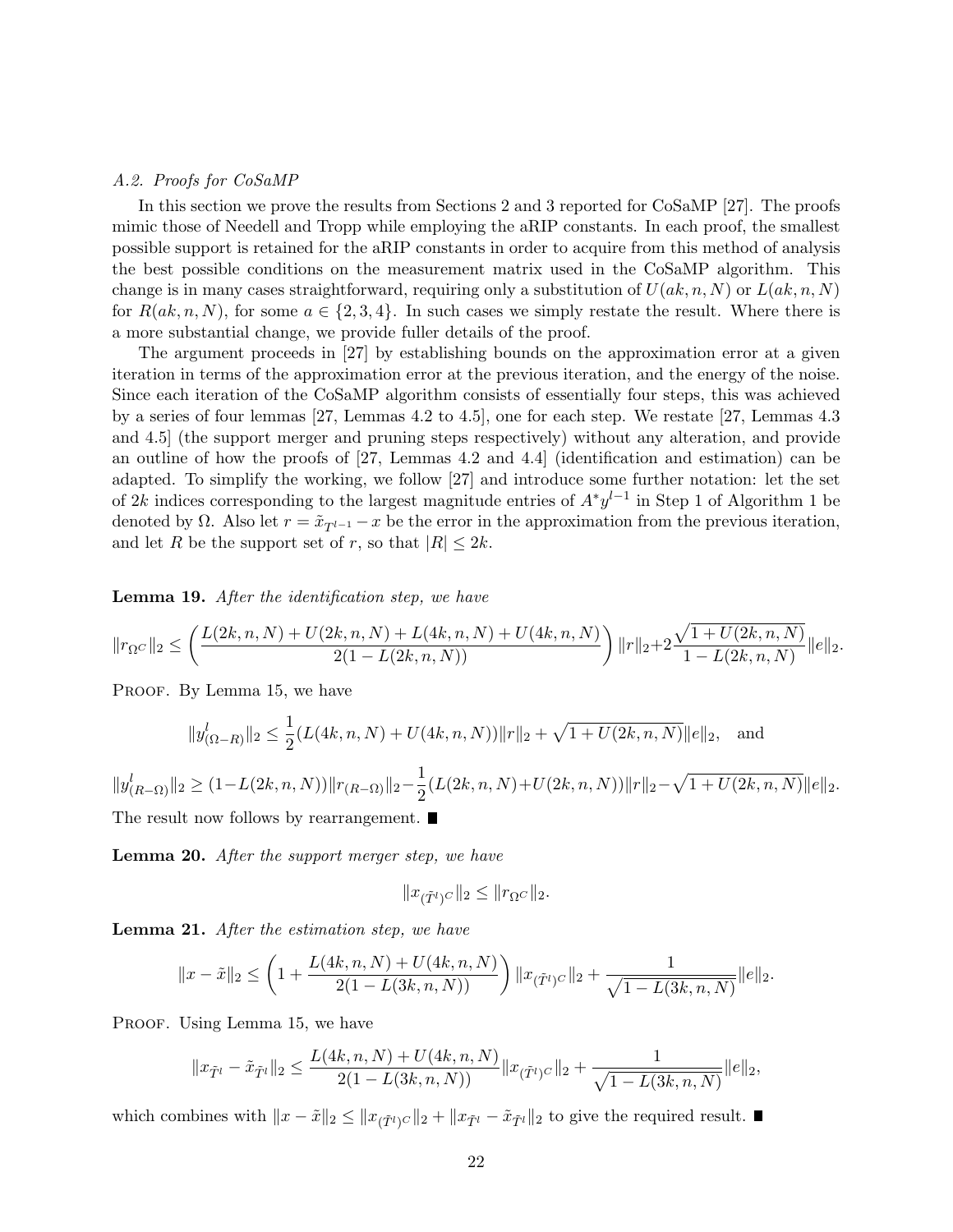Lemma 22. After the pruning step, we have

$$
||x-\tilde{x}_{T^l}||_2\leq 2||x-\tilde{x}||_2.
$$

The preceding lemmas facilitate the proof of Theorem 5.

PROOF (THEOREM 5). By Lemmas 21 and 22, we have

$$
||x - \tilde{x}_{T^l}||_2 \leq 2||x - \tilde{x}||_2
$$
  
 
$$
\leq \left(2 + \frac{L(4k, n, N) + U(4k, n, N)}{1 - L(3k, n, N)}\right) ||x_{(\tilde{T}^l)}c||_2 + \frac{2}{\sqrt{1 - L(3k, n, N)}}||e||_2.
$$

Now by Lemma 20,  $||x_{(\tilde{T}^l)C}||_2$  is bounded above by  $||r_{\Omega}C||_2$ . Then applying Lemma 19 and simplifying, we obtain

$$
\|\tilde{x}_{T^{l}} - x\|_{2} \leq \mu^{csp}(k, n, N) \|\tilde{x}_{T^{l-1}} - x\|_{2} + \xi^{csp}(k, n, N) \|e\|_{2}.
$$
\n(50)

Given our assumption that  $\mu^{csp}(k, n, N) < 1$ , we can now prove a stronger statement, namely that for  $l \geq 0$  we have

$$
\|\tilde{x}_{T^{l}} - x\|_{2} \leq \left[\mu^{csp}(k, n, N)\right]^{l} \|x\|_{2} + \xi^{csp}(k, n, N) \left(\frac{1 - \left[\mu^{csp}(k, n, N)\right]^{l}}{1 - \mu^{csp}(k, n, N)}\right) \|e\|_{2}.
$$
 (51)

We proceed by induction. Assume the result holds for some  $l \geq 0$ . Then, applying the inductive hypothesis and (50), we have

$$
\begin{split}\n\|\tilde{x}_{T^{l+1}} - x\| &\leq \mu^{csp}(k, n, N) \|\tilde{x}_{T^{l}} - x\|_{2} + \xi^{csp}(k, n, N) \|e\|_{2} \\
&\leq \mu^{csp}(k, n, N) \left( \left[\mu^{csp}(k, n, N)\right]^l \|x\|_{2} + \xi^{csp}(k, n, N) \frac{1 - \left[\mu^{csp}(k, n, N)\right]^l}{1 - \mu^{csp}(k, n, N)} \|e\|_{2} \right) + \xi^{csp}(k, n, N) \|e\|_{2} \\
&= \left[\mu^{csp}(k, n, N)\right]^{l+1} \|x\|_{2} + \xi^{csp}(k, n, N) \left(\mu^{csp}(k, n, N) \frac{1 - \left[\mu^{csp}(k, n, N)\right]^l}{1 - \mu^{csp}(k, n, N)} + 1\right) \|e\|_{2} \\
&= \left[\mu^{csp}(k, n, N)\right]^{l+1} \|x\|_{2} + \xi^{csp}(k, n, N) \left(\frac{1 - \left[\mu^{csp}(k, n, N)\right]^{l+1}}{1 - \mu^{csp}(k, n, N)}\right) \|e\|_{2},\n\end{split}
$$

and so the result is also true for  $l + 1$ , and so (51) holds for all  $l \geq 0$  by induction. Finally, note that

$$
\xi^{csp}(k,n,N) \left( \frac{1 - \left[ \mu^{csp}(k,n,N) \right]^l}{1 - \mu^{csp}(k,n,N)} \right) \le \frac{\xi^{csp}(k,n,N)}{1 - \mu^{csp}(k,n,N)}
$$

for all  $l \geq 0$ , and also that if CoSaMP terminates after l iterations we have  $\hat{x} = \tilde{x}_{T}$ .

Having established the results of Section 2 for CoSaMP, we now focus on Gaussian random matrices and prove the results from Section 3 concerning CoSAMP.

PROOF (THEOREM 10). Let  $x, y, A$  and e satisfy the hypothesis of Theorem 10 and select  $\epsilon > 0$ . Fix  $\tau < 1$  and let

$$
z(k, n, N) = [L(2k, n, N), L(3k, n, N), L(4k, n, N), U(2k, n, N), U(4k, n, N)]
$$
  
and 
$$
z(\delta, \rho) = [L(\delta, 2\rho), L(\delta, 3\rho), L(\delta, 4\rho), U(\delta, 2\rho), U(\delta, 4\rho)].
$$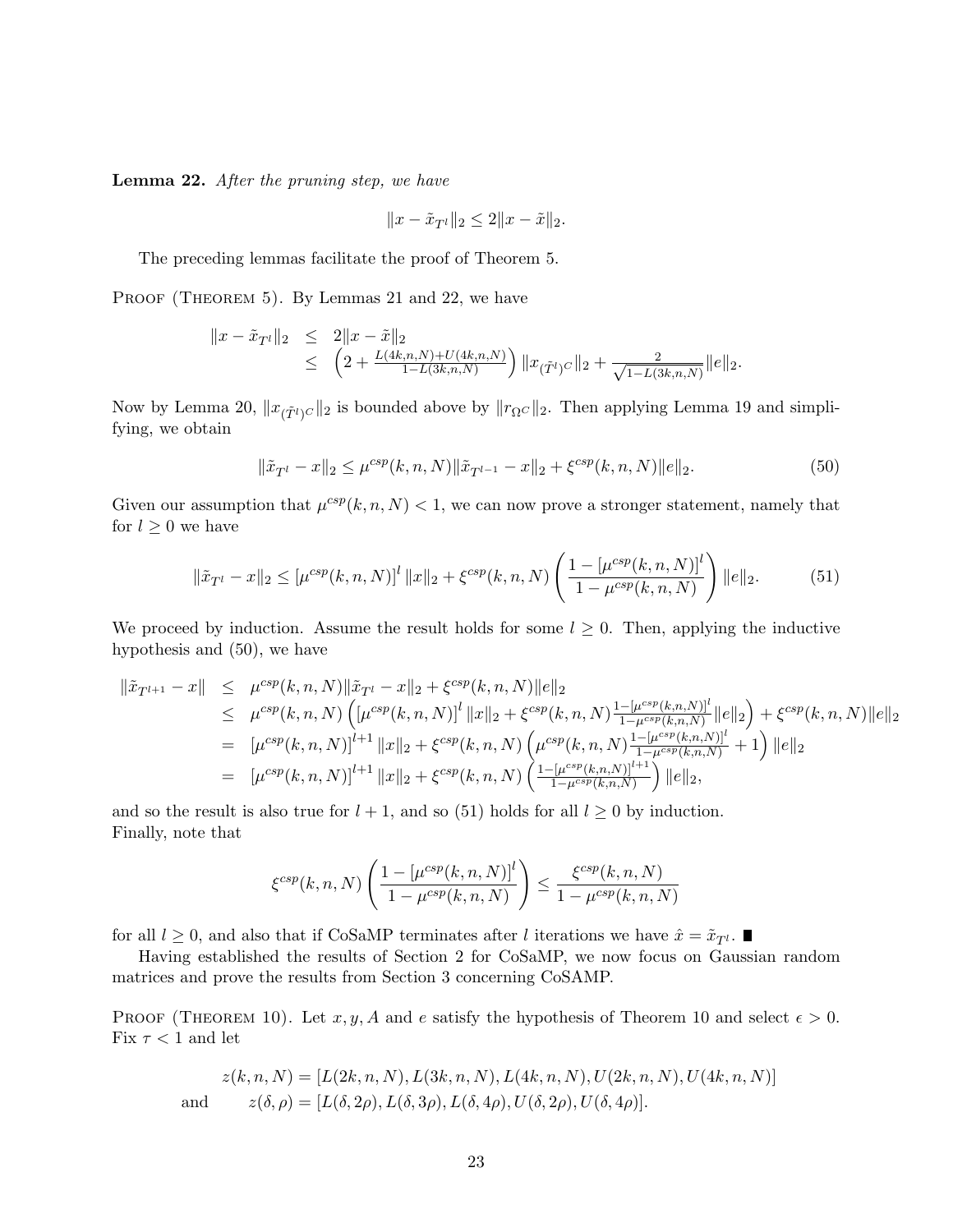Define  $\mathcal{Z} = (0, \tau)^3 \times (0, \infty)^2$  and define the functions  $F^{csp}, G^{csp} : \mathcal{Z} \to \mathbb{R}$ :

$$
F^{csp}[z] := F^{csp}[z_1, \dots, z_5] = 2\left(2 + \frac{z_3 + z_5}{1 - z_2}\right)\left(\frac{z_1 + z_4 + z_3 + z_5}{1 - z_1}\right). \tag{52}
$$

$$
G^{csp}[z] := G^{csp}[z_1, \dots, z_5] = 2\left\{ \left(2 + \frac{z_3 + z_5}{1 - z_2}\right) \left(\frac{\sqrt{1 + z_4}}{1 - z_1}\right) + \frac{1}{\sqrt{1 - z_2}} \right\}.
$$
 (53)

Clearly,  $(\nabla F^{csp}[t])_i \geq 0$  for all  $i = 1, ..., 5$  and

$$
\left(\nabla F^{csp}[t]\right)_1 = \frac{1}{2} \left(2 + \frac{t_3 + t_5}{1 - t_2}\right) \left(\frac{1 + t_4 + t_3 + t_5}{(1 - t_1)^2}\right) > 0.
$$

Hence the hypotheses of Lemma 16 (ii) are satisfied for  $F^{csp}$ . By (10), (23) and (52),  $F^{csp}[z(k, n, N)] =$  $\mu^{csp}(k,n,N)$  and  $F^{csp}[z(\delta,\rho)] = \mu^{csp}(\delta,\rho)$ . Thus, by Lemma 16, as  $(k,n,N) \to \infty$  with  $\frac{n}{N} \to \delta$ ,  $\frac{k}{n} \to \rho$ ,

$$
\text{Prob}\left(\mu^{csp}(k,n,N) < \mu^{csp}(\delta, (1+\epsilon)\rho)\right) \to 1. \tag{54}
$$

Also,  $\mu^{csp}(\delta, \rho)$  is strictly increasing in  $\rho$  and so Lemma 17 applies.

Similarly,  $G^{csp}$  satisfies the hypotheses of Lemma 16 (ii). Likewise, by (11), (24) and (53),  $G^{csp}[z(k,n,N)] = \xi^{csp}(k,n,N)$  and  $G^{csp}[z(\delta,\rho)] = \xi^{csp}(\delta,\rho)$ . Again, by Lemma 16, as  $(k,n,N) \rightarrow$  $\infty$  with  $\frac{n}{N} \to \delta$ ,  $\frac{k}{n} \to \rho$ ,

$$
\text{Prob}\left(\xi^{\text{csp}}(k,n,N) < \xi^{\text{csp}}(\delta,(1+\epsilon)\rho)\right) \to 1. \tag{55}
$$

Therefore, for any  $x \in \chi^N(k)$  and any noise vector e, as  $(k, n, N) \to \infty$  with  $\frac{n}{N} \to \delta$ ,  $\frac{k}{n} \to \rho$ , there is an exponentially high probability on the draw of a matrix A with Gaussian i.i.d. entries that

$$
\left[\mu^{csp}(k,n,N)\right]^l \|x\|_2 + \frac{\xi^{csp}(k,n,N)}{1 - \mu^{csp}(k,n,N)} \|e\|_2 \leq \left[\mu^{csp}(\delta, (1+\epsilon)\rho)\right]^l \|x\|_2 + \frac{\xi^{csp}(\delta, (1+\epsilon)\rho)}{1 - \mu^{csp}(\delta, (1+\epsilon)\rho)} \|e\|_2.
$$
\n(56)

Combining  $(56)$  with Theorem 5 completes the argument.

## A.3. Proofs for Subspace Pursuit

In this section we outline the proofs for the results in Section 2 and then prove the results in Section 3 reported for Subspace Pursuit [11]. The proofs mimic those of Dai and Milenkovic while employing the aRIP constants. In each proof, the smallest possible support is retained for the aRIP constants in order to acquire from this method of analysis the best possible conditions on the measurement matrix used in the SP algorithm.

The index set T defines the support of the target signal x;  $T = \text{supp}(x)$ . For this section, the index sets  $T^l$ ,  $\tilde{T}^l$ ,  $T^{l\pm 1}$  and the vectors  $\tilde{x}$ ,  $y_r^l$ ,  $\hat{x}$  are defined by Subspace Pursuit, Algorithm 2.

We begin in the setting of an arbitrary measurement matrix A of size  $n \times N$  and formulate the aRIP conditions of Theorem 6. A sequence of lemmas leads us to Theorem 6. Lemmas 23 and 24 directly follow the proofs from [11, Theorem 10] with the adaptation that we employ the aRIP constants from Definition 1, Lemma 15, and we maintain the smallest support size in  $L(\cdot, n, N), U(\cdot, n, N).$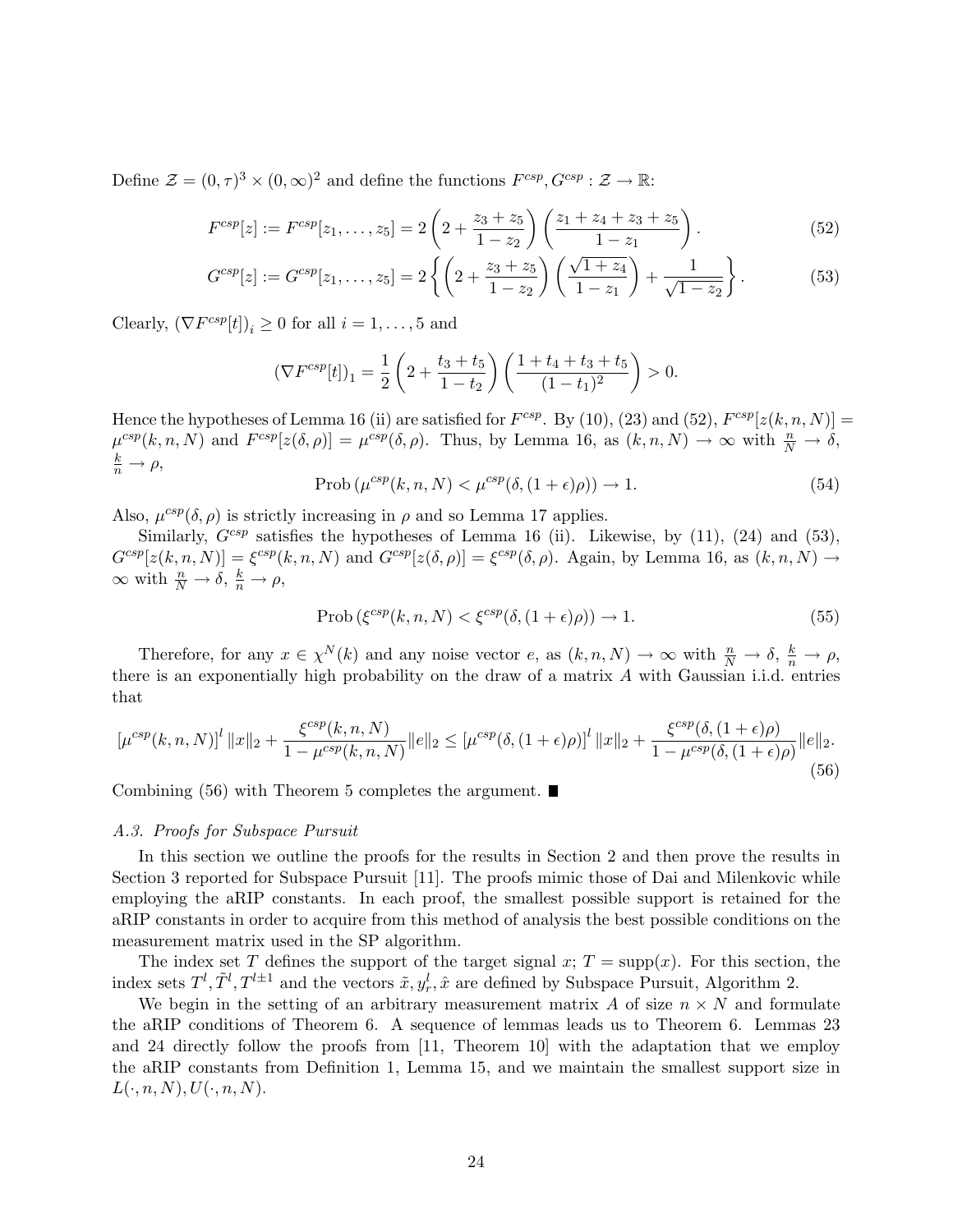**Lemma 23.** For  $x \in \chi^N(k)$  and  $y = Ax + e$ , after iteration l of Subspace Pursuit

$$
\|x_{T-\tilde{T}^l}\|_2 \le \frac{2U(3k,n,N)}{1-L(k,n,N)} \left(1 + \frac{U(2k,n,N)}{1-L(k,n,N)}\right) \|x_{T-T^{l-1}}\|_2 + \frac{2\sqrt{1+U(k,n,N)}}{1-L(k,n,N)}\|e\|_2.
$$
 (57)

**Lemma 24.** For  $x \in \chi^N(k)$  and  $y = Ax + e$ , after iteration l of Subspace Pursuit

$$
||x_{T-T^{l}}||_{2} \leq \left(1 + \frac{2U(3k, n, N)}{1 - L(2k, n, N)}\right) ||x_{T-\tilde{T}^{l}}||_{2} + \frac{2}{\sqrt{1 - L(2k, n, N)}}||e||_{2}.
$$
 (58)

The following lemma is an adaptation of [11, Lemma 3]. By using Definition 1 and selecting the smallest possible support sizes for the aRIP constants, we arrive at Lemma 25.

**Lemma 25.** Let  $x \in \chi^N(k)$  and  $y = Ax + e$  be the measurement contaminated with noise e. If the Subspace Pursuit algorithm terminates after l iterations, the output  $\hat{x}$  approximates x within the bounds

$$
||x - \hat{x}||_2 \le \left(1 + \frac{U(2k, n, N)}{1 - L(k, n, N)}\right) ||x_{T-T'}||_2 + \frac{\sqrt{1 + U(k, n, N)}}{1 - L(k, n, N)} ||e||_2.
$$
 (59)

Lemmas 23–25 combine to prove Theorem 6.

PROOF (THEOREM 6). After applying Lemma 23 to Lemma 24 we bound the entries of  $x$  that have not been captured by Algorithm 2, namely

$$
||x_{T-T^{l}}||_{2} \leq \mu^{sp}(k, n, N) ||x_{T-T^{l-1}}||_{2} + \phi^{sp}(k, n, N) ||e||_{2}
$$
\n(60)

where

$$
\phi^{sp}(k,n,N) := \frac{2\sqrt{1+U(k,n,N)}}{1-L(k,n,N)} \left(1 + \frac{2U(3k,n,N)}{1-L(2k,n,N)}\right) + \frac{2}{\sqrt{1-L(2k,n,N)}}.\tag{61}
$$

Applying  $(60)$  iteratively, we develop a bound in terms of the norm of x, by observing that  $||x_{T-T^0}||_2 \leq ||x||_2$ :

$$
||x_{T-T^{l}}||_{2} \leq \left[\mu^{sp}(k,n,N)\right]^{l} ||x||_{2} + \frac{\phi^{sp}(k,n,N)}{1-\mu^{sp}(k,n,N)} ||e||_{2}.
$$
\n(62)

The factor  $\frac{\phi^{sp}(k,n,N)}{1-\mu^{sp}(k,n,N)}$  $\frac{\phi^{c}F(k,n,N)}{1-\mu^{sp}(k,n,N)}$  amplifying  $||e||_2$  in (62) is found by induction as in the proof of Theorem 5 in Appendix A.2.

From Lemma 25 with  $\kappa^{sp}(k,n,N) = 1 + \frac{U(2k,n,N)}{1 - L(k,n,N)}$ , we have

$$
||x - \hat{x}||_2 \le \kappa^{sp}(k, n, N) ||x_{T-T'}||_2 + \frac{\sqrt{1 + U(k, n, N)}}{1 - L(k, n, N)} ||e||_2.
$$
 (63)

Applying  $(62)$  to  $(63)$ ,

$$
||x-\hat{x}||_2 \le \kappa^{sp}(k,n,N) \left[\mu^{sp}(k,n,N)\right]^l ||x||_2 + \left(\kappa^{sp}(k,n,N) \frac{\phi^{sp}(k,n,N)}{1-\mu^{sp}(k,n,N)} + \frac{\sqrt{1+U(k,n,N)}}{1-L(k,n,N)}\right) ||e||_2.
$$
\n(64)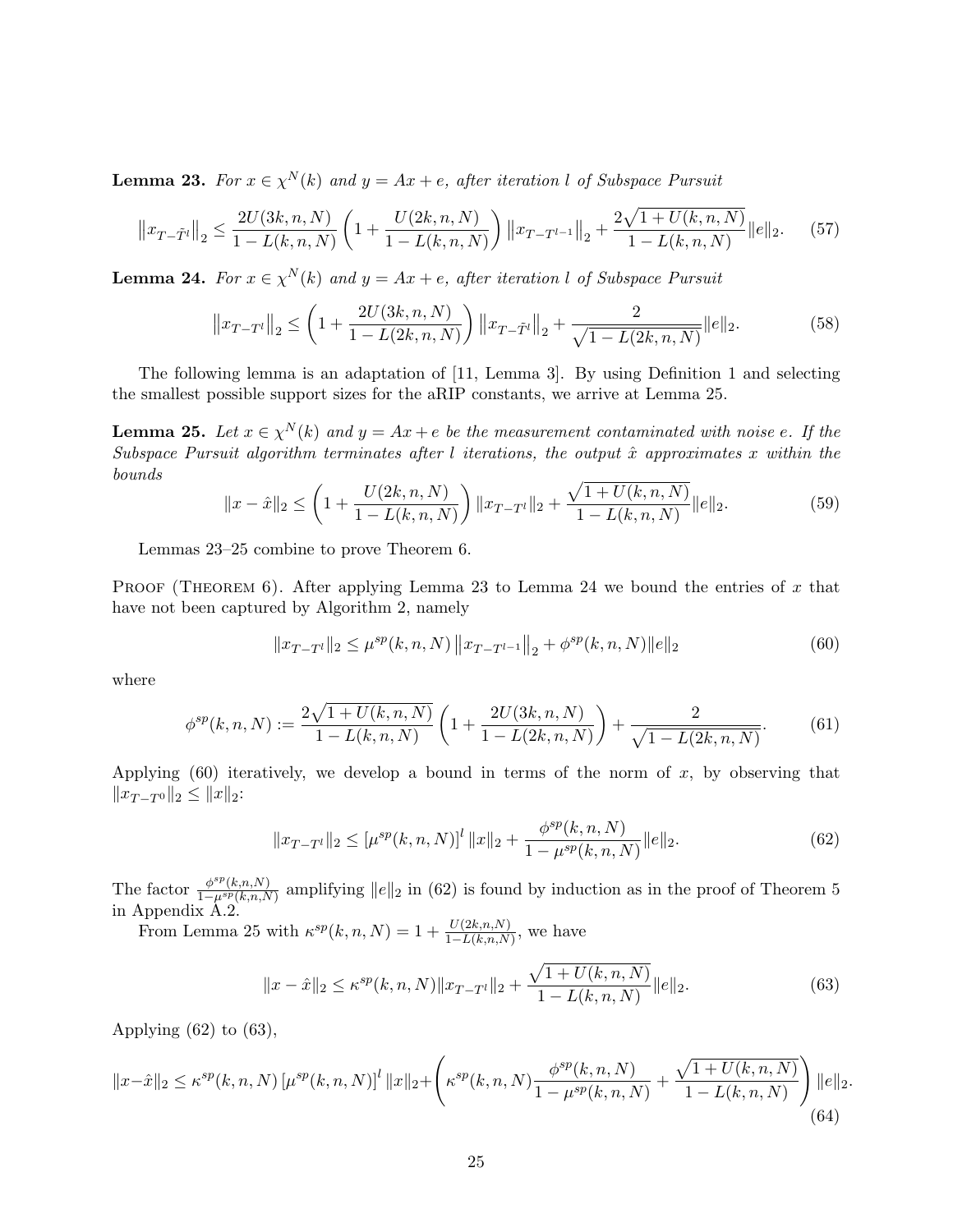From (14), we verify that

$$
\frac{\xi^{sp}(k,n,N)}{1 - \mu^{sp}(k,n,N)} = \kappa^{sp}(k,n,N)\frac{\phi^{sp}(k,n,N)}{1 - \mu^{sp}(k,n,N)} + \frac{\sqrt{1 + U(k,n,N)}}{1 - L(k,n,N)}\tag{65}
$$

which completes the proof.  $\blacksquare$ 

Having established the aRIP conditions for an arbitrary measurement matrix, we again return to the Gaussian random matrix ensemble and establish the quantitative bounds for Subspace Pursuit from Section 3.

PROOF (THEOREM 11). Let  $x, y, A$ , and e satisfy the hypothesis of Theorem 11 and select  $\epsilon > 0$ . Fix  $\tau < 1$  and let

$$
z(k, n, N) = [L(k, n, N), L(2k, n, N), U(k, n, N), U(2k, n, N), U(3k, n, N)]
$$
  
and 
$$
z(\delta, \rho) = [L(\delta, \rho), L(\delta, 2\rho), U(\delta, \rho), U(\delta, 2\rho), U(\delta, 3\rho)].
$$

Define  $\mathcal{Z} = (0, \tau)^2 \times (0, \infty)^3$  and define the following functions mapping  $\mathcal{Z} \to \mathbb{R}$ :

$$
F^{sp}[z] := F^{sp}[z_1, \dots, z_5] = 2 \frac{z_5}{1 - z_1} \left( 1 + \frac{2z_5}{1 - z_2} \right) \left( 1 + \frac{z_4}{1 - z_1} \right),\tag{66}
$$

$$
K[z] := K[z_1, \dots, z_5] = 1 + \frac{z_4}{1 - z_1},\tag{67}
$$

$$
G^{sp}[z] := G^{sp}[z_1, \dots, z_5] = 2 \frac{\sqrt{1+z_3}}{1-z_1} \left(1 + \frac{2z_5}{1-z_2}\right) + \frac{2}{\sqrt{1-z_2}},\tag{68}
$$

$$
H[z] := H[z_1, \dots, z_5] = \frac{\sqrt{1+z_3}}{1-z_1}.
$$
\n(69)

For each of these functions, the gradient is clearly nonnegative componentwise on  $\mathcal{Z}$ , with the first entry of each gradient strictly positive which is sufficient to verify the hypotheses of Lemma 16 (ii). Moreover, from  $(12)–(14)$  and  $(25)–(27)$ , we have

$$
\kappa^{sp}(k, n, N)\mu^{sp}(k, n, N) = K[z(k, n, N)]F^{sp}[z(k, n, N)],
$$
  
\n
$$
\kappa^{sp}(\delta, \rho)\mu^{sp}(\delta, \rho) = K[z(\delta, \rho)]F^{sp}[z(\delta, \rho)],
$$
  
\n
$$
\frac{\xi^{sp}(k, n, N)}{1 - \mu^{sp}(k, n, N)} = K[z(k, n, N)]\frac{G^{sp}[z(k, n, N)]}{1 - F^{sp}[z(k, n, N)]} + H[z(k, n, N)],
$$
  
\n
$$
\frac{\xi^{sp}(\delta, \rho)}{1 - \mu^{sp}(\delta, \rho)} = K[z(\delta, \rho)]\frac{G^{sp}[z(\delta, \rho)]}{1 - F^{sp}[z(\delta, \rho)]} + H[z(\delta, \rho)].
$$

Invoking Lemma 16 for each of the functions in (66)–(69) yields that with high probability on the draw of A from a Gaussian distribution,

$$
\kappa^{sp}(k,n,N)\left[\mu^{sp}(k,n,N)\right]^l \|x\|_2 < \kappa^{sp}(\delta,(1+\epsilon)\rho)\left[\mu^{sp}(\delta,(1+\epsilon)\rho)\right]^l \|x\|_2,\tag{70}
$$

$$
\frac{\xi^{sp}(k,n,N)}{1-\mu^{sp}(k,n,N)}\|e\|_2 < \frac{\xi^{sp}(\delta,(1+\epsilon)\rho)}{1-\mu^{sp}(\delta,(1+\epsilon)\rho)}\|e\|_2. \tag{71}
$$

Combining (70) and (71) with Theorem 6 completes the argument, recalling that Lemma 16 applied to  $F^{sp} = \mu^{sp}$  also implies that  $\mu^{sp}(\delta, \rho)$  is strictly increasing in  $\rho$  and so Lemma 17 holds.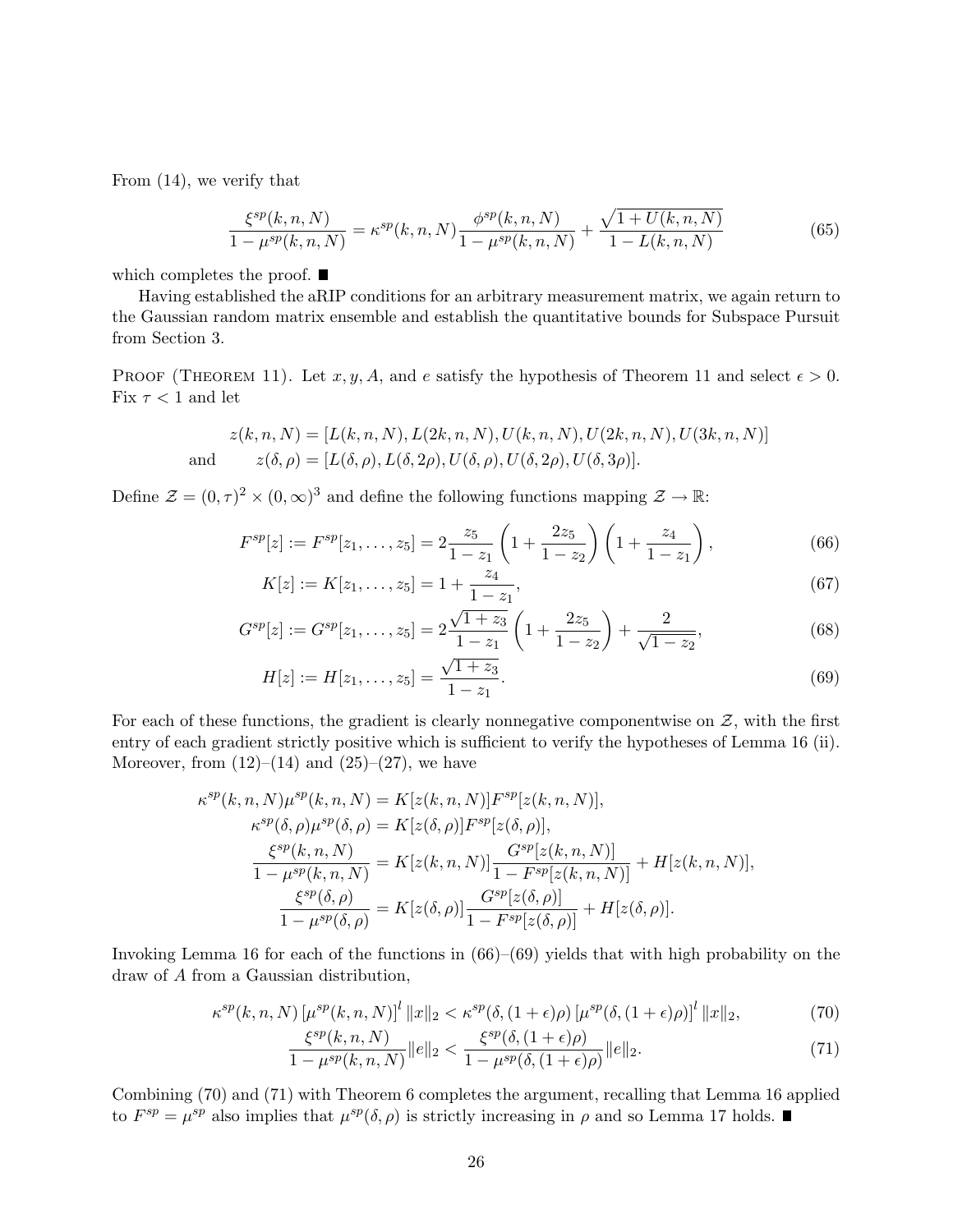## A.4. Proofs for Iterative Hard Thresholding

In this section we first outline a proof of Theorem 7, which follows similar lines to that given by Blumensath and Davies in [6, Corollary 4], while considering a generalization to asymmetric RIP bounds, and also incorporating a stepsize  $\omega$ . Having established this result for arbitrary measurement matrices, we then go on to prove Theorem 12 which gives conditions for high-probability convergence of IHT in the specific case of Gaussian random matrices.

PROOF (THEOREM 7). Let  $B^l = T^l \cup \text{supp}(x)$ . Since  $|B^l| \leq 2k \leq 3k$ , we can deduce from Lemma 15 that

$$
\|(I - \omega A_{B^l}^* A_{B^l})(x_{T^{l-1}}^{l-1} - x)_{B^l}\|_2 \le \phi^{iht}(3k, n, N) \|(x_{T^{l-1}}^{l-1} - x)_{B^l}\|_2,
$$
\n(72)

where  $\phi^{iht}(3k, n, N)$  is defined to be

$$
\phi^{iht}(3k,n,N) = \max \left\{ \omega \left[ 1 + U(3k,n,N) \right] - 1, 1 - \omega \left[ 1 - L(3k,n,N) \right] \right\}.
$$

Furthermore, we have

$$
(\omega A_{B^l}^* A_{(B^{l-1}-B^l)}) \subseteq (\omega A_{(B^l \cup B^{l-1})}^* A_{(B^l \cup B^{l-1})}^* - I).
$$

Since the eigenvalues of a submatrix are bounded in magnitude by the eigenvalues of the entire matrix, and since  $|B^l \cup B^{l-1}| \leq 3k$ , we can again invoke Lemma 15 to obtain

$$
\|\omega A_{B^l}^* A_{(B^{l-1}-B^l)}(x_{T^{l-1}}^{l-1}-x)_{(B^{l-1}-B^l)}\|_2 \le \phi^{iht}(3k,n,N) \|(x_{T^{l-1}}^{l-1}-x)_{(B^{l-1}-B^l)}\|_2. \tag{73}
$$

Now we have from the proof of [6, Corollary 4] that

$$
||x_{T^l}^l - x||_2 \le 2|| (I - \omega A_{B^l}^* A_{B^l}) (x_{T^{l-1}}^{l-1} - x)_{B^l} ||_2 + 2||\omega A_{B^l}^* A_{(B^{l-1} - B^l)} (x_{T^{l-1}}^{l-1} - x)_{(B^{l-1} - B^l)} ||_2 + 2||\omega A_{B^l}^* e||_2.
$$
\n(74)

Substituting  $(72)$  and  $(73)$  into  $(74)$ , and applying Lemma 15 to the error term, we obtain

$$
||x_{T^l}^l - x||_2 \le 2\phi^{iht}(k, n, N) \left( ||(x_{T^{l-1}}^{l-1} - x)_{B^l}||_2 + ||(x_{T^{l-1}}^{l-1} - x)_{(B^{l-1} - B^l)}||_2 \right) + 2\omega\sqrt{1 + U(2k, n, N)}||e||_2.
$$

Now  $B^l$  and  $(B^{l-1} - B^l)$  are disjoint, so we have

$$
\|(x_{T^{l-1}}^{l-1}-x)_{B^l}\|_2+\|(x_{T^{l-1}}^{l-1}-x)_{(B^{l-1}-B^l)}\|_2\leq \sqrt{2}\|(x_{T^{l-1}}^{l-1}-x)_{B^l\cup(B^{l-1}-B^l)}\|_2,
$$

from which it now follows that

$$
||x_{T^l}^l - x||_2 \le \mu^{iht}(k, n, N) ||x_{T^{l-1}}^{l-1} - x||_2 + \xi^{iht}(k, n, N) ||e||_2,
$$

with  $\mu^{iht}(k, n, N)$  and  $\xi^{iht}(k, n, N)$  defined in (15) and (16), respectively. Given our assumption that  $\mu^{iht}(k, n, N) < 1$ , an induction argument analogous to the induction in the proof of Theorem 5 gives the stronger result

$$
||x_{T^l}^l - x||_2 \leq \left[\mu^{iht}(k,n,N)\right]^l ||x||_2 + \xi^{iht}(k,n,N) \left(\frac{1 - \left[\mu^{iht}(k,n,N)\right]^l}{1 - \mu^{iht}(k,n,N)}\right) ||e||_2.
$$

We finally note that if IHT terminates after l iterations we have  $\hat{x} = x_{T}^l$ , from which the results now follows. ■

Armed with the results of Section 2 for IHT, we return to the family of Gaussian random matrices and prove the quantitative bounds for IHT from Section 3.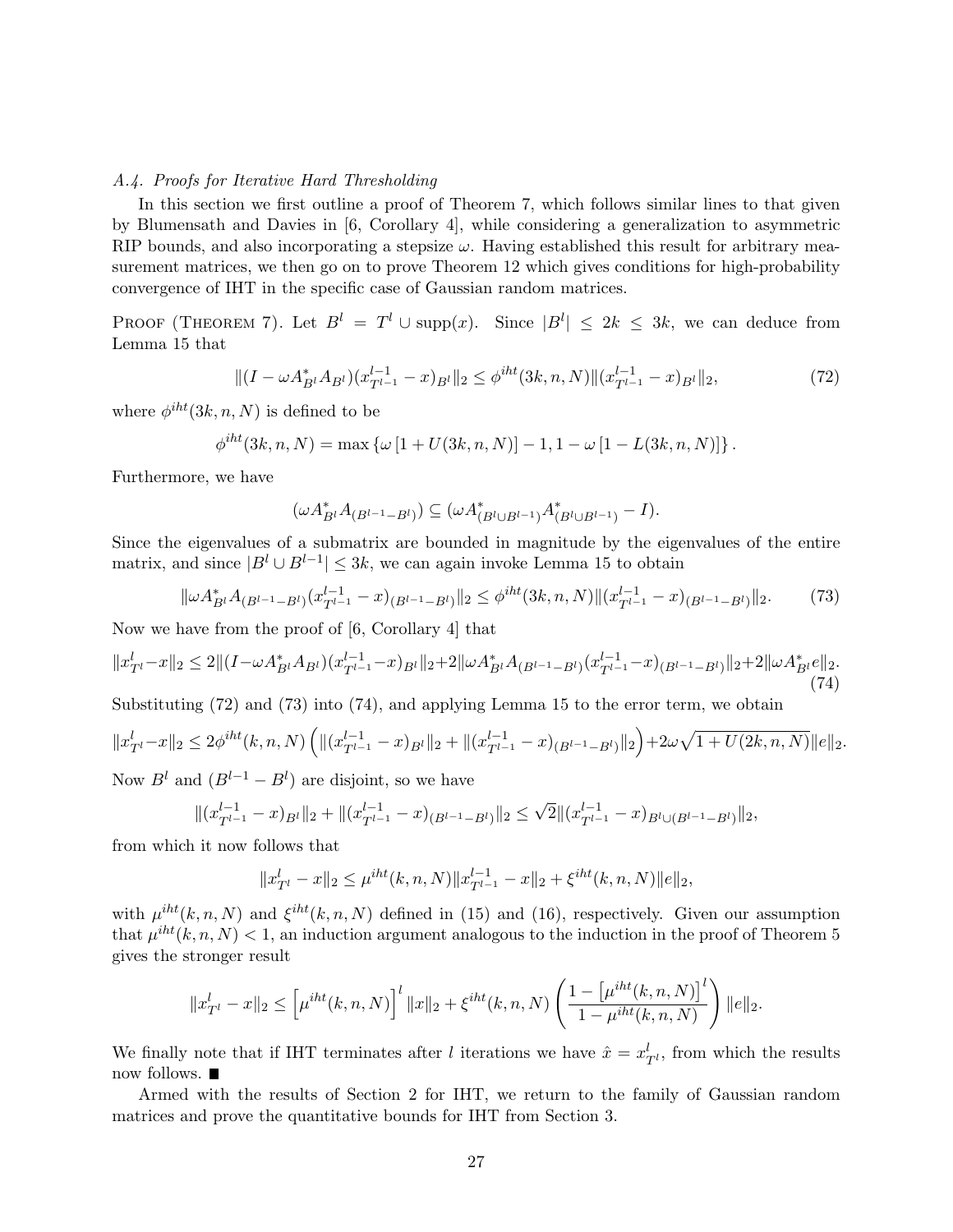PROOF (THEOREM 12). Let  $x, y, A$  and e satisfy the hypothesis of Theorem 12 and select  $\epsilon > 0$ . Fix  $\tau < 1$  and let

$$
z(k, n, N) = [L(3k, n, N), U(2k, n, N), U(3k, n, N)]
$$
  
and 
$$
z(\delta, \rho) = [L(\delta, 3\rho), U(\delta, 2\rho), U(\delta, 3\rho)].
$$

Define  $\mathcal{Z} = (0, \tau) \times (0, \infty)^2$ . For an arbitrary weight  $\omega \in (0, 1)$ , define the functions  $F_{\omega}^{iht}$ ,  $G_{\omega}^{iht}$ :  $\mathcal{Z} \to \mathbb{R}$ :

$$
F_{\omega}^{iht}[z] := F_{\omega}^{iht}[z_1, z_2, z_3] = 2\sqrt{2} \max \{ \omega[1+z_3] - 1, 1 - \omega[1-z_1] \},
$$
\n(75)

$$
G_{\omega}^{iht}[z] := G_{\omega}^{iht}[z_1, z_2, z_3] = \frac{\omega}{\sqrt{2}} \left( \frac{\sqrt{1+z_2}}{1 - \max\{\omega[1+z_3] - 1, 1 - \omega[1-z_1]\}} \right). \tag{76}
$$

[Note that  $F_{\omega}^{iht}[z(k,n,N)] = \mu^{iht}(k,n,N)$  and  $G_{\omega}^{iht}[z(k,n,N)] = \xi^{iht}(k,n,N)/(1-\mu^{iht}(k,n,N))$ due to (15) and (16).] Clearly the functions are nondecreasing so that, with any  $t \in \mathcal{Z}, (\nabla F_{\omega}^{i} [t])_i \geq$ 0 and  $(\nabla G_{\omega}^{iht}[t])_i \ge 0$  for  $i = 1, 2, 3$ ; note that  $F_{\omega}^{iht}[t]$  and  $G_{\omega}^{iht}[t]$  have points of nondifferentiability, but that the left and right derivatives at those points remain nonnegative. Also, and for any  $v \in \mathcal{Z}$ , since  $t_i, v_i > 0$  for each  $i, \nabla F_\omega^{i} [t] \cdot v > 0$  and  $\nabla G_\omega^{i} [t] \cdot v > 0$  as both functions clearly increase when each component of the argument increases. Hence,  $F_{\omega}^{iht}$  and  $G_{\omega}^{iht}$  satisfy the hypotheses of Lemma 16 (i). Therefore, for any  $\omega \in (0,1)$ , as  $(k,n,N) \to \infty$  with  $\frac{n}{N} \to \delta$ ,  $\frac{k}{n} \to \rho$ ,

$$
\text{Prob}\left(F_{\omega}^{\text{iht}}[z(k,n,N)] < F_{\omega}^{\text{iht}}[z(\delta,\rho)+1 c\epsilon]\right) \to 1,\tag{77}
$$

$$
\text{Prob}\left(G_{\omega}^{i\hbar t}[z(k,n,N)] < G_{\omega}^{i\hbar t}[z(\delta,\rho)+1c\epsilon]\right) \to 1. \tag{78}
$$

Now fix  $\omega^* := \frac{2}{2+U(\delta,3\rho)-L(\delta,3\rho)}$  and define

$$
\tilde{F}_{\omega^*}^{iht}[z] := \tilde{F}_{\omega^*}^{iht}[z_1, z_2, z_3] = 2\sqrt{2} \left( \frac{z_1 + z_3}{2 + z_3 - z_1} \right),\tag{79}
$$

$$
\tilde{G}^{iht}_{\omega^*}[z] := \tilde{G}^{iht}_{\omega^*}[z_1, z_2, z_3] = \frac{4\sqrt{1+z_2}}{2 - (2\sqrt{2}-1)z_3 - (2\sqrt{2}+1)z_1}.
$$
\n(80)

Then for any  $t \in \mathcal{Z}, \left( \nabla \tilde{F}_{\omega^{\star}}^{iht}[t] \right)$  $i > 0$  for  $i = 1, 3$  and  $(\nabla \tilde{F}_{\omega^{\star}}^{iht}[t])$  $_2 = 0$ . Likewise,  $(\nabla \tilde{G}_{\omega^{\star}}^{iht}[t])$  $i > 0$ for  $i = 1, 2, 3$ . Thus  $\tilde{F}^{iht}_{\omega^*}$  and  $\tilde{G}^{iht}_{\omega^*}$  satisfy the hypotheses of Lemma 16 (ii) and, therefore,

$$
\tilde{F}_{\omega^{\star}}^{iht}[z(\delta,\rho)+1c\epsilon] < \tilde{F}_{\omega^{\star}}^{iht}[z(\delta,(1+\epsilon)\rho)],\tag{81}
$$

$$
\tilde{G}^{iht}_{\omega^*}[z(\delta,\rho)+1c\epsilon] < \tilde{G}^{iht}_{\omega^*}[z(\delta,(1+\epsilon)\rho)].\tag{82}
$$

Finally, observe that

$$
F_{\omega^*}^{iht}[z(\delta,\rho) + 1c\epsilon] = \tilde{F}_{\omega^*}^{iht}[z(\delta,\rho) + 1c\epsilon],\tag{83}
$$

$$
G_{\omega^*}^{iht}[z(\delta,\rho)+1c\epsilon] = \tilde{G}_{\omega^*}^{iht}[z(\delta,\rho)+1c\epsilon].
$$
\n(84)

In (77) and (78), the weight was arbitrary; thus both statements certainly hold for the particular weight  $\omega^*$ . Therefore, combining (77), (81), (83) and combining (78), (82), (84) imply that with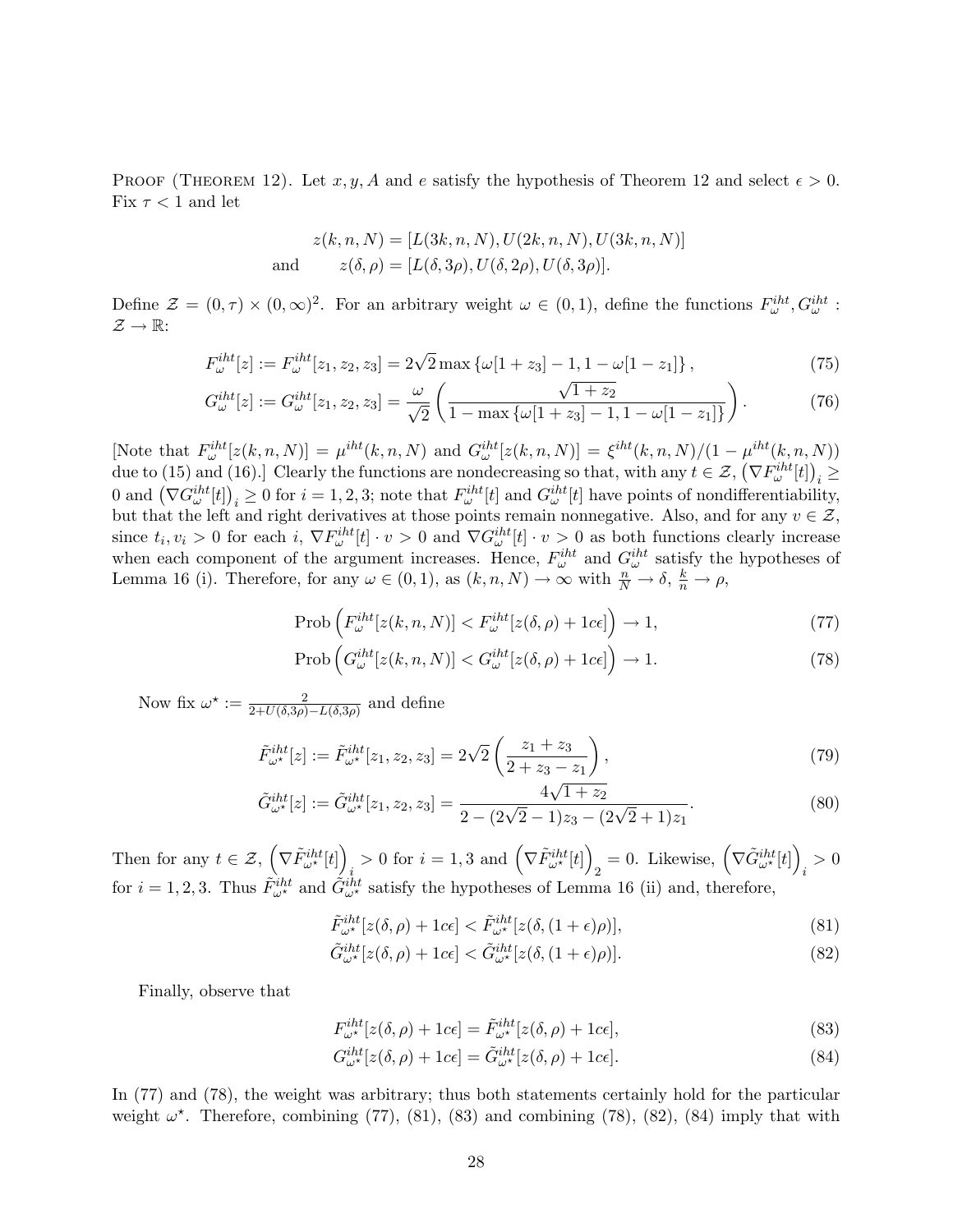exponentially high probability on the draw of A,

$$
F_{\omega^{\star}}^{iht}[z(k,n,N)] < \tilde{F}_{\omega^{\star}}^{iht}[z(\delta,(1+\epsilon)\rho)],\tag{85}
$$

$$
G_{\omega^{\star}}^{iht}[z(k,n,N)] < \tilde{G}_{\omega^{\star}}^{iht}[z(\delta,(1+\epsilon)\rho)].\tag{86}
$$

Therefore, with the weight  $\omega^*$ , there is an exponentially high probability on the draw of A from a Gaussian distribution that

$$
\mu^{iht}(k,n,N) = F_{\omega^*}^{iht}[z(k,n,N)] < \tilde{F}_{\omega^*}^{iht}[z(\delta,(1+\epsilon)\rho)] = \mu^{iht}(\delta,(1+\epsilon)\rho),\tag{87}
$$

$$
\frac{\xi^{iht}(k,n,N)}{1-\mu^{iht}(k,n,N)} = G_{\omega^*}^{iht}[z(k,n,N)] < \tilde{G}_{\omega^*}^{iht}[z(\delta,(1+\epsilon)\rho)] = \frac{\xi^{iht}(\delta,(1+\epsilon)\rho)}{1-\mu^{iht}(\delta,(1+\epsilon)\rho)},\tag{88}
$$

where we also employed (15), (16) with  $\omega = \omega^*$ , and (28), (29). The result follows by invoking Theorem 7 and applying (87) and (88); recall also that Lemma 17 holds since  $\mu^{iht}(\delta,\rho) = \tilde{F}^{iht}_{\omega^*}(z(\delta,\rho))$ is implied to be strictly increasing in  $\rho$  by Lemma 16 (ii).

## References

- [1] Ewout van den Berg and Michael P. Friedlander. Probing the pareto frontier for basis pursuit solutions. SIAM Journal on Scientific Computing, 31(2):890–912, 2008.
- [2] Dimitri P. Bertsekas. Nonlinear Programming. Athena Scientific, 1999. Second edition.
- [3] Jeffrey D. Blanchard, Coralia Cartis, and Jared Tanner. Compressed Sensing: How sharp is the restricted isometry property? submitted, 2009.
- [4] Jeffrey D. Blanchard, Coralia Cartis, and Jared Tanner. Decay properties for restricted isometry constants. IEEE Signal Proc. Letters, 16(7):572–575, 2009.
- [5] Jeffrey D. Blanchard, Coralia Cartis, and Jared Tanner. Phase transitions for restricted isometry properties. In Proceedings of Signal Processing with Adaptive Sparse Structured Representations, 2009.
- [6] T. Blumensath and M. E. Davies. Iterative hard thresholding for compressed sensing. To appear in Applied and Computational Harmonic Analysis, 2009.
- [7] A. M. Bruckstein, David L. Donoho, and Michael Elad. From sparse solutions of systems of equations to sparse modeling of signals and images. SIAM Review, 51(1):34–81, 2009.
- [8] Emmanuel J. Candès. Compressive sampling. In *International Congress of Mathematicians*. Vol. III, pages 1433–1452. Eur. Math. Soc., Zürich, 2006.
- [9] Emmanuel J. Candes and Terence Tao. Decoding by linear programming. IEEE Trans. Inform. Theory, 51(12):4203–4215, 2005.
- [10] Albert Cohen, Wolfgand Dahmen, and Ronald DeVore. Instance optimal decoding by thresholding in compressed sensing. Technical Report, 2008.
- [11] W. Dai and O. Milenkovic. Subspace pursuit for compressive sensing signal reconstruction. submitted, arXiv:0803.0811v3, 2008.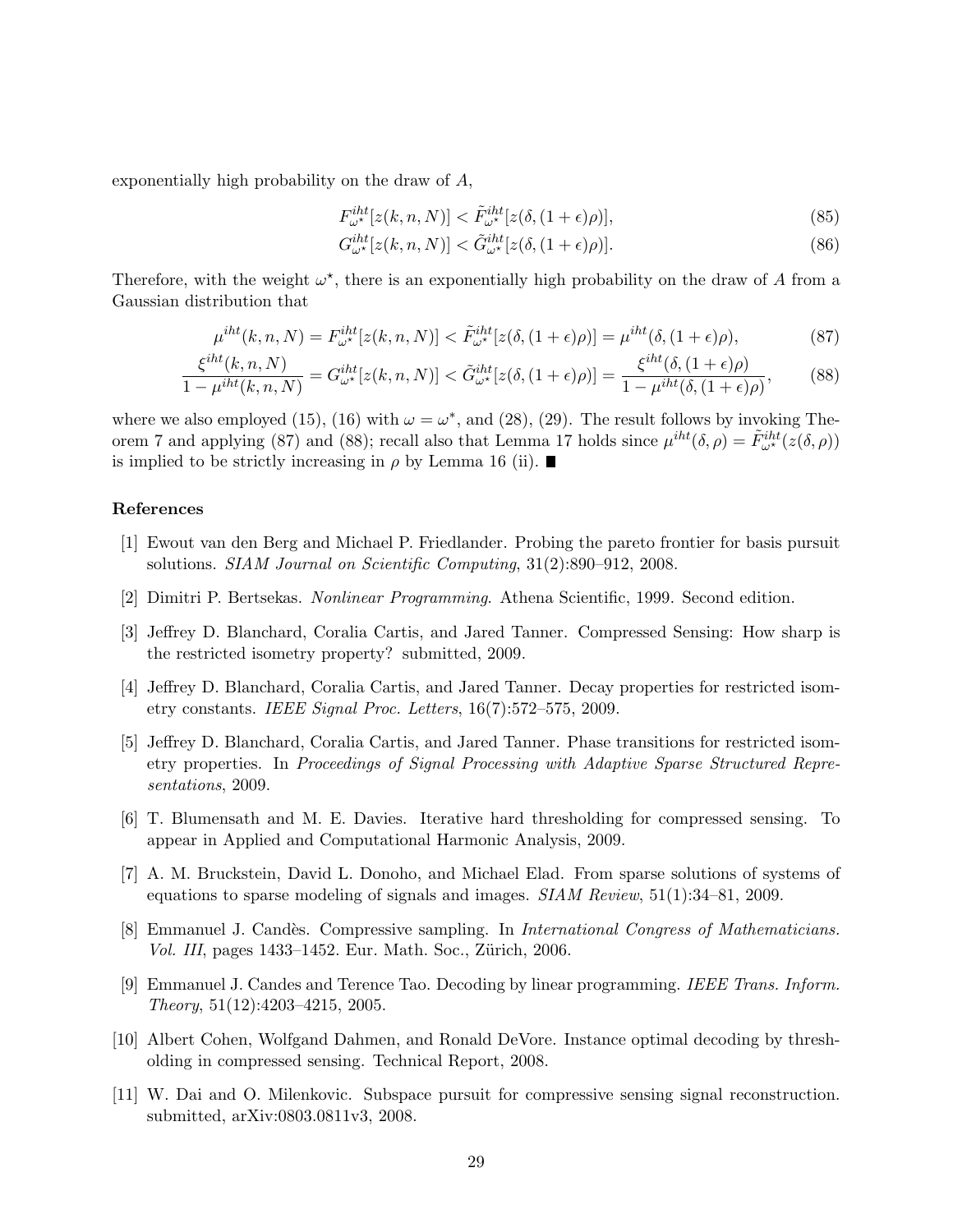- [12] David L. Donoho. Neighborly polytopes and sparse solution of underdetermined linear equations. Technical Report, Department of Statistics, Stanford University, 2004.
- [13] David L. Donoho. Compressed sensing. IEEE Trans. Inform. Theory, 52(4):1289–1306, 2006.
- [14] David L. Donoho. High-dimensional centrally symmetric polytopes with neighborliness proportional to dimension. Discrete Comput. Geom., 35(4):617–652, 2006.
- [15] David L. Donoho and Arian Malehi. Optimally tuned iterative thresholding algorithms for compressed sensing. submitted, 2009.
- [16] David L. Donoho and Victoria Stodden. Breakdown point of model selection when the number of variables exceeds the number of observations. In Proceedings of the International Joint Conference on Neural Networks, 2006.
- [17] David L. Donoho and Jared Tanner. Sparse nonnegative solutions of underdetermined linear equations by linear programming. Proc. Natl. Acad. Sci. USA,  $102(27):9446-9451$ , 2005.
- [18] David L. Donoho and Jared Tanner. Counting faces of randomly projected polytopes when the projection radically lowers dimension. J. AMS, 22(1):1–53, 2009.
- [19] David L. Donoho and Jared Tanner. Precise undersampling theorems. submitted, 2009.
- [20] David L. Donoho and Yaakov Tsaig. Fast solution of l1 minimization problems when the solution may be sparse. submitted, 2006.
- [21] David L. Donoho, Yaakov Tsaig, Iddo Drori, and Jean-Luc Stark. Sparse solution of underdetermined linear equations by stagewise orthogonal matching pursuit. IEEE Trans. Inform. Theory, submitted.
- [22] A. Edelman. Eigenvalues and condition numbers of random matrices. SIAM J. Matrix Anal. Appl.,  $9(4):543-560$ , 1988.
- [23] Mário A. T. Figueiredo, Robert D. Nowak, and Stephen J. Wright. Gradient projection for sparse reconstruction: Application to compressed sensing and other inverse problems. IEEE Journal of Selected Topics in Signal Processing, 2007.
- [24] S. Foucart and M.-J. Lai. Sparsest solutions of underdetermined linear systems via  $\ell_{q}$ minimization for  $0 < q \leq 1$ . Appl. Comput. Harmon. Anal., 26(3):395-407, 2009.
- [25] Rahul Garg and Rohit Khandekar. Gradient descent with sparsification: an iterative algorithm for sparse recovery with restricted isometry property. In *ICML '09: Proceedings of the 26th* Annual International Conference on Machine Learning, pages 337–344, New York, NY, USA, 2009. ACM.
- [26] B. K. Natarajan. Sparse approximate solutions to linear systems. SIAM J. Comput., 24(2):227– 234, 1995.
- [27] Deanna Needell and Joel Tropp. Cosamp: Iterative signal recovery from incomplete and inaccurate samples. Appl. Comp. Harm. Anal., 26(3):301–321, 2009.